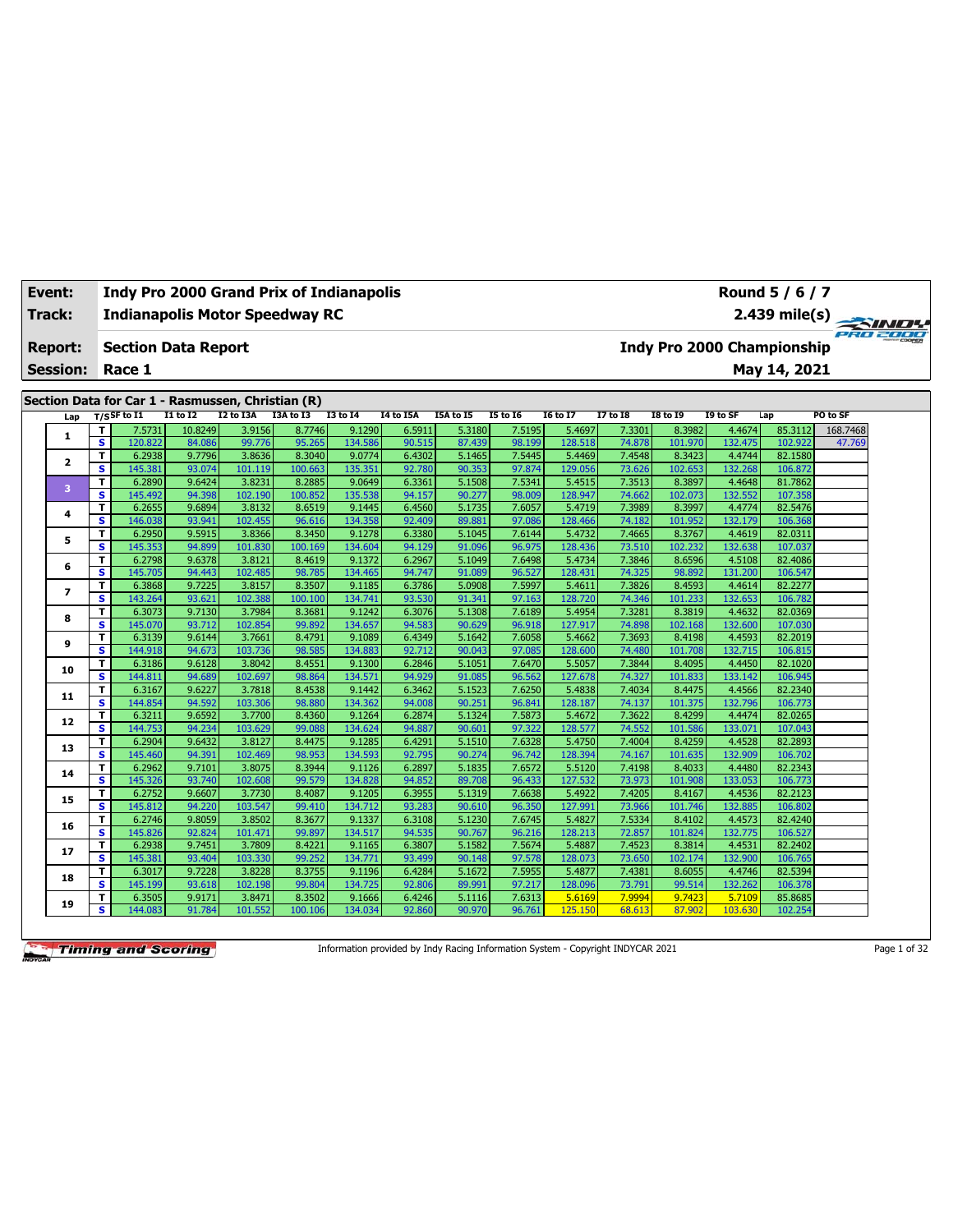| Event:<br>Track: |                              | <b>Indy Pro 2000 Grand Prix of Indianapolis</b><br><b>Indianapolis Motor Speedway RC</b> |                   |                   |                   |                   |                   |                                                                                 |                   |                   |                   |                   |                   | Round 5 / 6 / 7<br>$2.439$ mile(s) |              |
|------------------|------------------------------|------------------------------------------------------------------------------------------|-------------------|-------------------|-------------------|-------------------|-------------------|---------------------------------------------------------------------------------|-------------------|-------------------|-------------------|-------------------|-------------------|------------------------------------|--------------|
| <b>Report:</b>   |                              | <b>Section Data Report</b>                                                               |                   |                   |                   |                   |                   |                                                                                 |                   |                   |                   |                   |                   | <b>Indy Pro 2000 Championship</b>  | PRO 2000     |
| <b>Session:</b>  |                              | Race 1                                                                                   |                   |                   |                   |                   |                   |                                                                                 |                   |                   |                   |                   |                   | May 14, 2021                       |              |
|                  |                              | Section Data for Car 1 - Rasmussen, Christian (R)                                        |                   |                   |                   |                   |                   |                                                                                 |                   |                   |                   |                   |                   |                                    |              |
| Lap              |                              | $T/S$ SF to $I1$                                                                         | $I1$ to $I2$      | I2 to I3A         | I3A to I3         | $I3$ to $I4$      | <b>I4 to I5A</b>  | I5A to I5                                                                       | <b>I5 to 16</b>   | <b>I6 to I7</b>   | <b>I7 to 18</b>   | <b>I8 to 19</b>   | I9 to SF          | Lap                                | PO to SF     |
| 20               | T                            | 8.6315                                                                                   | 16,4583           | 7.308             | 15.8050           | 25.5792           | 14.2987           | 9.6763                                                                          | 14.6699           | 15.1691           | 13.5550           | 17.2262           | 12.2792           | 170.6569                           |              |
|                  | $\overline{\mathbf{s}}$<br>T | 106.007<br>19.5385                                                                       | 55.305<br>18.4835 | 53.456<br>7.2200  | 52.889<br>15.7528 | 48.033<br>22.4645 | 41.723<br>13.0869 | 48.056<br>7.8863                                                                | 50.335<br>13.2867 | 46.341<br>12.6375 | 40.492<br>13.1104 | 49.713<br>8.3764  | 48.197<br>4.4111  | 51.451<br>156.2546                 |              |
| 21               | S                            | 46.831                                                                                   | 49.245            | 54.111            | 53.064            | 54.692            | 45.587            | 58.963                                                                          | 55.575            | 55.624            | 41.865            | 102.235           | 134.166           | 56.193                             |              |
|                  | T.                           | 6.1972                                                                                   | 10.2927           | 3.8586            | 8.7659            | 9.0694            | 6.4803            | 5.1683                                                                          | 7.6505            | 5.5014            | 7.5038            | 8.3731            | 4.4651            | 83.3263                            |              |
| 22               | $\overline{\mathbf{s}}$      | 147.647                                                                                  | 88.434            | 101.250           | 95.359            | 135.471           | 92.062            | 89.972                                                                          | 96.518            | 127.777           | 73.145            | 102.276           | 132.543           | 105.374                            |              |
| 23               | T                            | 6.3199                                                                                   | 9.7599            | 3.7518            | 8.3385            | 9.1598            | 6.2786            | 5.0640                                                                          | 7.5779            | 5.4555            | 7.3611            | 8.4808            | 4.4757            | 82.0235                            |              |
|                  | $\overline{\mathbf{s}}$      | 144.781                                                                                  | 93.262            | 104.132           | 100.247           | 134.134           | 95.020            | 91.825                                                                          | 97.442            | 128.852           | 74.563            | 100.977           | 132.229           | 107.047                            |              |
| 24               | T                            | 6.3220                                                                                   | 9.7697            | 3.8097            | 8.4272            | 9.1542            | 6.3207            | 5.1261                                                                          | 7.5789            | 5.4484            | 7.3616            | 8.3560            | 4.4779            | 82.1524                            |              |
|                  | $\overline{\mathbf{s}}$<br>T | 144.733<br>6.3155                                                                        | 93.168<br>9.6521  | 102.549<br>3.7443 | 99.192<br>8.5190  | 134.216<br>9.1682 | 94.387<br>6.3433  | 90.712<br>5.1501                                                                | 97.430<br>7.5500  | 129.020<br>5.4652 | 74.558<br>7.5532  | 102.485<br>8.6524 | 132.164<br>4.5048 | 106.879<br>82.6181                 |              |
| 25               | S                            | 144.882                                                                                  | 94.304            | 104.340           | 98.123            | 134.011           | 94.051            | 90.290                                                                          | 97.803            | 128.624           | 72.666            | 98.974            | 131.375           | 106.277                            |              |
|                  | T                            | 6.4873                                                                                   | 11.2515           | 4.8668            | 10.3793           | 11.7826           |                   |                                                                                 |                   |                   |                   |                   |                   |                                    |              |
| 26               | $\overline{\mathbf{s}}$      | 141.045                                                                                  | 80.898            | 80.275            | 80.536            | 104.275           |                   |                                                                                 |                   |                   |                   |                   |                   |                                    |              |
|                  |                              |                                                                                          |                   |                   |                   |                   |                   |                                                                                 |                   |                   |                   |                   |                   |                                    |              |
|                  |                              | <b>Timing and Scoring</b>                                                                |                   |                   |                   |                   |                   | Information provided by Indy Racing Information System - Copyright INDYCAR 2021 |                   |                   |                   |                   |                   |                                    | Page 2 of 32 |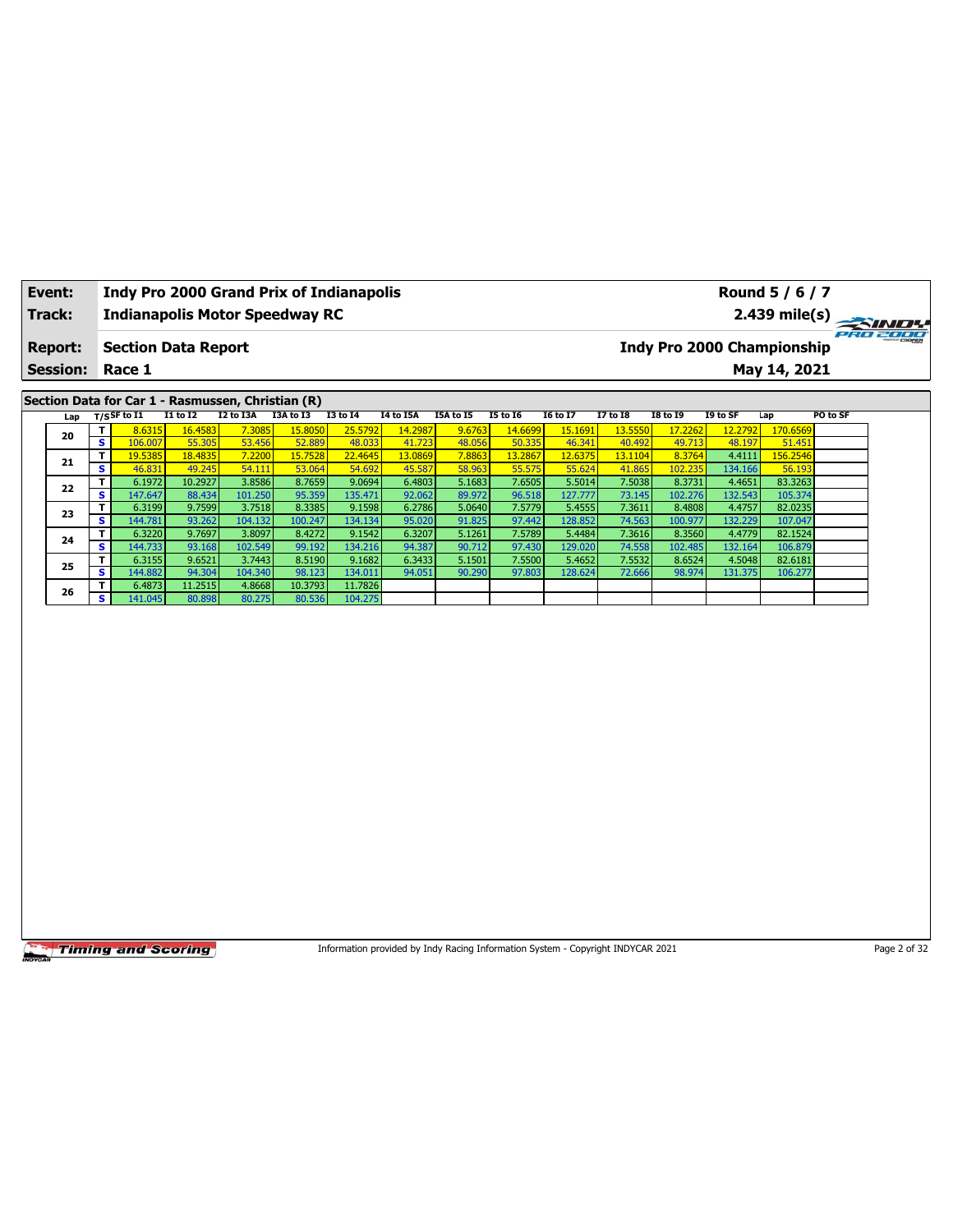| Track:          |        | <b>Indianapolis Motor Speedway RC</b>                    |                   |                   |                  |                   |                  |                  |                  |                   |                   |                   |                   | $2.439$ mile(s)                   |                   | <b>SINDY</b><br>70 2000 |
|-----------------|--------|----------------------------------------------------------|-------------------|-------------------|------------------|-------------------|------------------|------------------|------------------|-------------------|-------------------|-------------------|-------------------|-----------------------------------|-------------------|-------------------------|
| <b>Report:</b>  |        | <b>Section Data Report</b>                               |                   |                   |                  |                   |                  |                  |                  |                   |                   |                   |                   | <b>Indy Pro 2000 Championship</b> |                   |                         |
| <b>Session:</b> |        | Race 1                                                   |                   |                   |                  |                   |                  |                  |                  |                   |                   |                   |                   | May 14, 2021                      |                   |                         |
|                 |        |                                                          |                   |                   |                  |                   |                  |                  |                  |                   |                   |                   |                   |                                   |                   |                         |
|                 |        | Section Data for Car 18 - McElrea, Hunter<br>T/SSF to I1 | $I1$ to $I2$      | I2 to I3A         | I3A to I3        | <b>I3 to 14</b>   | I4 to I5A        | <b>I5A to I5</b> | <b>I5 to 16</b>  | <b>16 to 17</b>   | <b>I7 to I8</b>   | <b>18 to 19</b>   | I9 to SF          | Lap                               | PI to PO          | PO to SF                |
| Lap             |        |                                                          |                   |                   |                  |                   | 8.4350           |                  |                  |                   |                   |                   |                   | 107.8575                          |                   |                         |
| 1               | т<br>s | 7.5457<br>121.261                                        | 11.2814<br>80.684 | 4.0689<br>96.017  | 8.9799<br>93.087 | 8.9184<br>137.764 | 70.728           | 5.9845<br>77.701 | 8.3081<br>88.878 | 5.9364<br>118,414 | 15.2666<br>35.952 | 24.6672<br>34.717 | 13.4975<br>43.847 | 81.407                            | 82.5628<br>17.206 | 161.2587<br>49.987      |
|                 | т      |                                                          |                   | 3.7896            | 8.3577           | 9.1481            | 6.5416           | 5.1674           | 7.5377           | 5.5608            | 7.4034            | 8.4084            | 4.5154            | 143.5462                          |                   | 81.5881                 |
| $\mathbf{z}$    | s      |                                                          |                   | 103.093           | 100.017          | 134.305           | 91.200           | 89.987           | 97.962           | 126.412           | 74.137            | 101.846           | 131.067           | 61.168                            |                   | 98.799                  |
|                 | т      | 6.3826                                                   | 9.6127            | 3.8193            | 8.3280           | 9.1579            | 6.3864           | 5.1759           | 7.5260           | 5.5513            | 7.3272            | 8.5075            | 4.5358            | 82.3106                           |                   |                         |
| з               | s      | 143.359                                                  | 94.690            | 102.291           | 100.373          | 134.161           | 93.416           | 89.839           | 98.114           | 126.629           | 74.908            | 100.660           | 130.477           | 106.674                           |                   |                         |
|                 | T      | 6.3788                                                   | 9.5473            | 3.8077            | 8.2829           | 9.1598            | 6.3740           | 5.1024           | 7.5059           | 5.5471            | 7.3260            | 8.4931            | 4.5099            | 82.0349                           |                   |                         |
| 4               | s      | 143.444                                                  | 95.339            | 102.603           | 100.920          | 134.134           | 93.598           | 91.134           | 98.377           | 126.725           | 74.920            | 100.831           | 131.226           | 107.032                           |                   |                         |
|                 | т      | 6.3640                                                   | 9.5925            | 4.0173            | 8.3446           | 9.1878            | 6.4099           | 5.1660           | 7.5296           | 5.5343            | 7.3392            | 8.4414            | 4.4918            | 82.4184                           |                   |                         |
| 5               | s      | 143.777                                                  | 94.889            | 97.250            | 100.174          | 133.725           | 93.073           | 90.012           | 98.068           | 127.018           | 74.785            | 101.448           | 131.755           | 106.534                           |                   |                         |
|                 | т      | 6.3640                                                   | 9.5703            | 3.8247            | 8.3422           | 9.1785            | 6.3810           | 5.1223           | 7.5462           | 5.5500            | 7.4089            | 8.4330            | 4.4817            | 82.2028                           |                   |                         |
| 6               | s      | 143.777                                                  | 95.110            | 102.147           | 100.202          | 133.860           | 93.495           | 90.780           | 97.852           | 126.658           | 74.082            | 101.549           | 132.052           | 106.814                           |                   |                         |
|                 | т      | 6.3513                                                   | 10.4081           | 3.9250            | 8.4647           | 9.1619            | 6.3246           | 5.1249           | 7.5391           | 5.5583            | 7.3578            | 8.4373            | 4.4625            | 83.1155                           |                   |                         |
| $\overline{ }$  | s      | 144.065                                                  | 87.454            | 99.537            | 98.752           | 134.103           | 94.329           | 90.733           | 97.944           | 126.469           | 74.596            | 101.497           | 132.620           | 105.641                           |                   |                         |
|                 | T      | 6.3124                                                   | 9.6230            | 3.7967            | 8.4176           | 9.2011            | 6.3786           | 5.0922           | 7.5570           | 5.5607            | 7.3440            | 8.4505            | 4.4606            | 82.1944                           |                   |                         |
| 8               | s      | 144.953                                                  | 94.589            | 102.900           | 99.305           | 133.531           | 93.530           | 91.316           | 97.712           | 126.415           | 74.736            | 101.339           | 132.677           | 106.825                           |                   |                         |
|                 | т      | 6.3393                                                   | 9.5875            | 3.8017            | 8.4243           | 9.2144            | 6.4056           | 5.1032           | 7.6131           | 5.5735            | 7.3112            | 8.4840            | 4.4729            | 82.3307                           |                   |                         |
| 9               | s      | 144.338                                                  | 94.939            | 102.765           | 99.226           | 133.339           | 93.136           | 91.119           | 96.992           | 126.124           | 75.072            | 100.939           | 132.312           | 106.648                           |                   |                         |
| 10              | т      | 6.3673                                                   | 9.5201            | 3.9234            | 8.4226           | 9.2070            | 6.4176           | 5.1740           | 7.5713           | 5.5625            | 7.3188            | 8.5247            | 4.4938            | 82.5031                           |                   |                         |
|                 | s      | 143.703                                                  | 95.611            | 99.577            | 99.246           | 133.446           | 92.962           | 89.872           | 97.527           | 126.374           | 74.994            | 100.457           | 131.697           | 106.425                           |                   |                         |
| 11              | т      | 6.3841                                                   | 9.5623            | 3.8416            | 8.3545           | 9.2095            | 6.3606           | 5.1802           | 7.6055           | 5.5531            | 7.3066            | 8.4853            | 4.4880            | 82.3313                           |                   |                         |
|                 | s      | 143.325                                                  | 95.189            | 101.698           | 100.055          | 133.410           | 93.795           | 89.765           | 97.089           | 126.588           | 75.119            | 100.923           | 131.867           | 106.647                           |                   |                         |
| 12              | T      | 6.3703                                                   | 9.6168            | 3.8176            | 8.3751           | 9.2111            | 6.3835           | 5.1105           | 7.5983           | 5.5309            | 7.3013            | 8.4664            | 4.4766            | 82.2584                           |                   |                         |
|                 | s      | 143.635                                                  | 94.650            | 102.337           | 99.809           | 133.386           | 93.458           | 90.989           | 97.181           | 127.096           | 75.173            | 101.148           | 132.203           | 106.742                           |                   |                         |
| 13              | T      | 6.3619                                                   | 9.6056            | 3.8148            | 8.4328           | 9.2140            | 6.3612           | 5.1321           | 7.6144           | 5.5400            | 7.3199            | 8.5460            | 4.5001            | 82.4428                           |                   |                         |
|                 | s      | 143.825                                                  | 94.760            | 102.412           | 99.126           | 133.345           | 93.786           | 90.606           | 96.975           | 126.887           | 74.982            | 100.206           | 131.512           | 106.503                           |                   |                         |
| 14              | т      | 6.3746                                                   | 9.5983            | 3.8186            | 8.4317           | 9.2875            | 6.3975           | 5.1407           | 7.5677           | 5.5345            | 7.3343            | 8.5300            | 4.4953            | 82.5107                           |                   |                         |
|                 | s      | 143.538                                                  | 94.832            | 102.310           | 99.139           | 132.289           | 93.254           | 90.455           | 97.574           | 127.013           | 74.835            | 100.394           | 131.653           | 106.415                           |                   |                         |
| 15              | T      | 6.3631                                                   | 9.5518            | 3.8003            | 8.3367           | 9.2479            | 6.4208           | 5.1597           | 7.5873           | 5.5323            | 7.4345            | 8.4671            | 4.4852            | 82.3867                           |                   |                         |
|                 | s      | 143.798                                                  | 95.294            | 102.803           | 100.269          | 132.856           | 92.915           | 90.122           | 97.322           | 127.064           | 73.827            | 101.140           | 131.949           | 106.575                           |                   |                         |
| 16              | T      | 6.3598                                                   | 9.5615            | 3.8568            | 8.3352           | 9.1681            | 6.3870           | 5.1577           | 7.5967           | 5.5234            | 7.3438            | 8.4442            | 4.4976            | 82.2318                           |                   |                         |
|                 | s      | 143.872                                                  | 95.197            | 101.297           | 100.287          | 134.012           | 93.407           | 90.156           | 97.201           | 127.268           | 74.738            | 101.414           | 131.585           | 106.776                           |                   |                         |
| 17              | т<br>s | 6.4078                                                   | 9.5932            | 3.8476            | 8.3654<br>99.925 | 9.2245            | 6.4186           | 5.1867<br>89.652 | 7.5919<br>97.263 | 5.5310<br>127.094 | 7.3171            | 8.5371            | 4.4874            | 82.5083                           |                   |                         |
|                 |        | 142.795                                                  | 94.883<br>9.5757  | 101.539<br>3.8482 | 8.3448           | 133.193           | 92.947<br>6.3926 | 5.1587           | 7.5590           | 5.9114            | 75.011            | 100.311           | 131.884           | 106.418<br>102.1690               |                   |                         |
| 18              | т<br>s | 6.3707<br>143.626                                        | 95.056            | 101.523           | 100.171          | 9.2164<br>133.310 | 93.325           | 90.139           | 97.686           | 118.915           |                   |                   |                   | 85.940                            | 93.4199<br>15.206 |                         |
|                 |        |                                                          |                   |                   |                  |                   |                  |                  |                  |                   |                   |                   |                   |                                   |                   |                         |

**Event: Indy Pro 2000 Grand Prix of Indianapolis**

Information provided by Indy Racing Information System - Copyright INDYCAR 2021 Page 3 of 32

**<sup>19</sup> <sup>T</sup>** 3.9968 8.9739 9.5495 7.0358 5.2218 7.5920 5.6258 7.4806 8.8814 11.9093 164.1268 91.2695 **S** 97.749 93.149 128.660 84.794 89.050 97.261 124.952 73.372 96.422 49.694 53.498 88.319

**Round 5 / 6 / 7**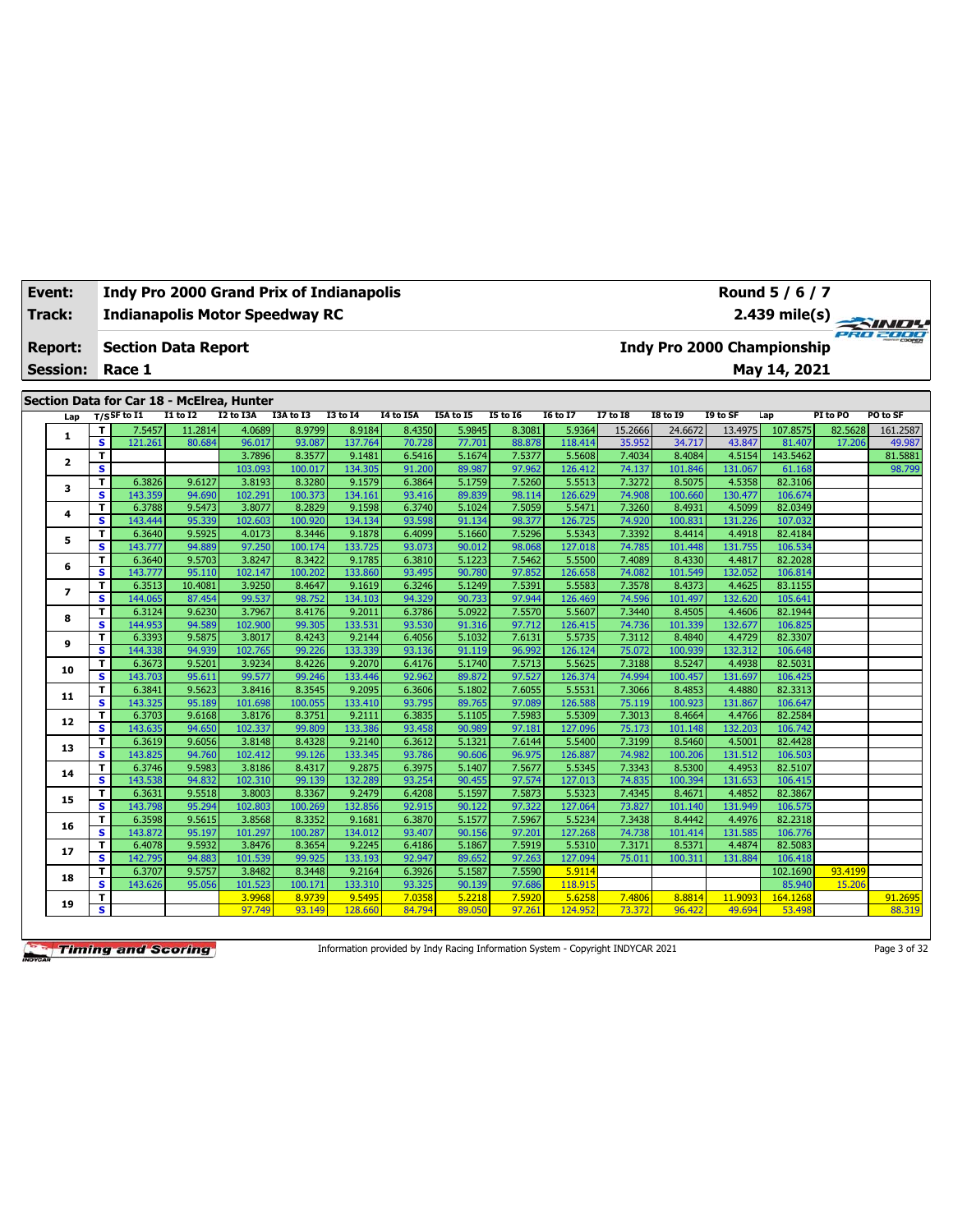| Event:          | <b>Indy Pro 2000 Grand Prix of Indianapolis</b> | Round 5 / 6 / 7                        |
|-----------------|-------------------------------------------------|----------------------------------------|
| Track:          | <b>Indianapolis Motor Speedway RC</b>           | 2.439 mile(s)                          |
| <b>Report:</b>  | <b>Section Data Report</b>                      | PRO 2000<br>Indy Pro 2000 Championship |
| <b>Session:</b> | Race 1                                          | May 14, 2021                           |

**Section Data for Car 18 - McElrea, Hunter**

| Lap                     | $T/S$ SF to PI                                     |                                                                                 |              |
|-------------------------|----------------------------------------------------|---------------------------------------------------------------------------------|--------------|
|                         | 87.2528                                            |                                                                                 |              |
| $\mathbf 1$             | $\frac{1}{s}$<br>91.724                            |                                                                                 |              |
| $\mathbf{2}$            | $\overline{\mathbf{r}}$                            |                                                                                 |              |
|                         | $\mathbf{s}$                                       |                                                                                 |              |
| $\mathbf{3}$            | $\overline{1}$                                     |                                                                                 |              |
|                         | $\overline{\mathbf{s}}$                            |                                                                                 |              |
| 4                       | $\overline{\mathbf{r}}$                            |                                                                                 |              |
|                         | $\mathbf{s}$                                       |                                                                                 |              |
| 5                       | $\overline{\mathbf{r}}$                            |                                                                                 |              |
|                         | $\overline{\mathbf{s}}$<br>$\overline{1}$          |                                                                                 |              |
| 6                       | $\mathbf{s}$                                       |                                                                                 |              |
|                         | $\overline{\mathbf{r}}$                            |                                                                                 |              |
| $\overline{\mathbf{z}}$ | $\overline{\mathbf{s}}$                            |                                                                                 |              |
|                         | $\overline{\mathbf{r}}$                            |                                                                                 |              |
| $\bf8$                  | $\mathbf{s}$                                       |                                                                                 |              |
| 9                       | $\overline{I}$                                     |                                                                                 |              |
|                         | $\overline{\mathbf{s}}$                            |                                                                                 |              |
| ${\bf 10}$              | $\frac{1}{s}$                                      |                                                                                 |              |
|                         |                                                    |                                                                                 |              |
| 11                      | $rac{1}{s}$                                        |                                                                                 |              |
|                         | $\overline{\mathbf{r}}$                            |                                                                                 |              |
| 12                      | $\mathsf{s}$                                       |                                                                                 |              |
|                         | $\overline{\mathbf{r}}$                            |                                                                                 |              |
| 13                      | $\overline{\mathbf{s}}$                            |                                                                                 |              |
| 14                      | $\overline{1}$                                     |                                                                                 |              |
|                         | $\overline{\mathbf{s}}$                            |                                                                                 |              |
| 15                      | $rac{1}{s}$                                        |                                                                                 |              |
|                         |                                                    |                                                                                 |              |
| 16                      | $\overline{\mathbf{r}}$<br>$\overline{\mathbf{s}}$ |                                                                                 |              |
|                         | $\overline{I}$                                     |                                                                                 |              |
| 17                      | $\overline{\mathbf{s}}$                            |                                                                                 |              |
|                         | 81.6064<br>$\mathbf{I}$                            |                                                                                 |              |
| 18                      | $\overline{\mathbf{s}}$<br>98.071                  |                                                                                 |              |
| 19                      | $\frac{1}{s}$                                      |                                                                                 |              |
|                         |                                                    |                                                                                 |              |
|                         |                                                    |                                                                                 |              |
|                         |                                                    |                                                                                 |              |
|                         | <b>Timing and Scoring</b>                          | Information provided by Indy Racing Information System - Copyright INDYCAR 2021 | Page 4 of 32 |

**Timing and Scoring**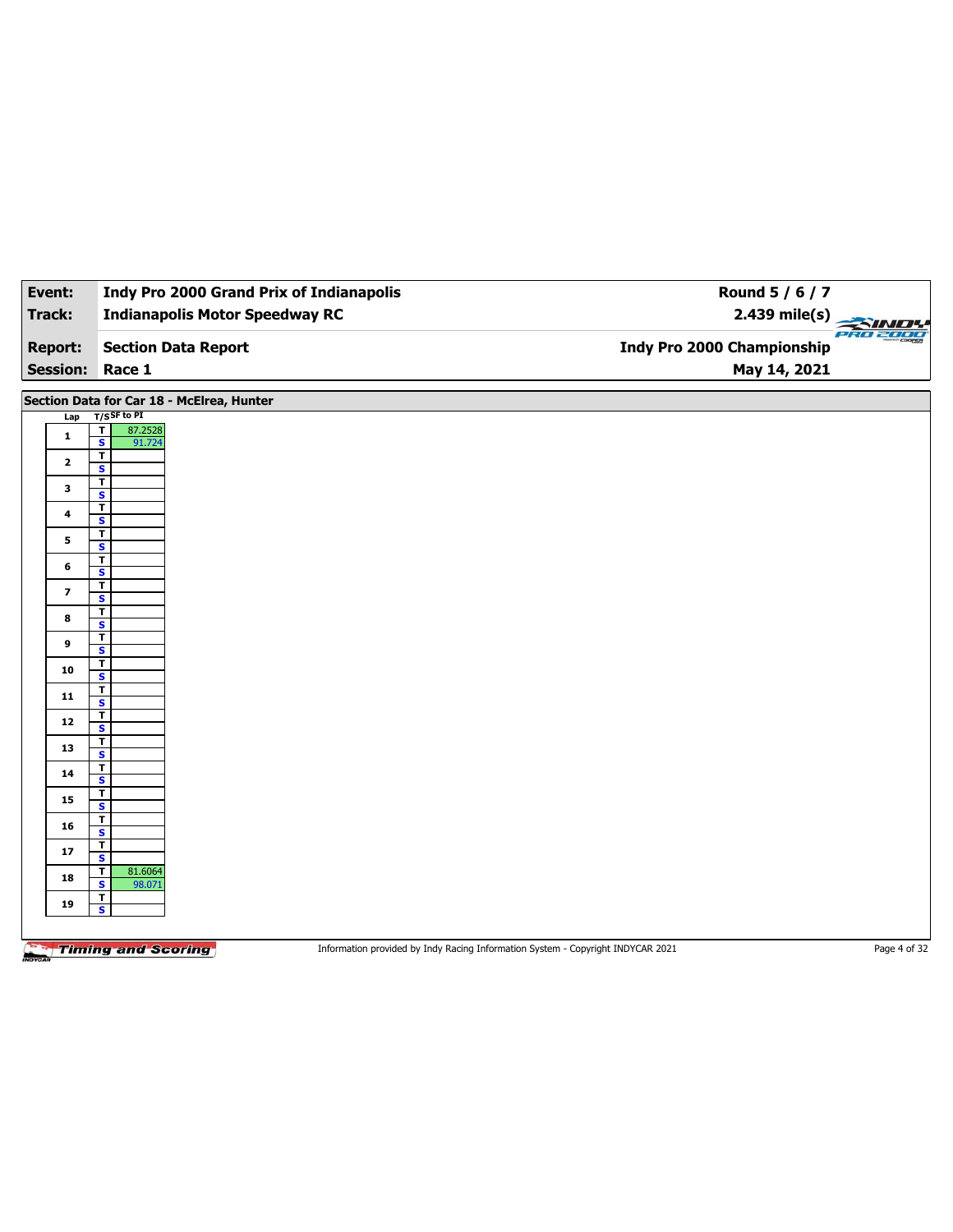| Event:          |    |                                   |                 | <b>Indy Pro 2000 Grand Prix of Indianapolis</b> |           |                 |                  |           |                 |                 |          |                 |                            | Round 5 / 6 / 7 |          |                         |
|-----------------|----|-----------------------------------|-----------------|-------------------------------------------------|-----------|-----------------|------------------|-----------|-----------------|-----------------|----------|-----------------|----------------------------|-----------------|----------|-------------------------|
| Track:          |    |                                   |                 | <b>Indianapolis Motor Speedway RC</b>           |           |                 |                  |           |                 |                 |          |                 |                            |                 |          | $2.439 \text{ mile(s)}$ |
| <b>Report:</b>  |    | <b>Section Data Report</b>        |                 |                                                 |           |                 |                  |           |                 |                 |          |                 | Indy Pro 2000 Championship |                 |          | PRO 2000                |
| <b>Session:</b> |    | Race 1                            |                 |                                                 |           |                 |                  |           |                 |                 |          |                 |                            | May 14, 2021    |          |                         |
|                 |    |                                   |                 |                                                 |           |                 |                  |           |                 |                 |          |                 |                            |                 |          |                         |
|                 |    |                                   |                 | Section Data for Car 18 - McElrea, Hunter       |           |                 |                  |           |                 |                 |          |                 |                            |                 |          |                         |
| Lap             |    | T/SSF to $\overline{\textbf{11}}$ | <b>I1 to I2</b> | I2 to I3A                                       | I3A to I3 | <b>I3 to 14</b> | <b>I4 to I5A</b> | I5A to I5 | <b>I5 to I6</b> | <b>I6 to I7</b> | 17 to 18 | <b>I8 to 19</b> | I9 to SF                   | Lap             | PI to PO | PO to SF                |
|                 | т  | 20.1650                           | 15.3705         | 5.8907                                          | 12.3915   | 24.2643         | 13.6106          | 8.5474    | 10.6819         | 13.3481         | 13.7249  | 8.4801          | 4.4885                     | 150.9635        |          |                         |
| 20              | s. | 45.376                            | 59.219          | 66.322                                          | 67.458    | 50.636          | 43.833           | 54,403    | 69.127          | 52.663          | 39.990   | 100.985         | 131.852                    | 58.162          |          |                         |
| 21              |    | 6.3637                            | 9.6800          | 3.8272                                          | 8.3160    | 9.1689          | 6.4106           | 5.1261    | 7.5056          | 5.4525          | 7.3819   | 8.4882          | 4.4811                     | 82.2018         |          |                         |
|                 | s. | 143.784                           | 94.032          | 102.080                                         | 100.518   | 134.000         | 93.063           | 90.712    | 98.381          | 128.923         | 74.353   | 100.889         | 132.070                    | 106.815         |          |                         |
| 22              |    | 6.2930                            | 9.5306          | 3.7865                                          | 8.3094    | 9.1318          | 8.0327           | 7.4987    | 7.8859          | 5.9763          | 8.4624   | 8.4299          | 4.4785                     | 87.8157         |          |                         |
|                 | s  | 145.400                           | 95.506          | 103.178                                         | 100.598   | 134.545         | 74.270           | 62.011    | 93.637          | 117.624         | 64.859   | 101.586         | 132.147                    | 99.987          |          |                         |

**<sup>23</sup> <sup>T</sup>** 6.3022 9.4920 3.7942 8.2891 9.1745 6.3198 5.0497 7.4763 5.4415 7.4477 8.4774 4.4805 81.7449 **S** 145.187 95.894 102.968 100.844 133.919 94.400 92.085 98.767 129.184 73.696 101.017 132.088 107.412 **<sup>24</sup> <sup>T</sup>** 6.2780 9.4669 3.7870 8.4133 9.1311 6.3152 5.3339 7.9874 5.5360 7.4574 8.4038 4.4984 82.6084 **S** 145.747 96.148 103.164 99.356 134.555 94.469 87.178 92.447 126.979 73.600 101.902 131.562 106.289

**Timing and Scoring** 

**25 T** 6.3807 12.4845 5.0782 6.3807<br>143.401

Information provided by Indy Racing Information System - Copyright INDYCAR 2021 Page 5 of 32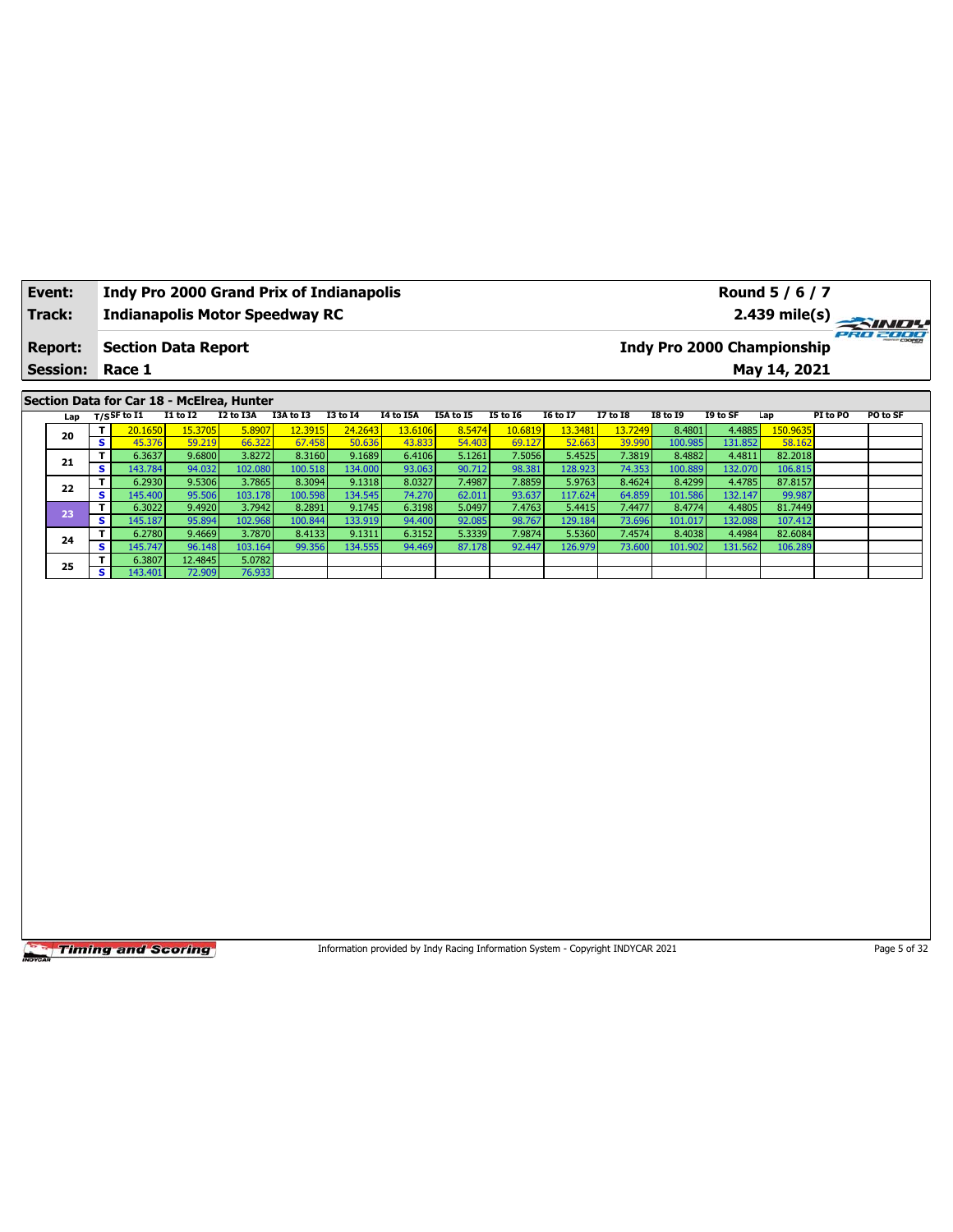| Event:          | <b>Indy Pro 2000 Grand Prix of Indianapolis</b>    | Round 5 / 6 / 7            |
|-----------------|----------------------------------------------------|----------------------------|
| Track:          | <b>Indianapolis Motor Speedway RC</b>              | 2.439 mile(s)              |
|                 |                                                    | PRO 2000                   |
| <b>Report:</b>  | <b>Section Data Report</b>                         | Indy Pro 2000 Championship |
| <b>Session:</b> | Race 1                                             | May 14, 2021               |
|                 | Section Data for Car 18 - McElrea, Hunter          |                            |
| Lap             | $T/S$ SF to PI                                     |                            |
| ${\bf 20}$      | $\overline{\mathbf{r}}$<br>$\overline{\mathbf{s}}$ |                            |
| 21              | T<br>S                                             |                            |
|                 | $\mathbf{r}$                                       |                            |
| 22              | $\overline{\mathbf{s}}$<br>I                       |                            |
| 23              | $\overline{\mathbf{s}}$                            |                            |
| 24              | $\overline{\mathbf{r}}$<br>$\overline{\mathbf{s}}$ |                            |
| 25              | $rac{1}{s}$                                        |                            |
|                 |                                                    |                            |
|                 |                                                    |                            |
|                 |                                                    |                            |
|                 |                                                    |                            |
|                 |                                                    |                            |
|                 |                                                    |                            |
|                 |                                                    |                            |
|                 |                                                    |                            |
|                 |                                                    |                            |
|                 |                                                    |                            |
|                 |                                                    |                            |
|                 |                                                    |                            |
|                 |                                                    |                            |
|                 |                                                    |                            |
|                 |                                                    |                            |
|                 |                                                    |                            |
|                 |                                                    |                            |
|                 |                                                    |                            |

Information provided by Indy Racing Information System - Copyright INDYCAR 2021 Page 6 of 32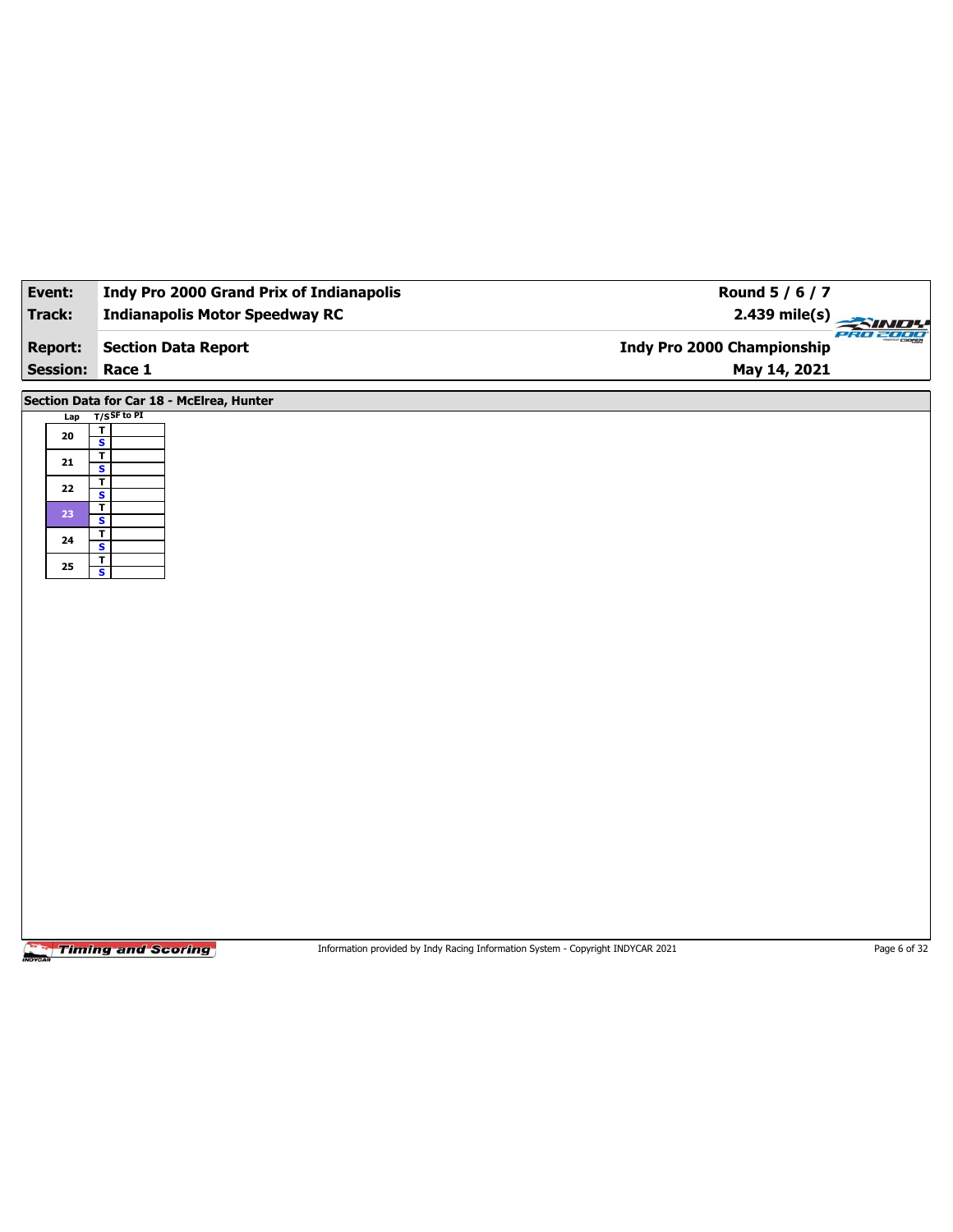| <b>Event:</b>   |                              | <b>Indy Pro 2000 Grand Prix of Indianapolis</b>                 |                  |                   |                   |                   |                  |                  |                  |                   |                  |                   |                   | Round 5 / 6 / 7                   |                 |
|-----------------|------------------------------|-----------------------------------------------------------------|------------------|-------------------|-------------------|-------------------|------------------|------------------|------------------|-------------------|------------------|-------------------|-------------------|-----------------------------------|-----------------|
| Track:          |                              | <b>Indianapolis Motor Speedway RC</b>                           |                  |                   |                   |                   |                  |                  |                  |                   |                  |                   |                   | 2.439 mile(s)                     | <b>PRO 2000</b> |
| <b>Report:</b>  |                              | <b>Section Data Report</b>                                      |                  |                   |                   |                   |                  |                  |                  |                   |                  |                   |                   | <b>Indy Pro 2000 Championship</b> |                 |
| <b>Session:</b> |                              | Race 1                                                          |                  |                   |                   |                   |                  |                  |                  |                   |                  |                   |                   | May 14, 2021                      |                 |
|                 |                              |                                                                 |                  |                   |                   |                   |                  |                  |                  |                   |                  |                   |                   |                                   |                 |
|                 |                              | Section Data for Car 21 - Simpson, Kyffin (R)<br>$T/S$ SF to I1 | <b>I1 to I2</b>  | I2 to I3A         | I3A to I3         | <b>I3 to I4</b>   | I4 to I5A        | I5A to I5        | <b>I5 to 16</b>  | <b>I6 to I7</b>   | <b>I7 to I8</b>  | <b>I8 to 19</b>   | I9 to SF          | Lap                               | PO to SF        |
| Lap             | т                            | 7.6889                                                          | 11.2216          | 3.9765            | 8.9823            | 9.0046            |                  | 5.5118           | 7.5872           | 5.4547            | 7.5171           | 8.3603            | 4.4178            | 86.8000                           | 167.3780        |
| 1               | $\overline{\mathbf{s}}$      | 119.003                                                         | 81.114           | 98.248            | 93.062            | 136.445           | 7.0772<br>84.298 | 84.364           | 97.323           | 128.871           | 73.015           | 102.432           | 133.962           | 101.157                           | 48.159          |
|                 | T                            | 6.2140                                                          | 10.3601          | 3.9035            | 8.3656            | 9.0173            | 6.5649           | 5.2646           | 7.5446           | 5.4788            | 7.5249           | 8.3825            | 4.4244            | 83.0452                           |                 |
| 2               | s                            | 147.248                                                         | 87.859           | 100.085           | 99.922            | 136.253           | 90.876           | 88.326           | 97.873           | 128.304           | 72.940           | 102.161           | 133.762           | 105.730                           |                 |
|                 | т                            | 6.1913                                                          | 10.1398          | 3.8441            | 8.5330            | 9.0803            | 6.4798           | 5.3176           | 7.5261           | 5.4546            | 7.5581           | 8.4207            | 4.4241            | 82.9695                           |                 |
| з               | s                            | 147.788                                                         | 89.768           | 101.632           | 97.962            | 135.308           | 92.069           | 87.445           | 98.113           | 128.874           | 72.619           | 101.697           | 133.771           | 105.827                           |                 |
| 4               | T                            | 6.1826                                                          | 9.8890           | 3.7604            | 8.4061            | 9.0412            | 6.5276           | 5.2504           | 7.5012           | 5.4386            | 7.4819           | 8.4460            | 4.4178            | 82.3428                           |                 |
|                 | $\overline{\mathbf{s}}$      | 147.996                                                         | 92.044           | 103.894           | 99.441            | 135.893           | 91.395           | 88.565           | 98.439           | 129.253           | 73.359           | 101.393           | 133.962           | 106.632                           |                 |
| 5               | T                            | 6.1754                                                          | 9.8077           | 3.8610            | 8.3040            | 9.1201            | 6.3082           | 5.1468           | 7.5350           | 5.4977            | 7.3533           | 8.4180            | 4.4584            | 81.9856                           |                 |
|                 | s                            | 148.169                                                         | 92.807           | 101.187           | 100.663           | 134.717           | 94.574           | 90.347           | 97.997           | 127.863           | 74.642           | 101.730           | 132.742           | 107.097                           |                 |
| 6               | T                            | 6.2646                                                          | 9.4991           | 3.8070            | 8.4075            | 9.1237            | 6.3205           | 5.1289           | 7.4958           | 5.4567            | 7.4191           | 8.4251            | 4.4277            | 81.7757                           |                 |
|                 | s                            | 146.059                                                         | 95.822           | 102.622           | 99.424            | 134.664           | 94.390           | 90.663           | 98.510           | 128.824           | 73.980           | 101.644           | 133.663           | 107.372                           |                 |
| $\overline{ }$  | T                            | 6.1937                                                          | 9.7511           | 3.7760            | 8.3962            | 9.0553            | 6.4076           | 5.1500           | 7.5533           | 5.4683            | 7.4885           | 8.4638            | 4.4151            | 82.1189                           |                 |
|                 | s                            | 147.731                                                         | 93.346           | 103.464           | 99.558            | 135.681           | 93.107           | 90.291           | 97.760           | 128.551           | 73.294           | 101.180           | 134.044           | 106.923                           |                 |
| 8               | т                            | 6.1708                                                          | 9.7771           | 3.7680            | 8.3018            | 9.1132            | 6.2813           | 5.1886           | 7.4859           | 5.4600            | 7.4565           | 8.3362            | 4.4512            | 81.7906                           |                 |
|                 | s                            | 148.279                                                         | 93.098           | 103.684           | 100.690           | 134.819           | 94.979           | 89.620           | 98.640           | 128.746           | 73.609           | 102.728           | 132.957           | 107.352                           |                 |
| 9               | т                            | 6.3187                                                          | 9.5521           | 3.7614            | 8.3357            | 9.1191            | 6.2646           | 5.2155           | 7.4990           | 5.5003            | 7.4607           | 8.3867            | 4.4368            | 81.8506                           |                 |
|                 | $\overline{\mathbf{s}}$      | 144.808                                                         | 95.291           | 103.866           | 100.281           | 134.732           | 95.232           | 89.157           | 98.468           | 127.803           | 73.567           | 102.110           | 133.389           | 107.273                           |                 |
| 10              | T                            | 6.3037                                                          | 9.5087           | 3.7510            | 8.3644            | 9.1395            | 6.3802           | 5.1972           | 7.5079           | 5.4996            | 7.3541           | 8.3698            | 4.4473            | 81.8234                           |                 |
|                 | s                            | 145.153                                                         | 95.726           | 104.154           | 99.937            | 134.431           | 93.507           | 89.471           | 98.351           | 127.819           | 74.634           | 102.316           | 133.074           | 107.309                           |                 |
| 11              | т<br>$\overline{\mathbf{s}}$ | 6.3056                                                          | 9.6991           | 3.7540            | 8.3038            | 9.1290            | 6.3323           | 5.1333           | 7.5124<br>98.292 | 5.4819            | 7.4067           | 8.4139            | 4.4464            | 81.9184                           |                 |
|                 | т                            | 145.109<br>6.2857                                               | 93.847<br>9.5402 | 104.071<br>3.7815 | 100.666<br>8.3532 | 134.586<br>9.1160 | 94.214<br>6.3759 | 90.585<br>5.1615 | 7.5298           | 128.232<br>5.4764 | 74.104<br>7.4244 | 101.780<br>8.3866 | 133.101<br>4.4182 | 107.185<br>81.8494                |                 |
| 12              | s                            | 145.569                                                         | 95.410           | 103.314           | 100.071           | 134.778           | 93.570           | 90.090           | 98.065           | 128.361           | 73.927           | 102.111           | 133.950           | 107.275                           |                 |
|                 | т                            | 6.2384                                                          | 9.6133           | 3.7990            | 8.3566            | 9.0587            | 6.3869           | 5.2403           | 7.5240           | 5.4784            | 7.4447           | 8.4752            | 4.4377            | 82.0532                           |                 |
| 13              | s                            | 146.672                                                         | 94.684           | 102.838           | 100.030           | 135.631           | 93.409           | 88.735           | 98.140           | 128.314           | 73.725           | 101.043           | 133.361           | 107.009                           |                 |
|                 | т                            | 6.2369                                                          | 9.6233           | 3.7601            | 8.4507            | 9.1232            | 6.3296           | 5.2717           | 7.9726           | 5.6130            | 7.5506           | 8.4060            | 4.4492            | 82.7869                           |                 |
| 14              | $\overline{\mathbf{s}}$      | 146.707                                                         | 94.586           | 103.902           | 98.916            | 134.672           | 94.254           | 88.207           | 92.618           | 125.237           | 72.691           | 101.875           | 133.017           | 106.060                           |                 |
|                 | T                            | 6.2849                                                          | 9.7072           | 3.7657            | 8.3657            | 9.0910            | 6.3972           | 5.2074           | 7.5662           | 5.4881            | 7.4365           | 8.4016            | 4.4092            | 82.1207                           |                 |
| 15              | s                            | 145.587                                                         | 93.768           | 103.747           | 99.921            | 135.149           | 93.258           | 89.296           | 97.593           | 128.087           | 73.807           | 101.929           | 134.223           | 106.921                           |                 |
|                 | т                            | 6.1851                                                          | 9.7926           | 3.7695            | 8.4000            | 9.0413            | 6.6033           | 5.2331           | 7.5767           | 5.5148            | 7.4750           | 8.4140            | 4.4286            | 82.4340                           |                 |
| 16              | s                            | 147.936                                                         | 92.951           | 103.643           | 99.513            | 135.892           | 90.347           | 88.857           | 97.458           | 127.467           | 73.427           | 101.778           | 133.636           | 106.514                           |                 |
|                 | T                            | 6.2175                                                          | 9.6361           | 3.7738            | 8.3588            | 9.0709            | 6.4563           | 5.2158           | 7.6494           | 5.5208            | 7.4565           | 8.4081            | 4.4328            | 82.1968                           |                 |
| 17              | $\overline{\mathbf{s}}$      | 147.165                                                         | 94.460           | 103.525           | 100.003           | 135.448           | 92.404           | 89.152           | 96.532           | 127.328           | 73.609           | 101.850           | 133.509           | 106.822                           |                 |
|                 | T                            | 6.2570                                                          | 9.6791           | 3.7928            | 8.4074            | 9.1099            | 6.4483           | 5.2212           | 7.5232           | 5.5008            | 7.4687           | 8.3597            | 4.4402            | 82.2083                           |                 |
| 18              | s                            | 146.236                                                         | 94.040           | 103.006           | 99.425            | 134.868           | 92.519           | 89.060           | 98.151           | 127.791           | 73.489           | 102.440           | 133.286           | 106.807                           |                 |
| 19              | T                            | 6.2762                                                          | 9.7517           | 3.7761            | 8.3762            | 9.1104            | 6.4653           | 5.1992           | 7.5967           | 6.2082            | 7.7576           | 10.1985           | 5.3947            | 86.1108                           |                 |
|                 | s                            | 145.789                                                         | 93.340           | 103.462           | 99.796            | 134.861           | 92.276           | 89.437           | 97.201           | 113.230           | 70.752           | 83.970            | 109.704           | 101.966                           |                 |

Information provided by Indy Racing Information System - Copyright INDYCAR 2021 Page 7 of 32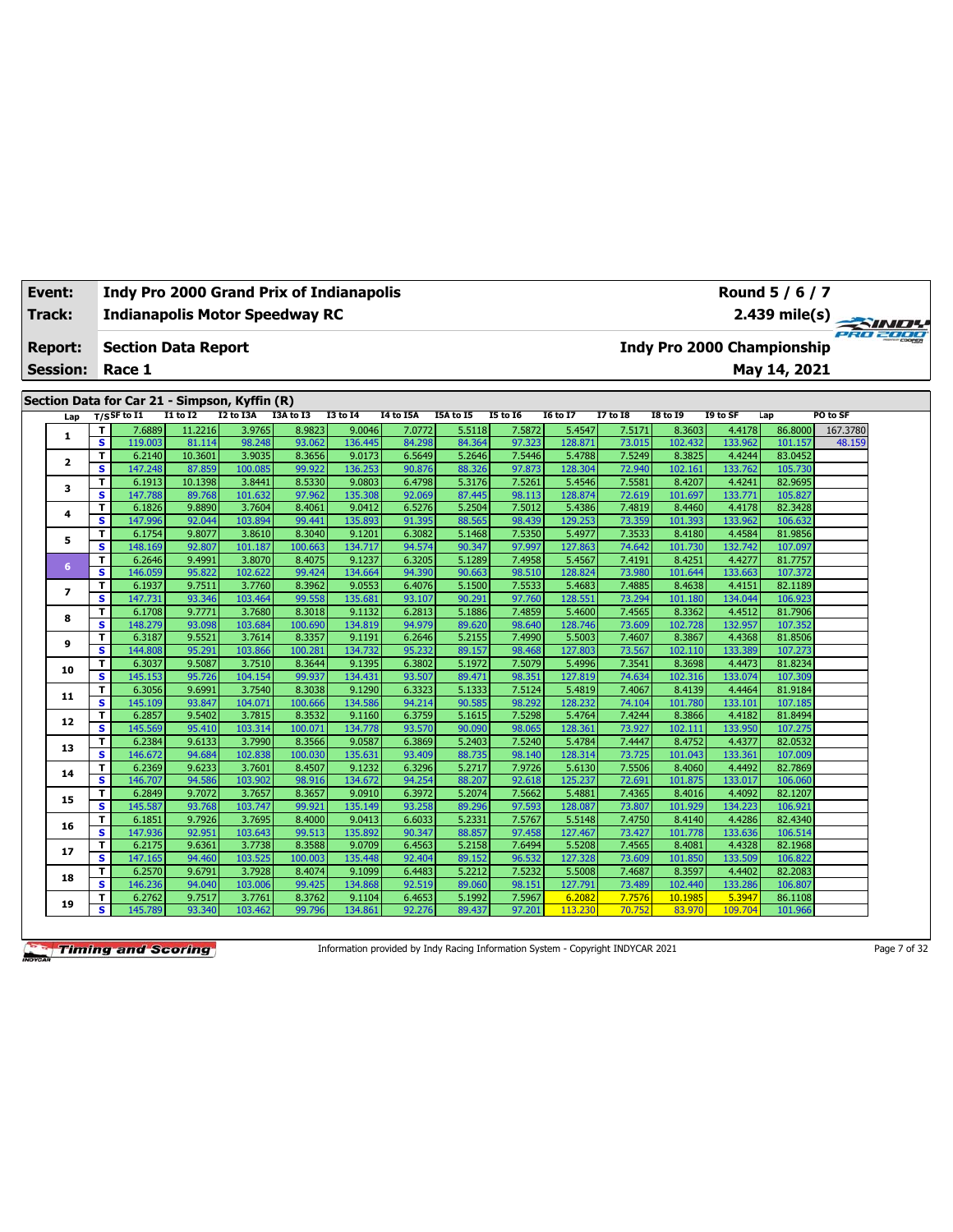| Event:          |                         | Indy Pro 2000 Grand Prix of Indianapolis      |                   |                   |                  |                   |                  |                                                                                 |                  |                   |                  |                   |                   | Round 5 / 6 / 7                   |              |
|-----------------|-------------------------|-----------------------------------------------|-------------------|-------------------|------------------|-------------------|------------------|---------------------------------------------------------------------------------|------------------|-------------------|------------------|-------------------|-------------------|-----------------------------------|--------------|
| Track:          |                         | <b>Indianapolis Motor Speedway RC</b>         |                   |                   |                  |                   |                  |                                                                                 |                  |                   |                  |                   |                   | 2.439 mile(s)                     |              |
| <b>Report:</b>  |                         | <b>Section Data Report</b>                    |                   |                   |                  |                   |                  |                                                                                 |                  |                   |                  |                   |                   | <b>Indy Pro 2000 Championship</b> | PRO 2000     |
| <b>Session:</b> |                         | Race 1                                        |                   |                   |                  |                   |                  |                                                                                 |                  |                   |                  |                   |                   | May 14, 2021                      |              |
|                 |                         | Section Data for Car 21 - Simpson, Kyffin (R) |                   |                   |                  |                   |                  |                                                                                 |                  |                   |                  |                   |                   |                                   |              |
| Lap             |                         | $T/S$ SF to I1                                | $I1$ to $I2$      | I2 to I3A         | I3A to I3        | <b>I3 to 14</b>   | <b>14 to 15A</b> | I5A to I5                                                                       | <b>I5 to 16</b>  | <b>I6 to I7</b>   | <b>I7 to I8</b>  | <b>I8 to 19</b>   | I9 to SF          | Lap                               | PO to SF     |
|                 | T                       | 8.4632                                        | 16.6544           | 7.6442            | 15.3270          | 25.5994           | 14.4654          | 10.8635                                                                         | 13.4681          | 15.4877           | 13.0556          | 17.4691           | 12.7216           | 171.2192                          |              |
| 20              | $\overline{\mathbf{s}}$ | 108.115                                       | 54.654            | 51.108            | 54.538           | 47.995            | 41.243           | 42.804                                                                          | 54.827           | 45.388            | 42.040           | 49.022            | 46.521            | 51.282                            |              |
| 21              | T                       | 19.1172                                       | 18.5694           | 6.8744            | 15.5858          | 22.2296           | 13.6224          | 7.7793                                                                          | 12.7971          | 12.7898           |                  |                   | 4.4332            | 155.1518                          |              |
|                 | S                       | 47.863                                        | 49.018            | 56.831            | 53.633           | 55.270            | 43.795           | 59.774                                                                          | 57.701           | 54.962            |                  |                   | 133.497           | 56.592                            |              |
| 22              | T<br>s                  | 6.2872<br>145.534                             | 10.0899<br>90.212 | 3.7926<br>103.012 | 8.6945<br>96.142 | 9.0150<br>136.288 | 6.7425<br>88.482 | 5.3913<br>86.250                                                                | 7.5435<br>97.887 | 5.4320<br>129.410 | 7.7607<br>70.723 | 8.5236<br>100.470 | 4.3897<br>134.820 | 83.6625<br>104.950                |              |
|                 | T.                      | 6.1341                                        | 10.0348           | 3.8204            | 8.3774           | 8.9953            | 6.5681           | 5.2854                                                                          | 7.5395           | 5.4259            | 7.4369           | 8.3595            | 4.4098            | 82.3871                           |              |
| 23              | S                       | 149.166                                       | 90.707            | 102.262           | 99.781           | 136.586           | 90.832           | 87.978                                                                          | 97.939           | 129.555           | 73.803           | 102.442           | 134.205           | 106.575                           |              |
|                 | T                       | 6.1744                                        | 9.8395            | 3.7421            | 8.3718           | 9.1128            | 6.5490           | 5.1985                                                                          | 7.5818           | 5.4645            | 7.4947           | 8.3816            | 4.4514            | 82.3621                           |              |
| 24              | s                       | 148.193                                       | 92.507            | 104.402           | 99.848           | 134.825           | 91.096           | 89.449                                                                          | 97.392           | 128.640           | 73.234           | 102.172           | 132.951           | 106.607                           |              |
| 25              | T                       | 6.2420                                        | 9.8000            | 3.7362            | 8.3530           | 9.0750            | 6.4366           | 5.1228                                                                          | 7.5278           | 5.4296            | 7.4361           | 8.3315            | 4.4526            | 81.9432                           |              |
|                 | s                       | 146.588                                       | 92.880            | 104.567           | 100.073          | 135.387           | 92.687           | 90.771                                                                          | 98.091           | 129.467           | 73.811           | 102.786           | 132.915           | 107.152                           |              |
| 26              | T                       | 6.5646                                        | 12.2329           | 4.7017            | 9.8621           | 11.7143           |                  |                                                                                 |                  |                   |                  |                   |                   |                                   |              |
|                 | S.                      | 139.384                                       | 74.408            | 83.094            | 84.760           | 104.883           |                  |                                                                                 |                  |                   |                  |                   |                   |                                   |              |
|                 |                         |                                               |                   |                   |                  |                   |                  |                                                                                 |                  |                   |                  |                   |                   |                                   |              |
|                 |                         |                                               |                   |                   |                  |                   |                  |                                                                                 |                  |                   |                  |                   |                   |                                   |              |
|                 |                         | <b>Timing and Scoring</b>                     |                   |                   |                  |                   |                  | Information provided by Indy Racing Information System - Copyright INDYCAR 2021 |                  |                   |                  |                   |                   |                                   | Page 8 of 32 |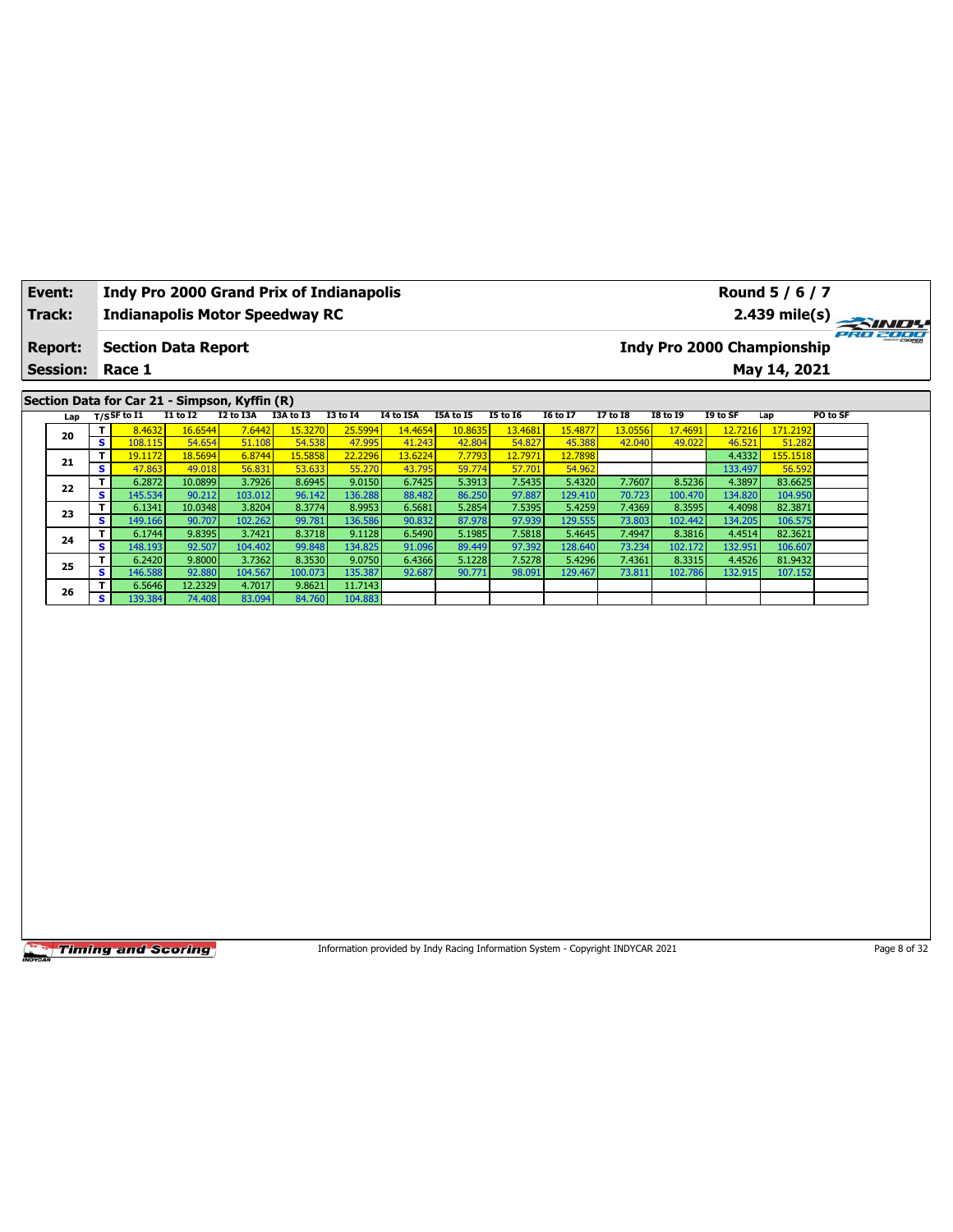| Event:          |                         |                                            |                  |                   | <b>Indy Pro 2000 Grand Prix of Indianapolis</b> |                   |                  |                  |                  |                   |                  |                   |                                   | Round 5 / 6 / 7    |                 |
|-----------------|-------------------------|--------------------------------------------|------------------|-------------------|-------------------------------------------------|-------------------|------------------|------------------|------------------|-------------------|------------------|-------------------|-----------------------------------|--------------------|-----------------|
| <b>Track:</b>   |                         |                                            |                  |                   | <b>Indianapolis Motor Speedway RC</b>           |                   |                  |                  |                  |                   |                  |                   |                                   | $2.439$ mile(s)    | <b>PRO 2000</b> |
| <b>Report:</b>  |                         | <b>Section Data Report</b>                 |                  |                   |                                                 |                   |                  |                  |                  |                   |                  |                   | <b>Indy Pro 2000 Championship</b> |                    |                 |
| <b>Session:</b> |                         | Race 1                                     |                  |                   |                                                 |                   |                  |                  |                  |                   |                  |                   |                                   | May 14, 2021       |                 |
|                 |                         | Section Data for Car 22 - Sulaiman, Manuel |                  |                   |                                                 |                   |                  |                  |                  |                   |                  |                   |                                   |                    |                 |
| Lap             |                         | $T/S$ SF to I1                             | $I1$ to $I2$     | I2 to I3A         | I3A to I3                                       | <b>I3 to I4</b>   | I4 to I5A        | <b>I5A to I5</b> | <b>I5 to 16</b>  | <b>I6 to I7</b>   | <b>I7 to I8</b>  | <b>I8 to 19</b>   | I9 to SF                          | Lap                | PO to SF        |
|                 | T                       | 7.4283                                     | 11.1466          | 3.9627            | 8.9757                                          | 8.9226            | 10.7927          | 8.7934           | 8.2571           | 5.6122            | 7.4434           | 8.4760            | 4.5066                            | 94.8813            | 153.6705        |
| 1               | s                       | 123.178                                    | 81.660           | 98.590            | 93.130                                          | 137.699           | 55.277           | 52.881           | 89.427           | 125.255           | 73.738           | 101.034           | 131.323                           | 92.541             | 52.455          |
|                 | T                       | 6.3934                                     | 9.6592           | 3.7911            | 8.2803                                          | 9.0980            | 6.4706           | 5.1386           | 7.4831           | 5.5154            | 7.2892           | 8.4273            | 4.4887                            | 82.0349            |                 |
| $\overline{2}$  | s                       | 143.116                                    | 94.234           | 103.052           | 100.952                                         | 135.045           | 92.200           | 90.492           | 98.677           | 127.453           | 75.298           | 101.618           | 131.846                           | 107.032            |                 |
| 3               | т                       | 6.3052                                     | 9.4984           | 3.8006            | 8.2613                                          | 9.0878            | 6.5127           | 5.1375           | 7.6992           | 5.6022            | 7.3704           | 8.4115            | 4.5075                            | 82.1943            |                 |
|                 | $\overline{\mathbf{s}}$ | 145.118                                    | 95.830           | 102.795           | 101.184                                         | 135.196           | 91.604           | 90.511           | 95.907           | 125.478           | 74.469           | 101.809           | 131.296                           | 106.825            |                 |
| 4               | т                       | 6.3197                                     | 9.5482           | 3.8187            | 8.2735                                          | 9.0913            | 6.4931           | 5.1584           | 7.5274           | 5.5185            | 7.3420           | 8.4680            | 4.5024                            | 82.0612            |                 |
|                 | S                       | 144.785                                    | 95.330           | 102.308           | 101.035                                         | 135.144           | 91.881           | 90.144           | 98.096           | 127.381           | 74.757           | 101.129           | 131.445                           | 106.998            |                 |
| 5               | T                       | 6.2885                                     | 9.6984           | 3.7735            | 8.7091                                          | 8.9678            | 6.8575           | 5.3247           | 7.6585           | 5.5323            | 7.5190           | 8.5347            | 4.4569                            | 83.3209            |                 |
|                 | s.                      | 145.504                                    | 93.853           | 103.533           | 95.981                                          | 137.005           | 86.998           | 87.329           | 96.417           | 127.064           | 72.997           | 100.339           | 132.787                           | 105.381            |                 |
| 6               | T                       | 6.2313                                     | 9.6778           | 3.9721            | 8.4846                                          | 9.0396            | 6.4606           | 5.2561           | 7.6661           | 5.5455            | 7.5435           | 8.3786            | 4.4234                            | 82.6792            |                 |
|                 | s                       | 146.839                                    | 94.053           | 98.356            | 98.521                                          | 135.917           | 92.343           | 88.469           | 96.321           | 126.761           | 72.760           | 102.208           | 133.793                           | 106.198            |                 |
| $\overline{ }$  | т                       | 6.1490                                     | 10.4226          | 3.9079            | 8.4892                                          | 9.0491            | 6.4782           | 5.2414           | 7.5562           | 5.5033            | 7.4652           | 8.4948            | 4.4282                            | 83.1851            |                 |
|                 | $\overline{\mathbf{s}}$ | 148.805                                    | 87.332           | 99.972            | 98.467                                          | 135.774           | 92.092           | 88.717           | 97.722           | 127.733           | 73.523           | 100.810           | 133.648                           | 105.553            |                 |
| 8               | T                       | 6.1822                                     | 10.0265          | 3.8509            | 8.5058                                          | 9.0754            | 6.3747           | 5.2191           | 7.5983           | 5.5117            | 7.4849           | 8.4070            | 4.4061                            | 82.6426            |                 |
|                 | S                       | 148.006                                    | 90.782           | 101.452           | 98.275                                          | 135.381           | 93.587           | 89.096           | 97.181           | 127.539           | 73.329           | 101.863           | 134.318                           | 106.245            |                 |
| 9               | T                       | 6.1726                                     | 10.4501          | 3.9590            | 8.4173                                          | 9.0464            | 6.5951           | 5.1693           | 7.6024           | 5.5427            | 7.5146           | 8.4664            | 4.3989                            | 83.3348            |                 |
|                 | S.                      | 148.236                                    | 87.102           | 98.682            | 99.308                                          | 135.815           | 90.460           | 89.954           | 97.128           | 126.825           | 73.040           | 101.148           | 134.538                           | 105.363            |                 |
| 10              | T                       | 6.2336                                     | 10.2337          | 3.9750            | 8.4991                                          | 9.2088            | 6.3463           | 5.2292           | 7.6061           | 5.5770            | 7.3734           | 8.4403            | 4.4828                            | 83.2053            |                 |
|                 | S                       | 146.785                                    | 88.944           | 98.285            | 98.353                                          | 133.420           | 94.006           | 88.924           | 97.081           | 126.045           | 74.438           | 101.461           | 132.020                           | 105.527            |                 |
| 11              | T                       | 6.3592                                     | 9.5887           | 3.8097            | 8.3523                                          | 9.2157            | 6.3287           | 5.1998           | 7.5488           | 5.5145            | 7.3527           | 8.4606            | 4.4919                            | 82.2226            |                 |
|                 | $\overline{\mathbf{s}}$ | 143.886                                    | 94.927           | 102.549           | 100.081                                         | 133.320           | 94.268           | 89.427           | 97.818           | 127.474           | 74.648           | 101.218           | 131.752                           | 106.788            |                 |
| 12              | T.                      | 6.3577                                     | 9.6131           | 3.7780            | 8.3220                                          | 9.1657            | 6.3356           | 5.2332           | 7.5534           | 5.5255            | 7.2791           | 8.4817            | 4.4703                            | 82.1153            |                 |
|                 | $\overline{\mathbf{s}}$ | 143.920                                    | 94.686           | 103.410           | 100.446                                         | 134.047           | 94.165           | 88.856           | 97.759           | 127.220           | 75.403           | 100.966           | 132.389                           | 106.928            |                 |
| 13              | T                       | 6.2881                                     | 9.5575           | 3.7594            | 8.3027                                          | 9.1116            | 6.3168           | 5.2184           | 7.5893           | 5.5549            | 7.4263           | 8.4779            | 4.4324                            | 82.0353            |                 |
|                 | s.                      | 145.513                                    | 95.237           | 103.921           | 100.679                                         | 134.843           | 94.445           | 89.108           | 97.296           | 126.547           | 73.908           | 101.011           | 133.521                           | 107.032            |                 |
| 14              | T.                      | 6.2222                                     | 9.7636           | 3.8988            | 8.4687                                          | 9.0479            | 6.7002           | 5.2128           | 7.5302           | 5.5378            | 7.3599           | 8.4504            | 4.5035                            | 82.6960            |                 |
|                 | s                       | 147.054                                    | 93.227           | 100.206           | 98.706                                          | 135.792           | 89.041           | 89.203           | 98.060           | 126.938           | 74.575           | 101.340           | 131.413                           | 106.177            |                 |
| 15              | T                       | 6.3729                                     | 9.6143           | 3.8283            | 8.3415                                          | 9.2208            | 6.2764           | 5.2123           | 7.5680           | 5.5565            | 7.2703           | 8.5618            | 4.5109                            | 82.3340            |                 |
|                 | $\overline{\mathbf{s}}$ | 143.577                                    | 94.674           | 102.051           | 100.21:                                         | 133.246           | 95.053           | 89.212           | 97.570           | 126.510           | 75.494           | 100.021           | 131.197                           | 106.644            |                 |
| 16              | T<br>s                  | 6.3776<br>143.471                          | 9.6360           | 3.7768<br>103.443 | 8.2693<br>101.086                               | 9.2170<br>133.301 | 6.3142<br>94.484 | 5.1915<br>89.569 | 7.6058<br>97.085 | 5.5647<br>126.324 | 7.3048           | 8.4588<br>101.239 | 4.5053<br>131.360                 | 82.2218<br>106.789 |                 |
|                 |                         |                                            | 94.461<br>9.6037 | 3.8335            | 8.3267                                          | 9.1821            |                  | 5.1630           | 7.5909           |                   | 75.137<br>7.3374 |                   | 4.4967                            | 82.2752            |                 |
| 17              | T<br>S.                 | 6.3908<br>143.175                          | 94.779           | 101.913           | 100.389                                         | 133.808           | 6.3397           | 90.064           | 97.276           | 5.5658            |                  | 8.4449            | 131.612                           | 106.720            |                 |
|                 | т                       | 6.3967                                     | 9.7936           | 3.7871            | 8.2732                                          | 9.1797            | 94.104<br>6.3168 | 5.1647           | 7.5522           | 126.299<br>5.5383 | 74.804<br>7.3802 | 101.406<br>8.4401 | 4.4879                            | 82.3105            |                 |
| 18              | s                       | 143.043                                    | 92.941           | 103.161           | 101.038                                         | 133.843           | 94.445           | 90.034           | 97.774           | 126.926           | 74.370           | 101.464           | 131.870                           | 106.674            |                 |
|                 | T.                      | 6.3828                                     | 9.6648           | 3.7939            | 8.3295                                          | 9.1948            | 6.3661           | 5.3422           | 7.9706           | 6.4406            | 8.1942           | 9.3688            | 4.7130                            | 85.7613            |                 |
| 19              | $\overline{\mathbf{s}}$ | 143.354                                    | 94.180           | 102.976           | 100.355                                         | 133.623           | 93.714           | 87.043           | 92.642           | 109.144           | 66.982           | 91.406            | 125.571                           | 102.382            |                 |
|                 |                         |                                            |                  |                   |                                                 |                   |                  |                  |                  |                   |                  |                   |                                   |                    |                 |

Information provided by Indy Racing Information System - Copyright INDYCAR 2021 Page 9 of 32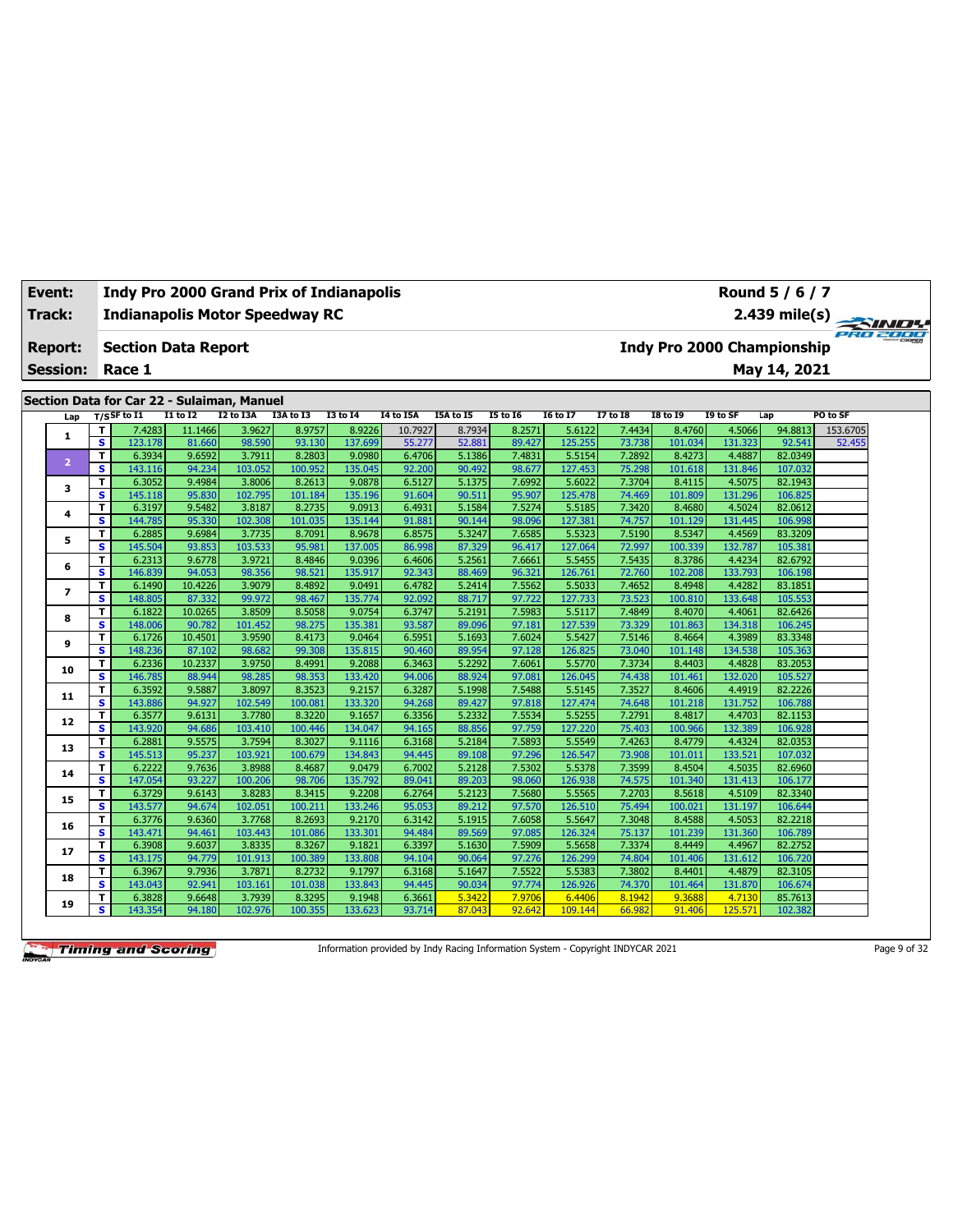| Event:          |                               | Indy Pro 2000 Grand Prix of Indianapolis   |                   |                   |                  |                   |                  |                                                                                 |                  |                   |                  |                   |                   | Round 5 / 6 / 7                   |               |
|-----------------|-------------------------------|--------------------------------------------|-------------------|-------------------|------------------|-------------------|------------------|---------------------------------------------------------------------------------|------------------|-------------------|------------------|-------------------|-------------------|-----------------------------------|---------------|
| Track:          |                               | <b>Indianapolis Motor Speedway RC</b>      |                   |                   |                  |                   |                  |                                                                                 |                  |                   |                  |                   |                   | 2.439 mile(s)                     |               |
| <b>Report:</b>  |                               | <b>Section Data Report</b>                 |                   |                   |                  |                   |                  |                                                                                 |                  |                   |                  |                   |                   | <b>Indy Pro 2000 Championship</b> | ero zooo      |
| <b>Session:</b> |                               | Race 1                                     |                   |                   |                  |                   |                  |                                                                                 |                  |                   |                  |                   |                   | May 14, 2021                      |               |
|                 |                               | Section Data for Car 22 - Sulaiman, Manuel |                   |                   |                  |                   |                  |                                                                                 |                  |                   |                  |                   |                   |                                   |               |
| Lap             |                               | $T/S$ SF to $I1$                           | $I1$ to $I2$      | I2 to I3A         | I3A to I3        | <b>I3 to 14</b>   | <b>I4 to I5A</b> | I5A to I5                                                                       | <b>I5 to 16</b>  | <b>I6 to I7</b>   | <b>I7 to I8</b>  | <b>I8 to 19</b>   | I9 to SF          | Lap                               | PO to SF      |
|                 | T                             | 6.4617                                     | 11.9075           | 4.9240            | 13.3482          | 27.3100           | 13.0701          | 10.9915                                                                         | 13.3716          | 15.2163           | 13.1406          | 17.8534           | 12.1023           | 159.6972                          |               |
| 20              | $\overline{\mathbf{s}}$       | 141.604                                    | 76.442            | 79.342            | 62.623           | 44.989            | 45.645           | 42.305                                                                          | 55.222           | 46.197            | 41.769           | 47.966            | 48.901            | 54.982                            |               |
| 21              | T                             | 19.7292                                    | 18.1811           | 6.6248            | 15.7827          | 22.6109           | 13.7371          | 7.6660                                                                          | 11.5318          | 12.6464           | 12.3245          | 8.4576            | 4.3893            | 153.6814                          |               |
|                 | S                             | 46.378                                     | 50.064            | 58.973            | 52.964           | 54.338            | 43.429           | 60.657                                                                          | 64.032           | 55.585            | 44.534           | 101.254           | 134.832           | 57.134                            |               |
| 22              | T                             | 6.0880                                     | 10.0837           | 3.8266            | 8.6517           | 8.9792            | 6.7735           | 5.2760                                                                          | 8.0277           | 5.3877            | 8.0423           | 8.8221            | 4.3853            | 84.3438                           |               |
|                 | s                             | 150.296                                    | 90.267            | 102.096           | 96.618           | 136.831           | 88.077           | 88.135                                                                          | 91.983           | 130.474           | 68.247           | 97.070            | 134.955           | 104.102                           |               |
| 23              | T.<br>$\overline{\mathbf{s}}$ | 6.2443                                     | 10.2313           | 3.8178            | 10.1532          | 9.4160            | 7.3198           | 5.3625                                                                          | 7.7806           | 5.5446            | 7.5101           | 8.4181            | 4.4713            | 86.2696                           |               |
|                 | T                             | 146.534<br>6.2861                          | 88.965<br>10.7019 | 102.332<br>3.9438 | 82.330<br>8.5018 | 130.484<br>9.0667 | 81.504<br>6.5599 | 86.713<br>5.1728                                                                | 94.904<br>7.5491 | 126.782<br>5.4963 | 73.083<br>7.3204 | 101.729<br>8.5768 | 132.359<br>4.4575 | 101.779<br>83.6331                |               |
| 24              | s                             | 145.559                                    | 85.053            | 99.062            | 98.321           | 135.511           | 90.945           | 89.893                                                                          | 97.814           | 127.896           | 74.977           | 99.847            | 132.769           | 104.987                           |               |
|                 | T                             | 6.1901                                     | 9.7197            | 3.8652            | 8.4600           | 9.0598            | 6.3867           | 5.1250                                                                          | 7.5657           | 5.4748            | 7.3026           | 8.7170            | 4.5036            | 82.3702                           |               |
| 25              | s                             | 147.817                                    | 93.648            | 101.077           | 98.807           | 135.614           | 93.411           | 90.732                                                                          | 97.600           | 128.398           | 75.160           | 98.241            | 131.410           | 106.597                           |               |
|                 | T                             | 6.9467                                     | 13.1008           | 5.3432            | 11.1161          |                   |                  |                                                                                 |                  |                   |                  |                   |                   |                                   |               |
| 26              | S.                            | 131.717                                    | 69.479            | 73.118            | 75.198           |                   |                  |                                                                                 |                  |                   |                  |                   |                   |                                   |               |
|                 |                               |                                            |                   |                   |                  |                   |                  |                                                                                 |                  |                   |                  |                   |                   |                                   |               |
|                 |                               |                                            |                   |                   |                  |                   |                  |                                                                                 |                  |                   |                  |                   |                   |                                   |               |
|                 |                               | <b>Timing and Scoring</b>                  |                   |                   |                  |                   |                  | Information provided by Indy Racing Information System - Copyright INDYCAR 2021 |                  |                   |                  |                   |                   |                                   | Page 10 of 32 |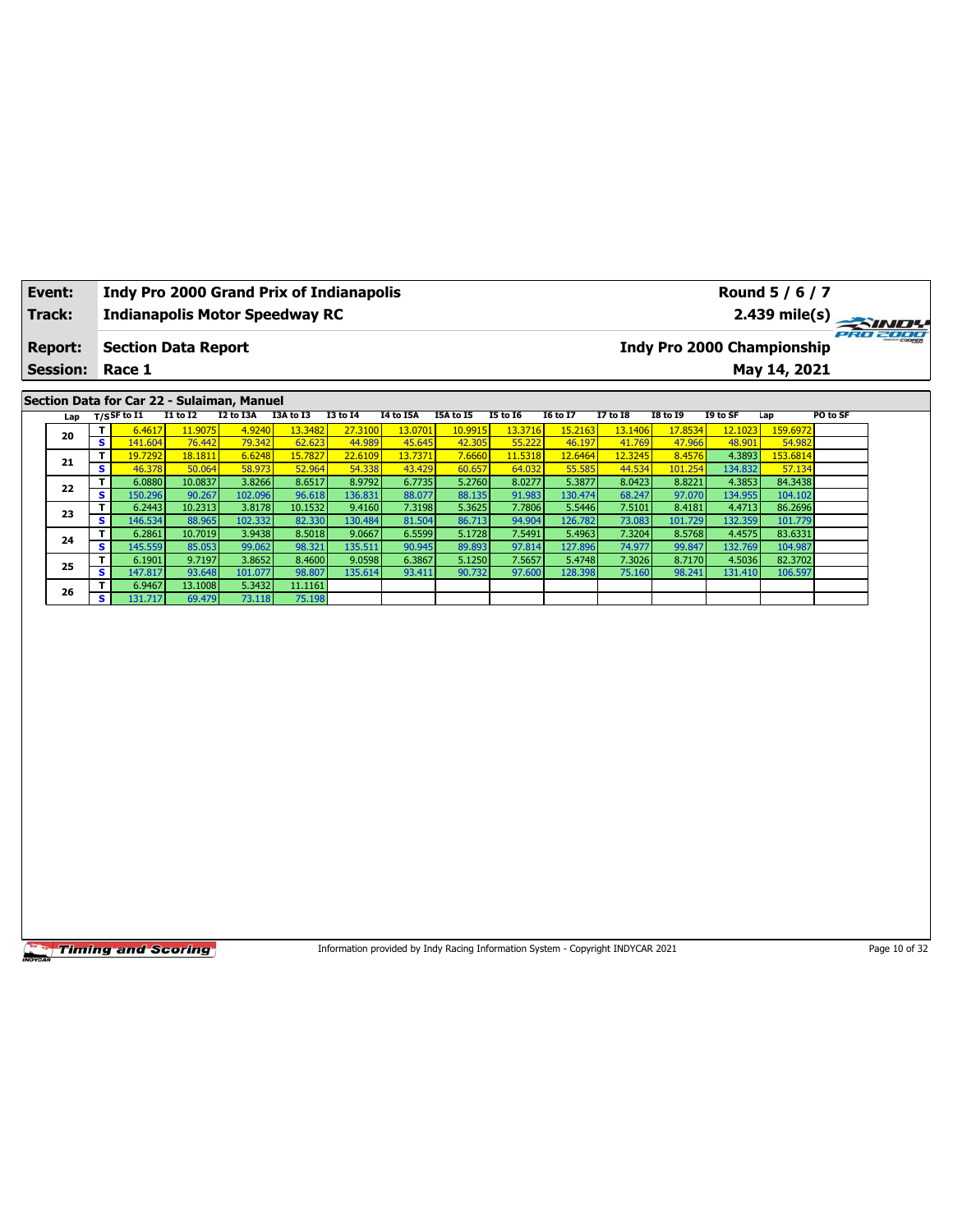| Event:          |                              | <b>Indy Pro 2000 Grand Prix of Indianapolis</b> |                  |                   |                  |                   |                  |                  |                  |                   |                  |                                   |                   | Round 5 / 6 / 7    |          |
|-----------------|------------------------------|-------------------------------------------------|------------------|-------------------|------------------|-------------------|------------------|------------------|------------------|-------------------|------------------|-----------------------------------|-------------------|--------------------|----------|
| Track:          |                              | <b>Indianapolis Motor Speedway RC</b>           |                  |                   |                  |                   |                  |                  |                  |                   |                  |                                   |                   | $2.439$ mile(s)    | PRO 2000 |
| <b>Report:</b>  |                              | <b>Section Data Report</b>                      |                  |                   |                  |                   |                  |                  |                  |                   |                  | <b>Indy Pro 2000 Championship</b> |                   |                    |          |
| <b>Session:</b> |                              | Race 1                                          |                  |                   |                  |                   |                  |                  |                  |                   |                  |                                   |                   | May 14, 2021       |          |
|                 |                              |                                                 |                  |                   |                  |                   |                  |                  |                  |                   |                  |                                   |                   |                    |          |
|                 |                              | Section Data for Car 27 - Kaminsky, Colin       |                  |                   |                  |                   |                  |                  |                  |                   |                  |                                   |                   |                    |          |
| Lap             |                              | $T/S$ SF to $I1$                                | $I1$ to $I2$     | I2 to I3A         | I3A to I3        | <b>I3 to I4</b>   | <b>I4 to I5A</b> | I5A to I5        | <b>I5 to 16</b>  | <b>I6 to I7</b>   | <b>I7 to I8</b>  | <b>I8 to 19</b>                   | I9 to SF          | Lap                | PO to SF |
| $\mathbf{1}$    | T                            | 7.4151                                          | 11.2717          | 4.0156            | 9.5339           | 9.4831            | 8.5976           | 6.1874           | 7.6498           | 5.5852            | 7.4888           | 8.7246                            | 4.5016            | 90.4544            | 152.1034 |
|                 | S.                           | 123.397                                         | 80.753           | 97.291            | 87.678           | 129.561           | 69.390           | 75.153           | 96.527           | 125.860           | 73.291           | 98.155                            | 131.468           | 97.070             | 52.995   |
| $\mathbf{z}$    | T<br>s.                      | 6.3541<br>144.002                               | 9.7118           | 3.8666<br>101.040 | 8.4896<br>98.463 | 9.1100<br>134.867 | 6.4275<br>92.819 | 5.1680<br>89.977 | 8.9074<br>82.898 | 6.0775<br>115.665 | 7.6424           | 8.3974                            | 4.5143<br>131.099 | 84.6666<br>103.706 |          |
|                 | T                            | 6.3773                                          | 93.724<br>9.5588 | 3.8415            | 8.2515           | 9.1558            | 6.4557           | 5.1883           | 7.5527           | 5.5221            | 71.818<br>7.4693 | 101.980<br>8.4569                 | 4.5284            | 82.3583            |          |
| 3               | $\overline{\mathbf{s}}$      | 143.478                                         | 95.224           | 101.700           | 101.304          | 134.192           | 92.413           | 89.625           | 97.768           | 127.298           | 73.483           | 101.262                           | 130.690           | 106.612            |          |
|                 | T.                           | 6.3898                                          | 9.5823           | 3.8214            | 8.3111           | 9.1700            | 6.4269           | 5.2020           | 7.5581           | 5.5571            | 7.4745           | 8.5195                            | 4.5431            | 82.5558            |          |
| 4               | s.                           | 143.197                                         | 94.990           | 102.235           | 100.577          | 133.984           | 92.827           | 89.389           | 97.698           | 126.497           | 73.431           | 100.518                           | 130.267           | 106.357            |          |
|                 | T                            | 6.3977                                          | 9.7563           | 3.8819            | 8.6133           | 9.2358            | 6.5127           | 5.1361           | 7.6044           | 5.5440            | 7.5214           | 8.4315                            | 4.5300            | 83.1651            |          |
| 5               | $\overline{\mathbf{s}}$      | 143.020                                         | 93.296           | 100.642           | 97.049           | 133.030           | 91.604           | 90.536           | 97.103           | 126.796           | 72.974           | 101.567                           | 130.644           | 105.578            |          |
|                 | T                            | 6.4082                                          | 9.7263           | 3.8761            | 8.3189           | 9.2445            | 6.4320           | 5.1702           | 7.5704           | 5.5264            | 7.4416           | 8.4448                            | 4.5311            | 82.6905            |          |
| 6               | S                            | 142.786                                         | 93.584           | 100.793           | 100.483          | 132.905           | 92.754           | 89.938           | 97.539           | 127.199           | 73.756           | 101.407                           | 130.612           | 106.184            |          |
|                 | T                            | 6.4027                                          | 9.6858           | 3.8029            | 8.3580           | 9.2491            | 6.4143           | 5.2035           | 7.5479           | 5.5235            | 7.3660           | 8.5090                            | 4.5170            | 82.5797            |          |
| $\overline{ }$  | $\overline{\mathbf{s}}$      | 142.908                                         | 93.975           | 102.733           | 100.013          | 132.838           | 93.010           | 89.363           | 97.830           | 127.266           | 74.513           | 100.642                           | 131.020           | 106.326            |          |
| 8               | T                            | 6.3938                                          | 9.7659           | 3.8427            | 8.3526           | 9.2182            | 6.4615           | 5.1859           | 7.6257           | 5.5329            | 7.6909           | 8.4247                            | 4.5036            | 82.9984            |          |
|                 | s                            | 143.107                                         | 93.205           | 101.669           | 100.078          | 133.284           | 92.330           | 89.666           | 96.832           | 127.050           | 71.365           | 101.649                           | 131.410           | 105.790            |          |
| 9               | т                            | 6.4003                                          | 9.6874           | 3.7856            | 8.4767           | 9.2756            | 6.3946           | 5.1898           | 7.6331           | 5.5648            | 7.4439           | 8.4559                            | 4.4885            | 82.7962            |          |
|                 | s                            | 142.962                                         | 93.960           | 103.202           | 98.613           | 132.459           | 93.296           | 89.599           | 96.738           | 126.322           | 73.733           | 101.274                           | 131.852           | 106.048            |          |
| 10              | T                            | 6.4141                                          | 9.7275           | 3.8571            | 8.3514           | 9.2520            | 6.4173           | 5.1419           | 7.5675           | 5.5663            | 7.4464           | 8.4674                            | 4.4845            | 82.6934            |          |
|                 | S                            | 142.654                                         | 93.573           | 101.289           | 100.092          | 132.797           | 92.966           | 90.433           | 97.576           | 126.288           | 73.709           | 101.137                           | 131.970           | 106.180            |          |
| 11              | T                            | 6.3789                                          | 9.7000           | 3.8698            | 8.3614           | 9.2332            | 6.4095           | 5.2180           | 7.5788           | 5.5686            | 7.3965           | 8.4367                            | 4.5007            | 82.6521            |          |
|                 | S.                           | 143.442                                         | 93.838           | 100.957           | 99.972           | 133.067           | 93.079           | 89.115           | 97.431           | 126.235           | 74.206           | 101.505                           | 131.495           | 106.233            |          |
| 12              | т                            | 6.4149                                          | 9.7105           | 3.8623            | 8.4570           | 9.2342            | 6.4058           | 5.1467           | 7.5954           | 5.5781            | 7.4688           | 8.4523                            | 4.4904            | 82.8164            |          |
|                 | S                            | 142.637                                         | 93.736           | 101.153           | 98.842           | 133.053           | 93.133           | 90.349           | 97.218           | 126.020           | 73.488           | 101.317                           | 131.796           | 106.022            |          |
| 13              | T<br>$\overline{\mathbf{s}}$ | 6.3855<br>143.293                               | 9.6961<br>93.876 | 3.8230<br>102.192 | 8.3798<br>99.753 | 9.2153<br>133.326 | 6.4485<br>92.516 | 5.1926<br>89.551 | 7.6150<br>96.968 | 5.5501<br>126.656 | 7.4484<br>73.689 | 8.4962<br>100.794                 | 4.5020<br>131.457 | 82.7525<br>106.104 |          |
|                 | T                            | 6.3815                                          | 9.7056           | 3.8912            | 8.4205           | 9.2466            | 7.1381           | 5.3090           | 7.6809           | 5.5711            | 7.5675           | 8.4423                            | 4.4763            | 83.8306            |          |
| 14              | s                            | 143.383                                         | 93.784           | 100.401           | 99.271           | 132.874           | 83.578           | 87.587           | 96.136           | 126.179           | 72.529           | 101.437                           | 132.211           | 104.740            |          |
|                 | T                            | 6.3181                                          | 9.7315           | 3.8283            | 8.4238           | 9.2041            | 6.3567           | 5.2699           | 7.6706           | 5.5625            | 7.4901           | 8.4295                            | 4.4889            | 82.7740            |          |
| 15              | $\overline{\mathbf{s}}$      | 144.822                                         | 93.534           | 102.051           | 99.232           | 133.488           | 93.852           | 88.237           | 96.265           | 126.374           | 73.279           | 101.591                           | 131.840           | 106.077            |          |
|                 | T                            | 6.3411                                          | 9.8026           | 3.8208            | 8.3541           | 9.1883            | 6.3784           | 5.2281           | 7.6339           | 5.5442            | 7.4778           | 8.4566                            | 4.4891            | 82.7150            |          |
| 16              | $\overline{\mathbf{s}}$      | 144.297                                         | 92.856           | 102.251           | 100.060          | 133.717           | 93.533           | 88.942           | 96.728           | 126.791           | 73.399           | 101.266                           | 131.834           | 106.152            |          |
|                 | T                            | 6.3846                                          | 9.6938           | 3.8384            | 8.3436           | 9.1761            | 6.4435           | 5.2266           | 7.5685           | 5.5344            | 7.4891           | 8.3882                            | 4.4927            | 82.5795            |          |
| 17              | s.                           | 143.314                                         | 93.898           | 101.782           | 100.186          | 133.895           | 92.588           | 88.968           | 97.563           | 127.015           | 73.288           | 102.091                           | 131.729           | 106.327            |          |
|                 | T.                           | 6.4034                                          | 9.7974           | 3.8241            | 8.3431           | 9.1974            | 6.3945           | 5.2360           | 7.6139           | 5.5314            | 7.3907           | 8.4794                            | 4.5023            | 82.7136            |          |
| 18              | s                            | 142.893                                         | 92.905           | 102.163           | 100.192          | 133.585           | 93.298           | 88.808           | 96.982           | 127.084           | 74.264           | 100.993                           | 131.448           | 106.154            |          |
|                 | T.                           | 6.4009                                          | 9.7699           | 3.7958            | 8.3034           | 9.2030            | 6.4980           | 5.9354           | 8.4977           | 6.0041            | 7.6794           | 9.7517                            | 5.3198            | 87.1591            |          |
| 19              | s.                           | 142.949                                         | 93.166           | 102.925           | 100.671          | 133.504           | 91.811           | 78.343           | 86.895           | 117.079           | 71.472           | 87.817                            | 111.248           | 100.740            |          |

Information provided by Indy Racing Information System - Copyright INDYCAR 2021 Page 11 of 32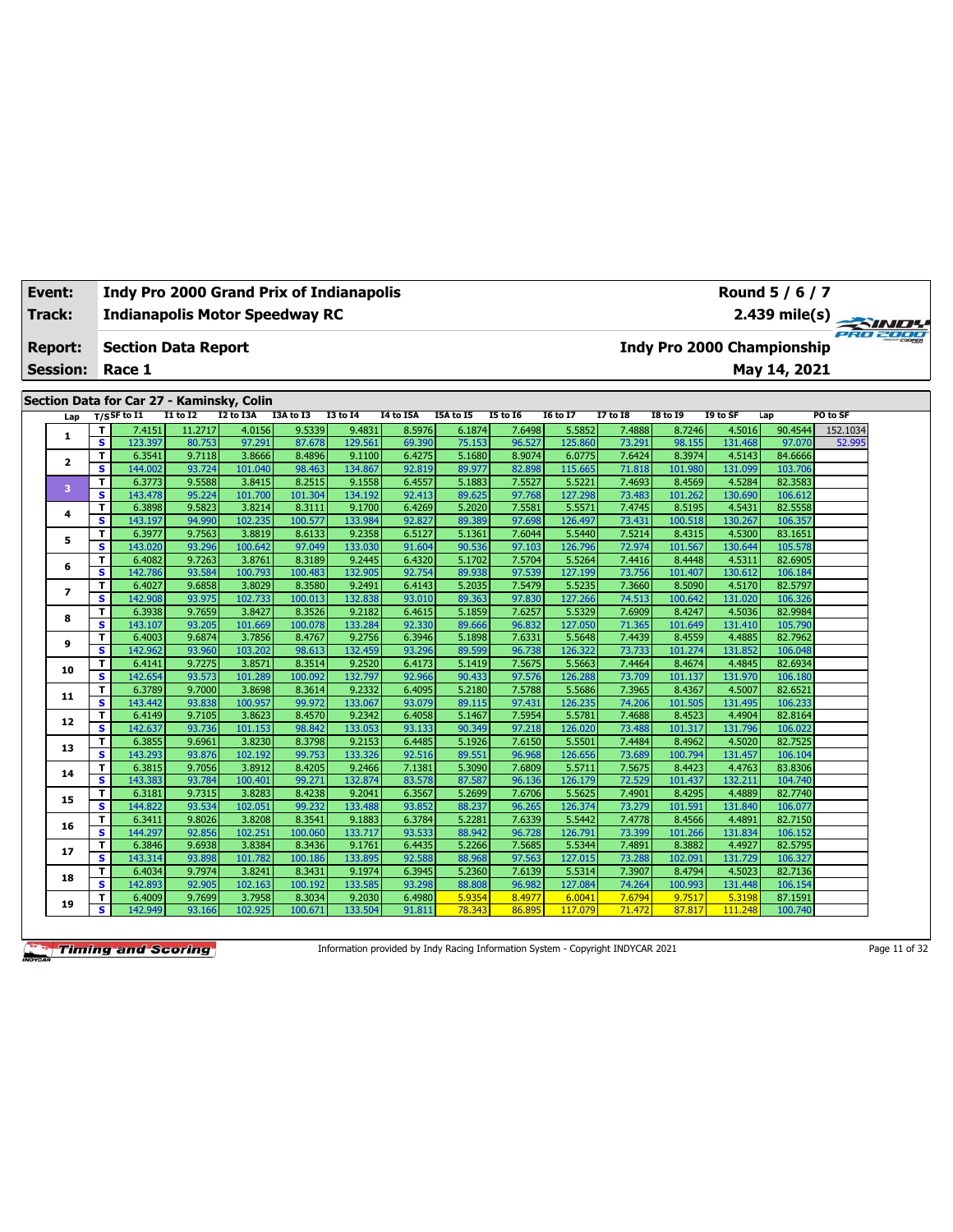| Event:          |                         | Indy Pro 2000 Grand Prix of Indianapolis  |                   |                  |                  |                   |                  |                                                                                 |                  |                   |                  |                  |                   | Round 5 / 6 / 7                   |               |
|-----------------|-------------------------|-------------------------------------------|-------------------|------------------|------------------|-------------------|------------------|---------------------------------------------------------------------------------|------------------|-------------------|------------------|------------------|-------------------|-----------------------------------|---------------|
| Track:          |                         | <b>Indianapolis Motor Speedway RC</b>     |                   |                  |                  |                   |                  |                                                                                 |                  |                   |                  |                  |                   | 2.439 mile(s)                     |               |
| <b>Report:</b>  |                         | <b>Section Data Report</b>                |                   |                  |                  |                   |                  |                                                                                 |                  |                   |                  |                  |                   | <b>Indy Pro 2000 Championship</b> | ero zooo      |
| <b>Session:</b> |                         | Race 1                                    |                   |                  |                  |                   |                  |                                                                                 |                  |                   |                  |                  |                   | May 14, 2021                      |               |
|                 |                         | Section Data for Car 27 - Kaminsky, Colin |                   |                  |                  |                   |                  |                                                                                 |                  |                   |                  |                  |                   |                                   |               |
| Lap             |                         | $T/S$ SF to $I1$                          | $I1$ to $I2$      | I2 to I3A        | I3A to I3        | <b>I3 to 14</b>   | <b>I4 to I5A</b> | I5A to I5                                                                       | <b>I5 to 16</b>  | <b>I6 to I7</b>   | <b>I7 to I8</b>  | <b>I8 to 19</b>  | I9 to SF          | Lap                               | PO to SF      |
|                 | T                       | 6.7319                                    | 10.3722           | 4.5077           | 12.7596          | 27.4617           | 12.8949          | 11.8020                                                                         | 12.0074          | 15.4368           | 12.7267          | 19.3279          | 11.3688           | 157.3976                          |               |
| 20              | $\overline{\mathbf{s}}$ | 135.920                                   | 87.756            | 86.670           | 65.512           | 44.740            | 46.266           | 39.400                                                                          | 61.496           | 45.538            | 43.127           | 44.307           | 52.056            | 55.785                            |               |
| 21              | T                       | 19.1494                                   | 19.8211           | 5.5096           | 15.4140          | 22.5746           | 14.1631          | 7.3475                                                                          | 11.2747          | 12.3666           | 11.9323          | 8.4597           | 4.3944            | 152.4070                          |               |
|                 | S                       | 47.782                                    | 45.922            | 70.909           | 54.231           | 54.426            | 42.123           | 63.287                                                                          | 65.493           | 56.843            | 45.998           | 101.229          | 134.676           | 57.612                            |               |
| 22              | T                       | 6.1180                                    | 10.3391           | 3.9595           | 8.6971           | 8.9865            | 6.6879           | 5.3780                                                                          | 7.7847           | 5.4700            | 7.8498           | 8.5862           | 4.3960            | 84.2528                           |               |
|                 | s<br>T.                 | 149.559<br>6.0683                         | 88.037<br>10.7631 | 98.669<br>3.9484 | 96.114<br>8.7004 | 136.720<br>9.0668 | 89.205<br>6.5714 | 86.463<br>5.2814                                                                | 94.854<br>7.5642 | 128.511<br>5.5045 | 69.921<br>7.6357 | 99.737<br>8.4977 | 134.627<br>4.4312 | 104.215<br>84.0331                |               |
| 23              | $\overline{\mathbf{s}}$ | 150.784                                   | 84.569            | 98.947           | 96.077           | 135.509           | 90.786           | 88.045                                                                          | 97.619           | 127.705           | 71.881           | 100.776          | 133.557           | 104.487                           |               |
|                 | T                       | 6.1887                                    | 9.7987            | 3.8346           | 8.4025           | 9.0746            | 6.4866           | 5.1983                                                                          | 7.6880           | 5.5592            | 7.5505           | 8.4924           | 4.4490            | 82.7231                           |               |
| 24              | s                       | 147.850                                   | 92.893            | 101.883          | 99.483           | 135.393           | 91.973           | 89.452                                                                          | 96.047           | 126.449           | 72.692           | 100.839          | 133.023           | 106.142                           |               |
|                 | T                       | 6.2134                                    | 9.9111            | 3.9634           | 8.4395           | 9.1189            | 6.4006           | 5.2177                                                                          | 7.5955           | 5.4289            | 7.5019           | 8.4290           | 4.4486            | 82.6685                           |               |
| 25              | s                       | 147.262                                   | 91.839            | 98.572           | 99.047           | 134.735           | 93.209           | 89.120                                                                          | 97.217           | 129.484           | 73.163           | 101.597          | 133.035           | 106.212                           |               |
|                 | T                       | 6.8619                                    | 11.6860           | 4.9272           | 10.5214          |                   |                  |                                                                                 |                  |                   |                  |                  |                   |                                   |               |
| 26              | S.                      | 133.345                                   | 77.890            | 79.291           | 79.448           |                   |                  |                                                                                 |                  |                   |                  |                  |                   |                                   |               |
|                 |                         |                                           |                   |                  |                  |                   |                  |                                                                                 |                  |                   |                  |                  |                   |                                   |               |
|                 |                         |                                           |                   |                  |                  |                   |                  |                                                                                 |                  |                   |                  |                  |                   |                                   |               |
|                 |                         | <b>Timing and Scoring</b>                 |                   |                  |                  |                   |                  | Information provided by Indy Racing Information System - Copyright INDYCAR 2021 |                  |                   |                  |                  |                   |                                   | Page 12 of 32 |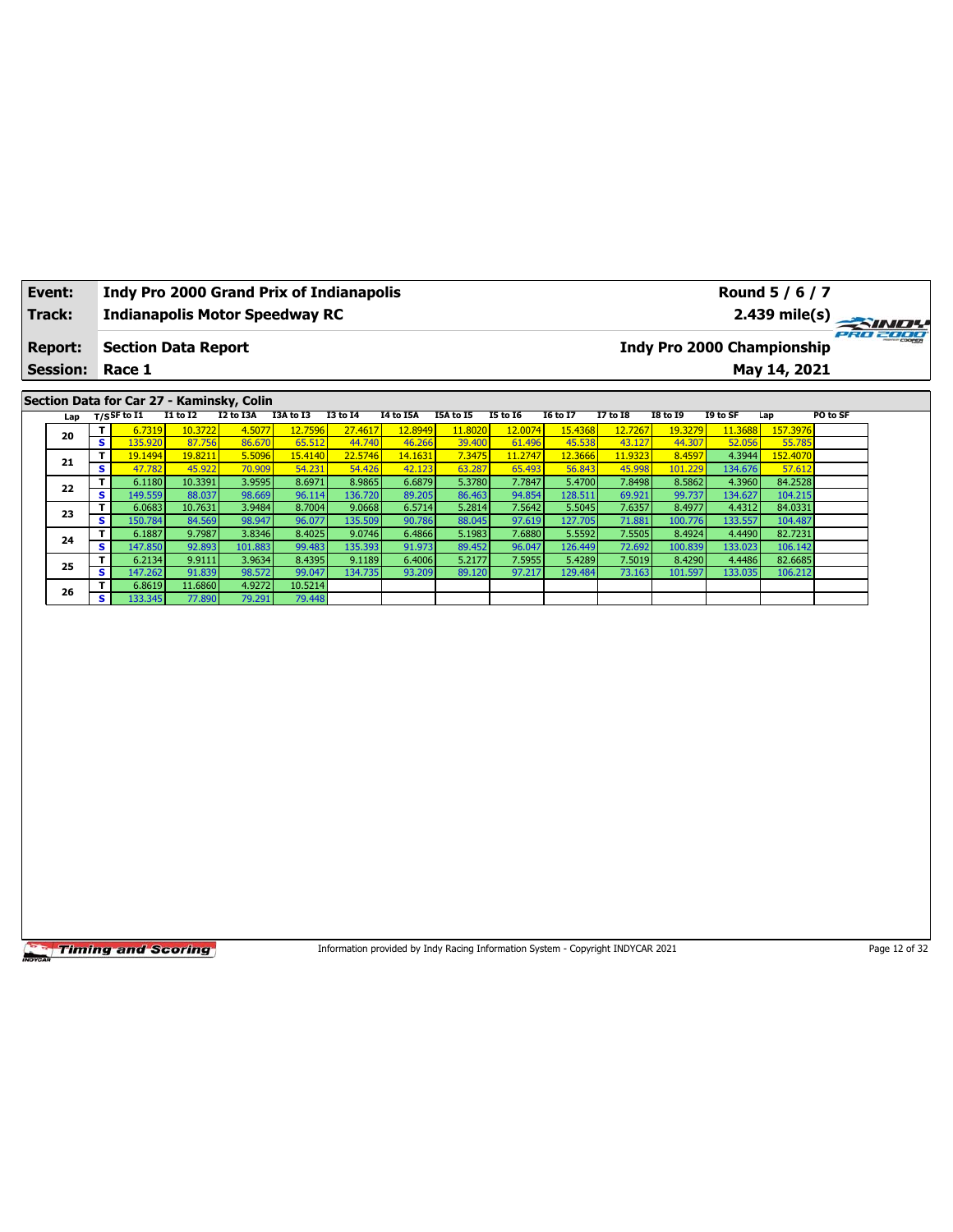| Event: |                 |                               |                                         |                  |                   | <b>Indy Pro 2000 Grand Prix of Indianapolis</b> |                   |                  |                  |                  |                   |                  |                   |                                   | Round 5 / 6 / 7    |          |
|--------|-----------------|-------------------------------|-----------------------------------------|------------------|-------------------|-------------------------------------------------|-------------------|------------------|------------------|------------------|-------------------|------------------|-------------------|-----------------------------------|--------------------|----------|
| Track: |                 |                               |                                         |                  |                   | <b>Indianapolis Motor Speedway RC</b>           |                   |                  |                  |                  |                   |                  |                   |                                   | 2.439 mile(s)      | PRO 2000 |
|        | <b>Report:</b>  |                               | <b>Section Data Report</b>              |                  |                   |                                                 |                   |                  |                  |                  |                   |                  |                   | <b>Indy Pro 2000 Championship</b> |                    |          |
|        | <b>Session:</b> |                               | Race 1                                  |                  |                   |                                                 |                   |                  |                  |                  |                   |                  |                   |                                   | May 14, 2021       |          |
|        |                 |                               |                                         |                  |                   |                                                 |                   |                  |                  |                  |                   |                  |                   |                                   |                    |          |
|        |                 |                               | Section Data for Car 3 - Roe, James (R) |                  |                   |                                                 |                   |                  |                  |                  |                   |                  |                   |                                   |                    |          |
|        | Lap             |                               | $T/S$ SF to I1                          | <b>I1 to I2</b>  | I2 to I3A         | I3A to I3                                       | <b>I3 to 14</b>   | <b>I4 to I5A</b> | I5A to I5        | <b>I5 to 16</b>  | <b>I6 to I7</b>   | <b>I7 to I8</b>  | <b>I8 to 19</b>   | I9 to SF                          | Lap                | PO to SF |
|        | 1               | т                             | 7.3753                                  | 11.3951          | 3.9235            | 9.3653                                          | 9.3603            | 6.8516           | 5.2825           | 7.7409           | 5.5832            | 7.4388           | 8.4505            | 4.4873                            | 87.2543            | 148.5662 |
|        |                 | $\overline{\mathbf{s}}$<br>T. | 124.063<br>6.3778                       | 79.879<br>9.6920 | 99.575<br>3.9327  | 89.256<br>8.3863                                | 131.260<br>9.1426 | 87.073<br>6.4348 | 88.027<br>5.2548 | 95.391<br>7.6378 | 125.905<br>5.5395 | 73.784<br>7.4934 | 101.339<br>8.4451 | 131.887<br>4.4743                 | 100.630<br>82.8111 | 54.257   |
|        | $\mathbf{2}$    | $\overline{\mathbf{s}}$       | 143.466                                 | 93.915           | 99.342            | 99.676                                          | 134.386           | 92.713           | 88.491           | 96.678           | 126.899           | 73.246           | 101.404           | 132.271                           | 106.029            |          |
|        |                 | T                             | 6.3099                                  | 9.6774           | 3.9055            | 8.2869                                          | 9.0755            | 6.5930           | 5.2146           | 7.6045           | 5.5276            | 7.5278           | 8.5458            | 4.4975                            | 82.7660            |          |
|        | 3               | $\overline{\mathbf{s}}$       | 145.010                                 | 94.057           | 100.034           | 100.871                                         | 135.379           | 90.489           | 89.173           | 97.102           | 127.172           | 72.912           | 100.209           | 131.588                           | 106.087            |          |
|        |                 | T                             | 6.3096                                  | 9.7301           | 3.8770            | 8.2619                                          | 9.1010            | 6.4252           | 5.1468           | 7.5899           | 5.5193            | 7.4842           | 8.4249            | 4.4732                            | 82.3431            |          |
|        | 4               | S.                            | 145.017                                 | 93.548           | 100.769           | 101.176                                         | 135.000           | 92.852           | 90.347           | 97.288           | 127.363           | 73.336           | 101.647           | 132.303                           | 106.632            |          |
|        |                 | T                             | 6.3031                                  | 9.8509           | 3.9212            | 8.3213                                          | 9.0760            | 6.8448           | 5.1815           | 7.8569           | 5.5767            | 7.4685           | 8.4678            | 4.5038                            | 83.3725            |          |
|        | 5               | s.                            | 145.167                                 | 92.400           | 99.633            | 100.454                                         | 135.372           | 87.160           | 89.742           | 93.982           | 126.052           | 73.490           | 101.132           | 131.404                           | 105.315            |          |
|        | 6               | T                             | 6.3510                                  | 9.7919           | 3.8354            | 8.2461                                          | 9.2338            | 6.4053           | 5.1371           | 7.6311           | 5.5408            | 7.4056           | 8.4370            | 4.4941                            | 82.5092            |          |
|        |                 | s.                            | 144.072                                 | 92.957           | 101.862           | 101.370                                         | 133.059           | 93.140           | 90.518           | 96.763           | 126.869           | 74.115           | 101.501           | 131.688                           | 106.417            |          |
|        | $\overline{ }$  | T                             | 6.3299                                  | 9.8335           | 3.8444            | 8.2850                                          | 9.2170            | 6.5928           | 5.1755           | 7.5019           | 5.4951            | 7.4734           | 8.5329            | 4.4755                            | 82.7569            |          |
|        |                 | S.                            | 144.552                                 | 92.564           | 101.624           | 100.894                                         | 133.301           | 90.491           | 89.846           | 98.430           | 127.924           | 73.442           | 100.360           | 132.235                           | 106.099            |          |
|        | 8               | T                             | 6.3392                                  | 9.5859           | 3.8312            | 8.2503                                          | 9.1937            | 6.4402           | 5.0775           | 7.5966           | 5.5418            | 7.4535           | 8.5649            | 4.4665                            | 82.3413            |          |
|        |                 | s                             | 144.340                                 | 94.955           | 101.974           | 101.319                                         | 133.639           | 92.635           | 91.581           | 97.203           | 126.846           | 73.638           | 99.985            | 132.502                           | 106.634            |          |
|        | 9               | т                             | 6.3349                                  | 9.5755           | 3.8499            | 8.3552                                          | 9.2266            | 6.4199           | 5.1662           | 7.5557           | 5.5431            | 7.4486           | 8.5258            | 4.4698                            | 82.4712            |          |
|        |                 | s                             | 144.438                                 | 95.058           | 101.478           | 100.047                                         | 133.162           | 92.928           | 90.008           | 97.729           | 126.816           | 73.687           | 100.444           | 132.404                           | 106.466            |          |
|        | 10              | т                             | 6.3888                                  | 9.6638           | 3.8465            | 8.3096                                          | 9.2254            | 6.4994           | 5.0807           | 7.5693           | 5.5552            | 7.4307           | 8.4702            | 4.4672                            | 82.5068            |          |
|        |                 | s                             | 143.219                                 | 94.189           | 101.568           | 100.596                                         | 133.180           | 91.792           | 91.523           | 97.553           | 126.540           | 73.864           | 101.103           | 132.481                           | 106.420            |          |
|        | 11              | т<br>$\overline{\mathbf{s}}$  | 6.4014<br>142.937                       | 9.6449<br>94.374 | 3.8770<br>100.769 | 8.3032<br>100.673                               | 9.2259<br>133.173 | 6.4712<br>92.192 | 5.1340<br>90.573 | 7.6042<br>97.105 | 5.5503<br>126.652 | 7.4766<br>73.411 | 8.5273<br>100.426 | 4.4818<br>132.049                 | 82.6978<br>106.175 |          |
|        |                 | T                             | 6.3967                                  | 9.6190           | 3.8524            | 8.2855                                          | 9.2260            | 6.4629           | 5.1692           | 7.6194           | 5.5378            | 7.3806           | 8.5936            | 4.4892                            | 82.6323            |          |
|        | 12              | S                             | 143.043                                 | 94.628           | 101.413           | 100.888                                         | 133.171           | 92.310           | 89.956           | 96.912           | 126.938           | 74.366           | 99.651            | 131.832                           | 106.259            |          |
|        |                 | т                             | 6.3850                                  | 9.5826           | 3.7958            | 8.2732                                          | 9.2297            | 6.4700           | 5.1444           | 7.5492           | 5.5493            | 7.4137           | 8.4596            | 4.4710                            | 82.3235            |          |
|        | 13              | $\overline{\mathbf{s}}$       | 143.305                                 | 94.988           | 102.925           | 101.038                                         | 133.118           | 92.209           | 90.390           | 97.813           | 126.674           | 74.034           | 101.230           | 132.368                           | 106.657            |          |
|        |                 | т                             | 6.3733                                  | 9.7152           | 3.8445            | 8.2630                                          | 9.2234            | 6.4465           | 5.0841           | 7.5750           | 5.5480            | 7.4439           | 8.4519            | 4.4796                            | 82.4484            |          |
|        | 14              | $\overline{\mathbf{s}}$       | 143.568                                 | 93.691           | 101.621           | 101.163                                         | 133.209           | 92.545           | 91.462           | 97.480           | 126.704           | 73.733           | 101.322           | 132.114                           | 106.496            |          |
|        |                 | т                             | 6.3727                                  | 9.6290           | 3.8122            | 8.3137                                          | 9.2528            | 6.4128           | 5.2335           | 7.5761           | 5.5492            | 7.4706           | 8.5424            | 4.4935                            | 82.6585            |          |
|        | 15              | s                             | 143.581                                 | 94.530           | 102.482           | 100.546                                         | 132.785           | 93.031           | 88.851           | 97.466           | 126.677           | 73.470           | 100.249           | 131.705                           | 106.225            |          |
|        | 16              | T                             | 6.3693                                  | 9.6423           | 3.8881            | 8.2342                                          | 9.2429            | 6.6931           | 5.1947           | 7.6274           | 5.5381            | 7.4969           | 8.4923            | 4.4891                            | 82.9084            |          |
|        |                 | s                             | 143.658                                 | 94.399           | 100.481           | 101.517                                         | 132.928           | 89.135           | 89.514           | 96.810           | 126.931           | 73.212           | 100.840           | 131.834                           | 105.905            |          |
|        | 17              | т                             | 6.3994                                  | 9.6860           | 3.8605            | 8.2563                                          | 9.2315            | 6.4786           | 5.1289           | 7.6066           | 5.5305            | 7.4994           | 8.4618            | 4.4953                            | 82.6348            |          |
|        |                 | s.                            | 142.982                                 | 93.973           | 101.200           | 101.245                                         | 133.092           | 92.08            | 90.663           | 97.075           | 127.105           | 73.188           | 101.203           | 131.653                           | 106.255            |          |
|        | 18              | Τ                             | 6.4222                                  | 9.6091           | 3.8399            | 8.2805                                          | 9.2414            | 6.5401           | 5.1217           | 7.6158           | 5.5307            | 7.4112           | 8.5368            | 4.4959                            | 82.6453            |          |
|        |                 | s                             | 142.475                                 | 94.726           | 101.743           | 100.949                                         | 132.949           | 91.220           | 90.790           | 96.958           | 127.100           | 74.059           | 100.314           | 131.635                           | 106.242            |          |
|        | 19              | T.                            | 6.4175                                  | 9.7188           | 3.8480            | 8.2611                                          | 9.2559            | 6.4636           | 5.1297           | 7.6354           | 5.7077            | 7.8204           | 9.0585            | 4.5395                            | 83.8561            |          |
|        |                 | s                             | 142.579                                 | 93.656           | 101.529           | 101.186                                         | 132.741           | 92.300           | 90.649           | 96.709           | 123.159           | 70.184           | 94.537            | 130.371                           | 104.708            |          |

Information provided by Indy Racing Information System - Copyright INDYCAR 2021 Page 13 of 32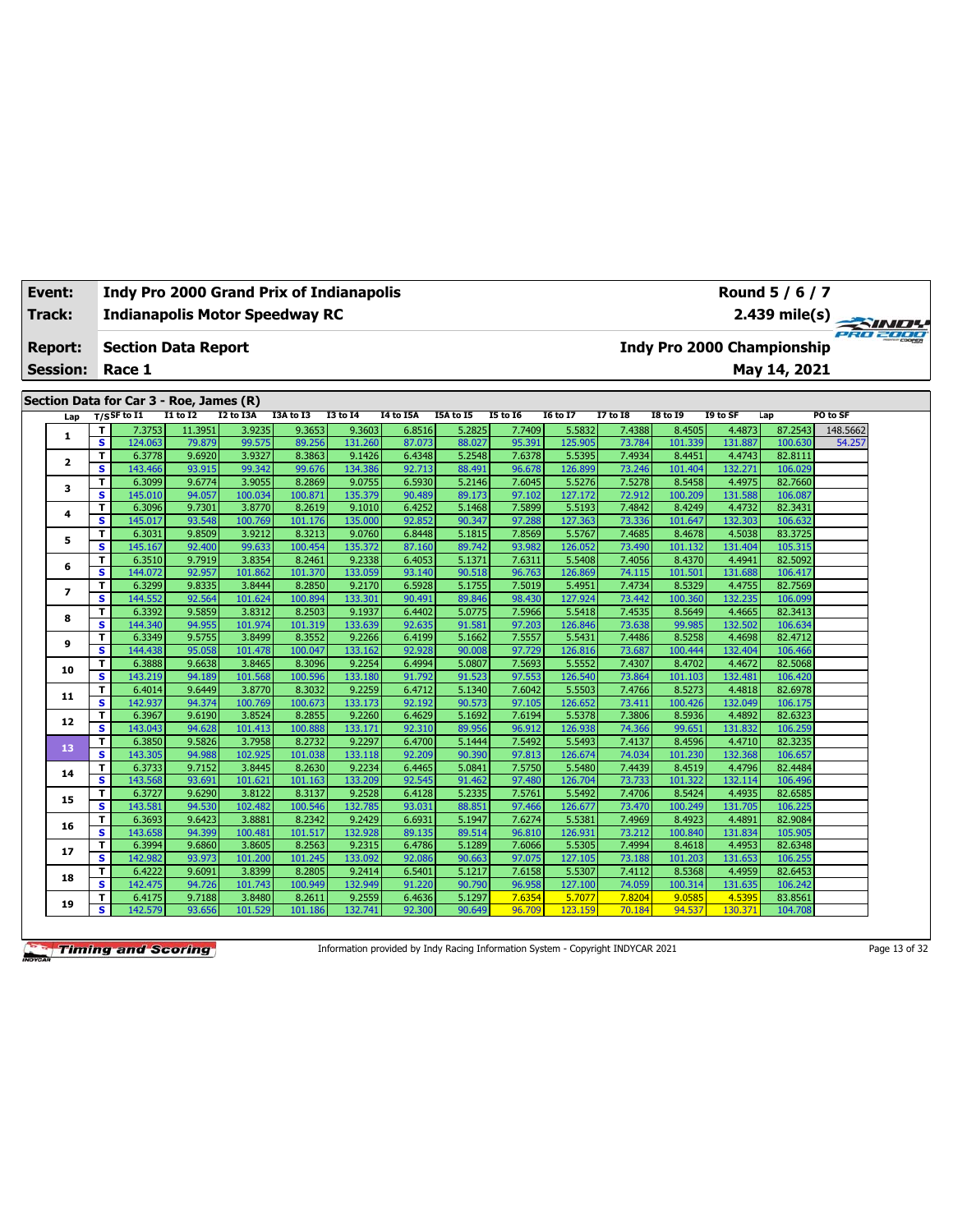| Event:          |                              | Indy Pro 2000 Grand Prix of Indianapolis |                   |                   |                   |                   |                  |                                                                                 |                  |                   |                  |                   |                   | Round 5 / 6 / 7                   |               |
|-----------------|------------------------------|------------------------------------------|-------------------|-------------------|-------------------|-------------------|------------------|---------------------------------------------------------------------------------|------------------|-------------------|------------------|-------------------|-------------------|-----------------------------------|---------------|
| Track:          |                              | <b>Indianapolis Motor Speedway RC</b>    |                   |                   |                   |                   |                  |                                                                                 |                  |                   |                  |                   |                   | 2.439 mile(s)                     |               |
| <b>Report:</b>  |                              | <b>Section Data Report</b>               |                   |                   |                   |                   |                  |                                                                                 |                  |                   |                  |                   |                   | <b>Indy Pro 2000 Championship</b> | PRO 2000      |
| <b>Session:</b> |                              | Race 1                                   |                   |                   |                   |                   |                  |                                                                                 |                  |                   |                  |                   |                   | May 14, 2021                      |               |
|                 |                              | Section Data for Car 3 - Roe, James (R)  |                   |                   |                   |                   |                  |                                                                                 |                  |                   |                  |                   |                   |                                   |               |
| Lap             |                              | $T/S$ SF to I1                           | $I1$ to $I2$      | I2 to I3A         | I3A to I3         | <b>I3 to 14</b>   | <b>I4 to I5A</b> | I5A to I5                                                                       | <b>I5 to 16</b>  | <b>I6 to I7</b>   | <b>I7 to 18</b>  | <b>I8 to 19</b>   | I9 to SF          | Lap                               | PO to SF      |
|                 | T                            | 7.3598                                   | 12.6371           | 7.2784            | 15.4445           | 25.7767           | 14.1998          | 10.8038                                                                         | 13.5189          | 15.2349           | 13.2630          | 17.7397           | 12.6059           | 165.8625                          |               |
| 20              | $\overline{\mathbf{s}}$      | 124.324                                  | 72.028            | 53.677            | 54.123            | 47.665            | 42.014           | 43.040                                                                          | 54.621           | 46.141            | 41.383           | 48.274            | 46.948            | 52.938                            |               |
| 21              | T                            | 19.1385                                  | 18.2661           | 6.9477            | 15.3811           | 22.3869           | 14.0393          | 7.5886                                                                          | 12.2262          | 12.8709           | 12.5654          | 8.4507            | 4.4299            | 154.2913                          |               |
|                 | S                            | 47.809                                   | 49.832            | 56.232            | 54.347            | 54.882            | 42.494           | 61.276                                                                          | 60.396           | 54.616            | 43.681           | 101.336           | 133.596           | 56.908                            |               |
| 22              | T                            | 6.1842                                   | 10.3149           | 3.8647            | 8.5816            | 9.0735            | 6.8212           | 5.3391                                                                          | 7.9336           | 5.5068            | 7.8071           | 8.9542            | 4.4536            | 84.8345                           |               |
|                 | s                            | 147.958                                  | 88.244            | 101.090           | 97.407            | 135.409           | 87.461           | 87.093                                                                          | 93.074           | 127.652           | 70.303           | 95.638            | 132.885           | 103.500                           |               |
| 23              | T<br>$\overline{\mathbf{s}}$ | 6.1627<br>148.474                        | 10.2202<br>89.062 | 3.8746<br>100.832 | 10.3179<br>81.015 | 9.4402<br>130.149 | 8.0125<br>74.458 | 5.2819<br>88.037                                                                | 7.5226<br>98.159 | 5.4748<br>128.398 | 7.5191<br>72.996 | 8.4124<br>101.798 | 4.4056<br>134.333 | 86.6445<br>101.338                |               |
|                 | T                            | 6.1343                                   | 10.3010           | 3.9357            | 8.2956            | 9.1565            | 6.5542           | 5.0887                                                                          | 7.5580           | 5.5154            | 7.3907           | 8.4930            | 4.4621            | 82.8852                           |               |
| 24              | s                            | 149.161                                  | 88.363            | 99.266            | 100.765           | 134.182           | 91.024           | 91.379                                                                          | 97.699           | 127.453           | 74.264           | 100.832           | 132.632           | 105.934                           |               |
|                 | T                            | 6.2836                                   | 9.6694            | 3.8367            | 8.2907            | 9.1297            | 6.4817           | 5.0718                                                                          | 7.5631           | 5.5476            | 7.4354           | 8.5745            | 4.4582            | 82.3424                           |               |
| 25              | s                            | 145.617                                  | 94.135            | 101.828           | 100.825           | 134.576           | 92.042           | 91.683                                                                          | 97.633           | 126.713           | 73.818           | 99.873            | 132.748           | 106.633                           |               |
|                 | T                            | 6.7624                                   | 12.1755           | 4.6301            | 9.9933            |                   |                  |                                                                                 |                  |                   |                  |                   |                   |                                   |               |
| 26              | s.                           | 135.307                                  | 74.759            | 84.379            | 83.647            |                   |                  |                                                                                 |                  |                   |                  |                   |                   |                                   |               |
|                 |                              |                                          |                   |                   |                   |                   |                  |                                                                                 |                  |                   |                  |                   |                   |                                   |               |
|                 |                              | <b>Timing and Scoring</b>                |                   |                   |                   |                   |                  | Information provided by Indy Racing Information System - Copyright INDYCAR 2021 |                  |                   |                  |                   |                   |                                   | Page 14 of 32 |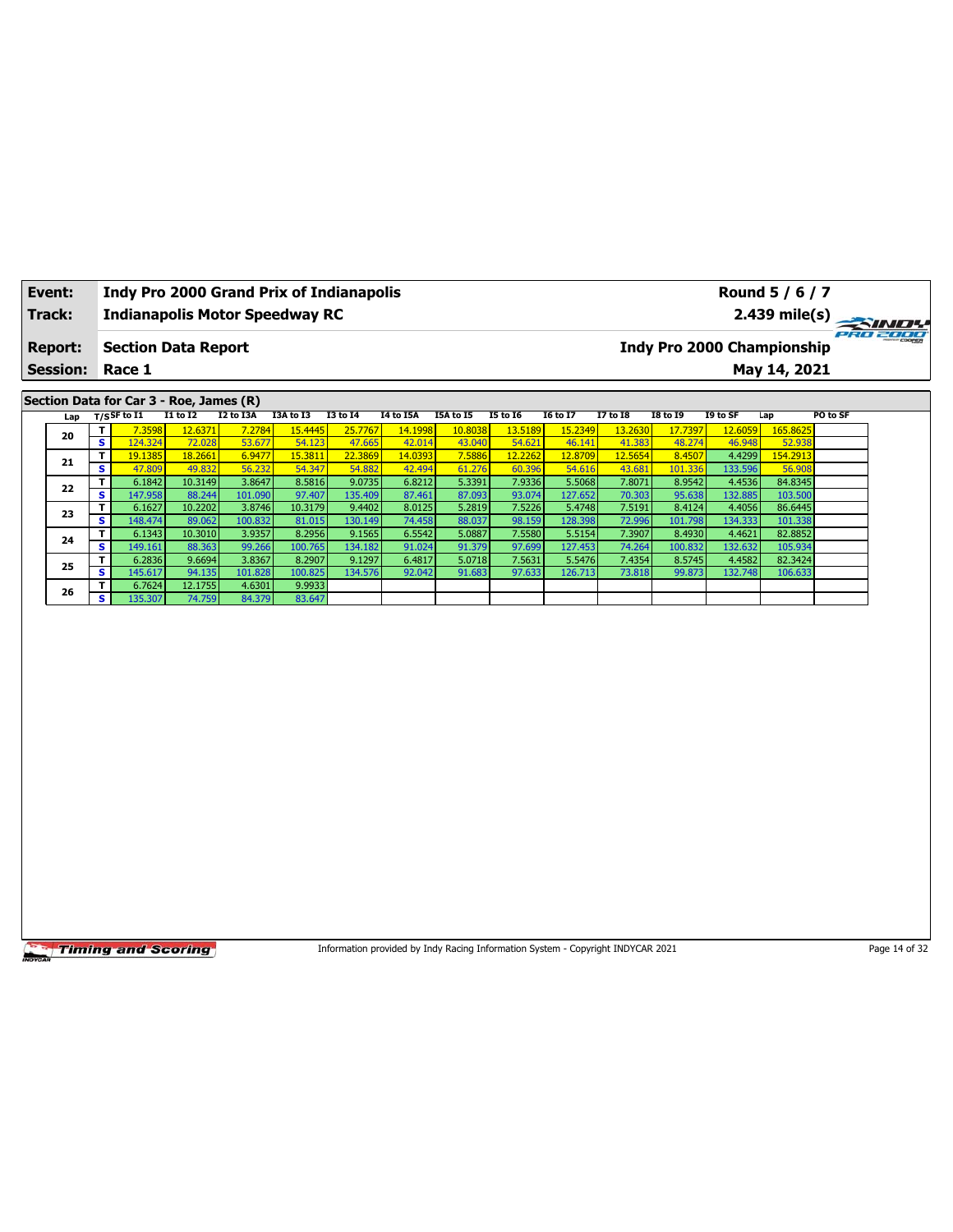| <b>Event:</b>   |                         | Indy Pro 2000 Grand Prix of Indianapolis           |                 |           |           |                 |           |           |                 |                 |                 |                 |          | Round 5 / 6 / 7                   |          |          |
|-----------------|-------------------------|----------------------------------------------------|-----------------|-----------|-----------|-----------------|-----------|-----------|-----------------|-----------------|-----------------|-----------------|----------|-----------------------------------|----------|----------|
| <b>Track:</b>   |                         | <b>Indianapolis Motor Speedway RC</b>              |                 |           |           |                 |           |           |                 |                 |                 |                 |          | 2.439 mile(s)                     |          |          |
| <b>Report:</b>  |                         | <b>Section Data Report</b>                         |                 |           |           |                 |           |           |                 |                 |                 |                 |          | <b>Indy Pro 2000 Championship</b> |          | PRO 2000 |
| <b>Session:</b> |                         | Race 1                                             |                 |           |           |                 |           |           |                 |                 |                 |                 |          | May 14, 2021                      |          |          |
|                 |                         | Section Data for Car 40 - Miller, Jack William (R) |                 |           |           |                 |           |           |                 |                 |                 |                 |          |                                   |          |          |
| Lap             |                         | $T/S$ SF to I1                                     | <b>I1 to I2</b> | I2 to I3A | I3A to I3 | <b>I3 to I4</b> | I4 to I5A | I5A to I5 | <b>I5 to 16</b> | <b>I6 to I7</b> | <b>I7 to I8</b> | <b>I8 to 19</b> | I9 to SF | Lap                               | PI to PO | PO to SF |
|                 | т                       | 7.4132                                             | 11.3309         | 4.0329    | 9.3822    | 9.4229          | 7.2486    | 5.5593    | 7.9129          | 5.6608          | 7.9192          | 8.7846          | 4.5332   | 89.2007                           |          | 142.3264 |
| 1               | s                       | 123.428                                            | 80.331          | 96.874    | 89.095    | 130.388         | 82.304    | 83.644    | 93.317          | 124.179         | 69.308          | 97.485          | 130.552  | 98.434                            |          | 56.636   |
|                 | T.                      | 6.2844                                             | 9.9441          | 4.7712    | 8.6788    | 9.0619          | 6.7094    | 5.2552    | 7.5435          | 5.5592          | 7.3561          | 8.3948          | 4.5172   | 84.0758                           |          |          |
| 2               | s                       | 145.599                                            | 91.534          | 81.883    | 96.316    | 135.583         | 88.919    | 88.484    | 97.887          | 126.449         | 74.613          | 102.011         | 131.014  | 104.434                           |          |          |
| з               | т                       | 6.3815                                             | 9.4968          | 3.8475    | 8.3121    | 9.1127          | 6.4642    | 5.1999    | 7.5344          | 5.5557          | 7.3382          | 8.4409          | 4.4743   | 82.1582                           |          |          |
|                 | s                       | 143.383                                            | 95.846          | 101.542   | 100.565   | 134.827         | 92.292    | 89.425    | 98.005          | 126.529         | 74.795          | 101.454         | 132.271  | 106.872                           |          |          |
| 4               | T                       | 6.2622                                             | 9.6891          | 3.9138    | 8.3704    | 9.0604          | 6.4067    | 5.2386    | 7.5956          | 5.5791          | 7.3753          | 8.4771          | 4.4740   | 82.4423                           |          |          |
|                 | $\overline{\mathbf{s}}$ | 146.115                                            | 93.943          | 99.822    | 99.865    | 135.605         | 93.120    | 88.764    | 97.215          | 125.998         | 74.419          | 101.021         | 132.279  | 106.504                           |          |          |
| 5               | T                       | 6.2444                                             | 9.7991          | 3.8380    | 8.2663    | 9.1805          | 6.4490    | 5.0635    | 7.6244          | 5.5615          | 7.2731          | 8.4845          | 4.5056   | 82.2899                           |          |          |
|                 | s                       | 146.531                                            | 92.889          | 101.793   | 101.123   | 133.831         | 92.509    | 91.834    | 96.848          | 126.397         | 75.465          | 100.933         | 131.352  | 106.701                           |          |          |
| 6               | T                       | 6.3750                                             | 9.7160          | 3.8445    | 8.2871    | 9.1988          | 6.4733    | 5.0785    | 7.5891          | 5.5492          | 7.4057          | 8.4267          | 4.5108   | 82.4547                           |          |          |
|                 | $\overline{\mathbf{s}}$ | 143.529                                            | 93.683          | 101.621   | 100.869   | 133.565         | 92.162    | 91.562    | 97.299          | 126.677         | 74.114          | 101.625         | 131.200  | 106.488                           |          |          |
| 7               | T                       | 6.3670                                             | 9.5965          | 3.8586    | 8.2452    | 9.2048          | 6.4393    | 5.1882    | 7.5013          | 5.5621          | 7.3363          | 8.4737          | 4.4968   | 82.2698                           |          |          |
|                 | s                       | 143.710                                            | 94.850          | 101.250   | 101.381   | 133.478         | 92.648    | 89.626    | 98.437          | 126.383         | 74.815          | 101.061         | 131.609  | 106.727                           |          |          |
| 8               | т                       | 6.3381                                             | 9.4421          | 3.8238    | 8.2745    | 9.1237          | 6.4096    | 5.1819    | 7.5753          | 5.6014          | 7.3055          | 8.5001          | 4.4700   | 82.0460                           |          |          |
|                 | s                       | 144.365                                            | 96.401          | 102.171   | 101.022   | 134.664         | 93.078    | 89.735    | 97.476          | 125.496         | 75.130          | 100.747         | 132.398  | 107.018                           |          |          |
|                 | T                       | 6.3082                                             | 9.5771          | 3.8849    | 8.3394    | 9.1446          | 6.3462    | 5.1658    | 7.6177          | 5.5562          | 7.3295          | 8.4897          | 4.4387   | 82.1980                           |          |          |
| 9               | s                       | 145.049                                            | 95.042          | 100.564   | 100.236   | 134.356         | 94.008    | 90.015    | 96.933          | 126.517         | 74.884          | 100.871         | 133.331  | 106.820                           |          |          |
| 10              | т                       | 6.2757                                             | 9.7124          | 3.8536    | 8.3911    | 9.0377          | 6.6610    | 5.1435    | 7.7406          | 5.5971          | 7.5964          | 8.6399          | 4.4877   | 83.1367                           |          |          |
|                 | s                       | 145.800                                            | 93.718          | 101.381   | 99.619    | 135.946         | 89.565    | 90.405    | 95.394          | 125.593         | 72.253          | 99.117          | 131.876  | 105.614                           |          |          |
|                 | т                       | 6.3958                                             | 10.0671         | 4.1037    | 8.4631    | 9.2582          | 6.4396    | 5.1701    | 7.7883          | 5.6409          | 7.2871          | 8.5064          | 4.5152   | 83.6355                           |          |          |
| 11              | $\overline{\mathbf{s}}$ | 143.063                                            | 90.416          | 95.202    | 98.771    | 132.708         | 92.644    | 89.940    | 94.810          | 124.617         | 75.320          | 100.673         | 131.072  | 104.984                           |          |          |
|                 | т                       | 6.4363                                             | 9.5680          | 3.8099    | 8.3646    | 9.2172          | 6.4644    | 5.0977    | 7.6528          | 5.5640          | 7.3190          | 8.5289          | 4.5019   | 82.5247                           |          |          |
| 12              | s                       | 142.162                                            | 95.132          | 102.544   | 99.934    | 133.298         | 92.289    | 91.218    | 96.489          | 126.340         | 74.992          | 100.407         | 131.460  | 106.397                           |          |          |
|                 | T                       | 6.4069                                             | 9.5462          | 3.7759    | 8.4496    | 9.2492          | 6.3747    | 5.1534    | 7.6630          | 5.5954          | 7.2482          | 8.4814          | 4.4977   | 82.4416                           |          |          |
| 13              | s                       | 142.815                                            | 95.350          | 103.467   | 98.929    | 132.837         | 93.587    | 90.232    | 96.360          | 125.631         | 75.724          | 100.970         | 131.582  | 106.504                           |          |          |
| 14              | т                       | 6.4081                                             | 9.5689          | 3.8604    | 8.2599    | 9.2060          | 6.4790    | 5.1729    | 7.6061          | 5.5626          | 7.2314          | 8.5112          | 4.5121   | 82.3786                           |          |          |
|                 | s                       | 142.788                                            | 95.124          | 101.202   | 101.201   | 133.460         | 92.081    | 89.892    | 97.081          | 126.372         | 75.900          | 100.616         | 131.162  | 106.586                           |          |          |
| 15              | T                       | 6.4137                                             | 9.5849          | 3.8516    | 8.3141    | 9.2770          | 6.4500    | 5.2113    | 7.6045          | 5.5735          |                 |                 |          | 102.3665                          | 214.9620 |          |
|                 | s                       | 142.663                                            | 94.965          | 101.434   | 100.541   | 132.439         | 92.495    | 89.229    | 97.102          | 126.124         |                 |                 |          | 85.774                            | 6.608    |          |
| 16              | T                       |                                                    |                 | 4.1301    | 8.9370    | 9.5395          | 6.6908    | 5.4154    | 7.7574          | 5.6326          | 7.3207          | 8.6119          | 4.6922   | 277.4427                          |          | 83.0798  |
|                 | s                       |                                                    |                 | 94.594    | 93.534    | 128,795         | 89.166    | 85.866    | 95.188          | 124.801         | 74.974          | 99.440          | 126.128  | 31.648                            |          | 97.025   |
| 17              | т                       | 7.7146                                             | 11.029          | 4.1536    | 9.2813    | 10.0789         | 6.9056    | 5.186     | 7.6684          | 6.0514          | 7.7377          | 8.7634          | 5.5221   | 90.092                            |          |          |
|                 | s                       | 118.606                                            | 82.527          | 94.059    | 90.064    | 121.902         | 86.392    | 89.656    | 96.292          | 116.164         | 70.934          | 97.720          | 107.173  | 97.459                            |          |          |
| 18              | т                       | 7.0362                                             | 10.0014         | 3.8689    | 10.6188   | 10.3984         | 6.8486    | 5.530     | 7.7663          | 8.7864          | 14.6163         | 18.8333         | 12.2477  | 116.552                           |          |          |
|                 | s                       | 130.042                                            | 91.010          | 100.980   | 78.720    | 118.156         | 87.111    | 84.085    | 95.079          | 80.005          | 37.551          | 45.471          | 48.321   | 75.334                            |          |          |
| 19              | т                       | 19.4545                                            | 21.078          | 5.2056    | 11.8649   | 24.4947         | 13.7694   | 8.7246    | 10.4911         | 16.0386         | 11.7996         | 8.6656          | 4.5315   | 156.1182                          |          |          |
|                 | $\overline{\mathbf{s}}$ | 47.033                                             | 43.184          | 75.050    | 70.452    | 50.159          | 43.327    | 53.298    | 70.384          | 43.829          | 46.515          | 98.823          | 130.601  | 56.242                            |          |          |

Information provided by Indy Racing Information System - Copyright INDYCAR 2021 Page 15 of 32

**Timing and Scoring**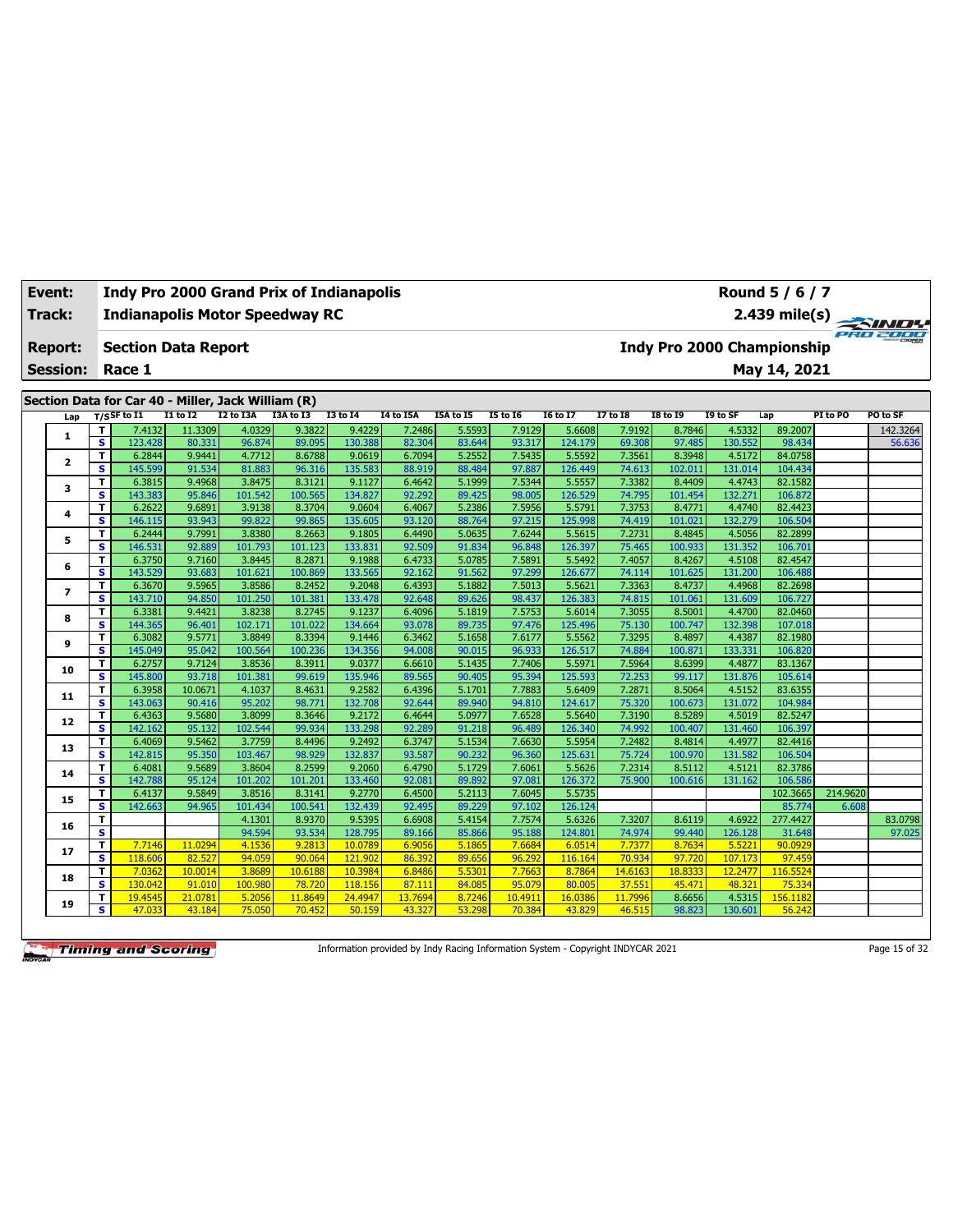| Event:          | <b>Indy Pro 2000 Grand Prix of Indianapolis</b>              | Round 5 / 6 / 7                   |
|-----------------|--------------------------------------------------------------|-----------------------------------|
| <b>Track:</b>   | <b>Indianapolis Motor Speedway RC</b>                        | 2.439 mile(s)                     |
| <b>Report:</b>  | <b>Section Data Report</b>                                   | <b>Indy Pro 2000 Championship</b> |
| <b>Session:</b> | Race 1                                                       | May 14, 2021                      |
|                 | Section Data for Car 40 - Miller, Jack William (R)           |                                   |
| Lap             | $T/S$ SF to PI                                               |                                   |
| $\mathbf{1}$    | $\overline{1}$<br>$\overline{\mathbf{s}}$                    |                                   |
| $\mathbf{2}$    | $\mathbf{T}$<br>$\overline{\mathbf{s}}$                      |                                   |
| 3               | $\mathbf T$<br>$\overline{\mathbf{s}}$                       |                                   |
| 4               | $\overline{\mathsf{r}}$                                      |                                   |
| 5               | $\mathbf{s}$<br>$\overline{1}$                               |                                   |
| 6               | $\overline{\mathbf{s}}$<br>$\overline{\mathbf{r}}$           |                                   |
|                 | $\overline{\mathbf{s}}$<br>$\overline{\mathbf{r}}$           |                                   |
| $\overline{ }$  | $\overline{\mathbf{s}}$<br>$\overline{\mathsf{r}}$           |                                   |
| 8               | S                                                            |                                   |
| 9               | $\mathbf T$<br>$\overline{\mathbf{s}}$                       |                                   |
| 10              | $\overline{\mathbf{r}}$<br>$\overline{\mathbf{s}}$           |                                   |
| $\mathbf{11}$   | $\overline{1}$<br>$\overline{\mathbf{s}}$                    |                                   |
| $12$            | $\overline{\mathbf{r}}$<br>$\overline{\mathbf{s}}$           |                                   |
| 13              | $\mathbf{T}$<br>$\overline{\mathbf{s}}$                      |                                   |
| ${\bf 14}$      | $\overline{\mathbf{r}}$<br>$\overline{\mathbf{s}}$           |                                   |
| 15              | 81.7674<br>$\mathbf{T}$                                      |                                   |
| 16              | $\overline{\mathbf{s}}$<br>97.877<br>$\overline{\mathbf{r}}$ |                                   |
|                 | $\overline{\mathbf{s}}$<br>$\overline{1}$                    |                                   |
| 17              | $\overline{\mathbf{s}}$<br>$\overline{\mathbf{r}}$           |                                   |
| 18              | $\mathbf{s}$                                                 |                                   |
| 19              | $\overline{I}$<br>$\overline{\mathbf{s}}$                    |                                   |
|                 |                                                              |                                   |

Information provided by Indy Racing Information System - Copyright INDYCAR 2021 Page 16 of 32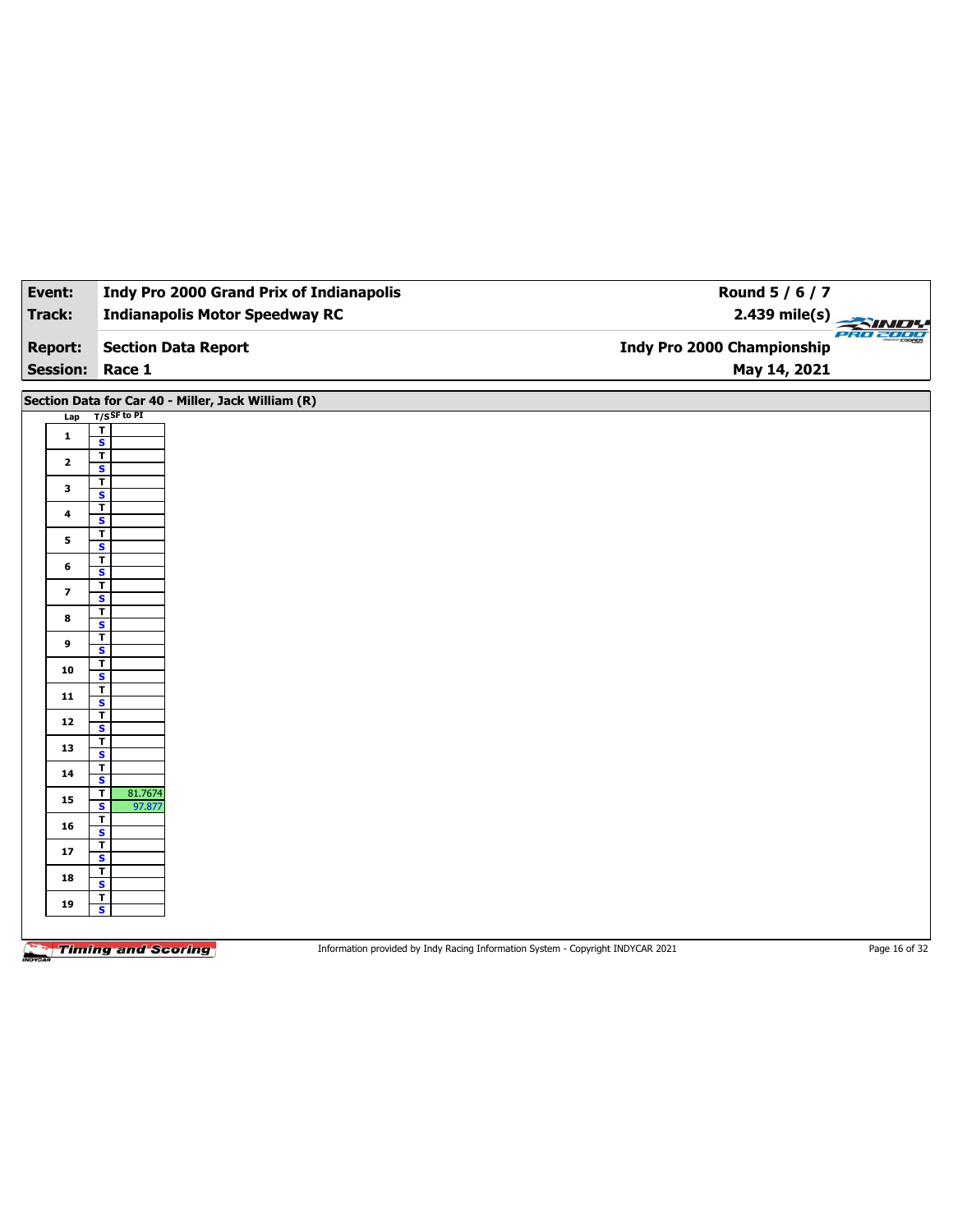| Event:                 | <b>Indy Pro 2000 Grand Prix of Indianapolis</b> | Round 5 / 6 / 7                                      |
|------------------------|-------------------------------------------------|------------------------------------------------------|
| Track:                 | <b>Indianapolis Motor Speedway RC</b>           |                                                      |
| <b>Report:</b>         | <b>Section Data Report</b>                      | <b>PRO 2000</b><br><b>Indy Pro 2000 Championship</b> |
| <b>Session: Race 1</b> |                                                 | May 14, 2021                                         |
|                        |                                                 |                                                      |

**Section Data for Car 40 - Miller, Jack William (R)**

| Lap |          | T/S <sup>SF to I1</sup> | <b>I1 to I2</b> | I2 to I3A | I3A to I3 | <b>I3 to I4</b> | <b>I4 to I5A</b> | I5A to I5 | <b>I5 to I6</b> | <b>16 to 17</b> | <b>I7 to I8</b> | <b>I8 to I9</b> | I9 to SF | Lap     | PI to PO | <b>PO to SF</b> |
|-----|----------|-------------------------|-----------------|-----------|-----------|-----------------|------------------|-----------|-----------------|-----------------|-----------------|-----------------|----------|---------|----------|-----------------|
| 20  |          | 6.4124                  | 9.6792          | 3.8850    | 8.2805    | 9.1964          | 6.4474           | 5.0099    | 7.5216          | 5.5267          | 7.1503          | 8.4424          | 4.5224   | 82.0742 |          |                 |
|     | s i      | 142.692                 | 94.040          | 100.562   | 100.949   | 133.600         | 92.532           | 92.816    | 98.172          | 127.1921        | 76.761          | 101.436         | 130.864  | 106.981 |          |                 |
| 21  |          | 6.3668                  | 9.5370          | 3.8110    | 8.1935    | 9.1664          | 6.4868           | 5.1241    | 7.4873          | 5.5329          | 7.2397          | 8.4579          | 4.4842   | 81.8876 |          |                 |
|     | s l      | 143.714                 | 95.442          | 102.514   | 102.021   | 134.037         | 91.970           | 90.748    | 98.622          | 127.050         | 75.813          | 101.250         | 131.979  | 107.225 |          |                 |
| 22  | т.       | 6.3254                  | 9.5277          | 3.8204    | 8.3162    | 9.1324          | 6.4406           | 5.0744    | 7.5618          | 5.5050          | 7.4320          | 8.4181          | 4.4480   | 82.0020 |          |                 |
|     | s l      | 144.655                 | 95.535          | 102.262   | 100.516   | 134.536         | 92.630           | 91.636    | 97.650          | 127.694         | 73.851          | 101.729         | 133.053  | 107.075 |          |                 |
| 23  |          | 6.2249                  | 10.8415         | 4.1648    | 8.9806    | 9.4364          | 6.7688           | 5.9806    | 8.3983          | 5.7180          | 7.5103          | 8.5245          | 4.5195   | 87.0682 |          |                 |
|     | <b>S</b> | 146.990                 | 83.958          | 93.806    | 93.079    | 130.202         | 88.138           | 77.751    | 87.924          | 122.937         | 73.081          | 100.459         | 130.948  | 100.845 |          |                 |
| 24  | т.       | 7.2371                  | 11.9179         | 5.2608    |           |                 |                  |           |                 |                 |                 |                 |          |         |          |                 |
|     | s.       | 126.432                 | 76.375          | 74.263    |           |                 |                  |           |                 |                 |                 |                 |          |         |          |                 |

**Timing and Scoring** 

Information provided by Indy Racing Information System - Copyright INDYCAR 2021 Page 17 of 32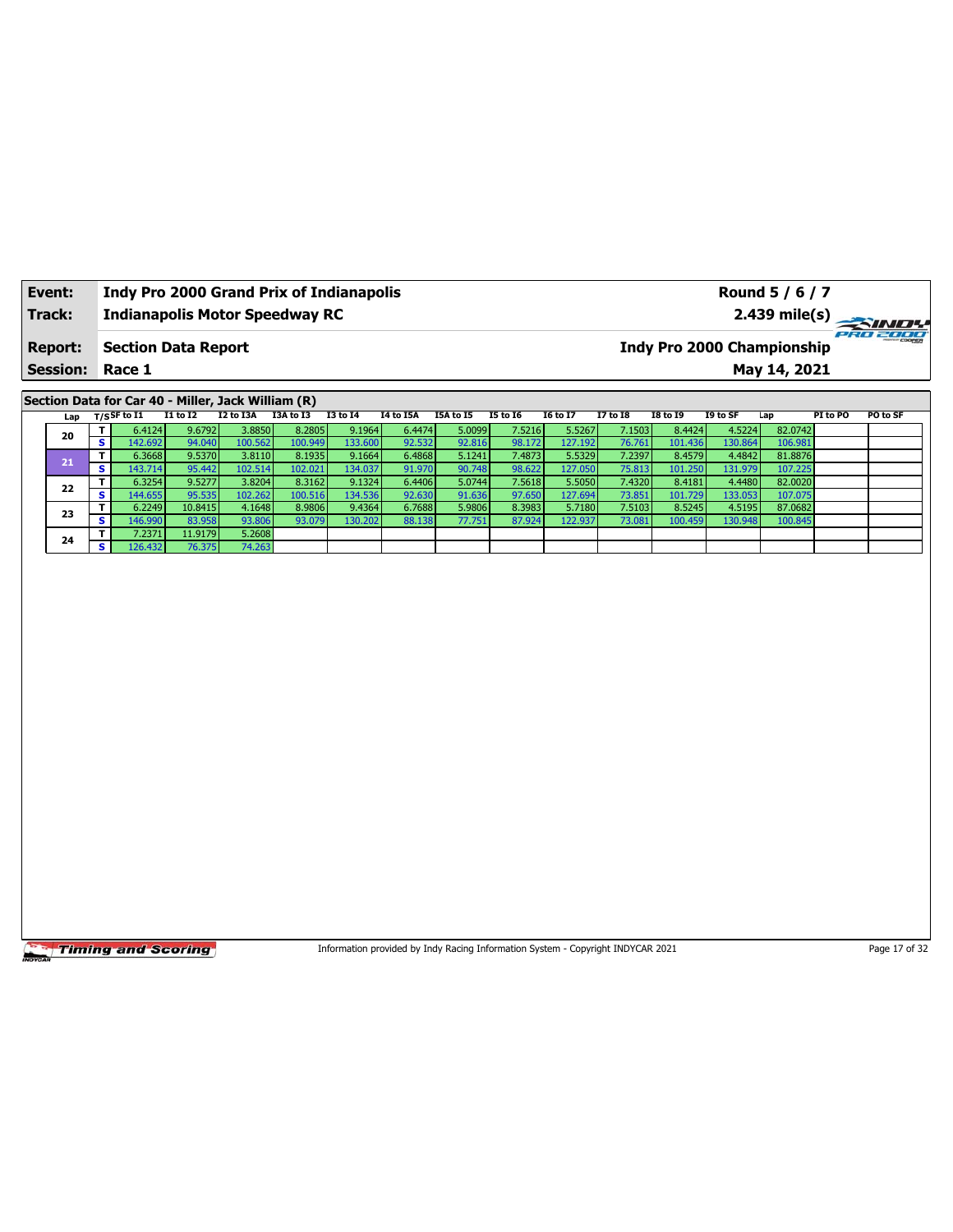| Event:          | <b>Indy Pro 2000 Grand Prix of Indianapolis</b>    | Round 5 / 6 / 7             |
|-----------------|----------------------------------------------------|-----------------------------|
| Track:          | <b>Indianapolis Motor Speedway RC</b>              | $2.439$ mile(s)<br>PRO 2000 |
| <b>Report:</b>  | <b>Section Data Report</b>                         | Indy Pro 2000 Championship  |
| <b>Session:</b> | Race 1                                             | May 14, 2021                |
|                 | Section Data for Car 40 - Miller, Jack William (R) |                             |
| Lap             | $T/S$ SF to PI                                     |                             |
| ${\bf 20}$      | $\frac{1}{s}$                                      |                             |
| ${\bf 21}$      | $\overline{\mathbf{r}}$                            |                             |
|                 | $\overline{\mathbf{s}}$<br>$\overline{1}$          |                             |
| 22              | $\overline{\mathbf{s}}$                            |                             |
| 23              | $\mathbf{T}$<br>S                                  |                             |
|                 | $\overline{1}$                                     |                             |
| ${\bf 24}$      | $\overline{\mathbf{s}}$                            |                             |
|                 |                                                    |                             |
|                 |                                                    |                             |
|                 |                                                    |                             |
|                 |                                                    |                             |
|                 |                                                    |                             |
|                 |                                                    |                             |
|                 |                                                    |                             |
|                 |                                                    |                             |
|                 |                                                    |                             |
|                 |                                                    |                             |
|                 |                                                    |                             |
|                 |                                                    |                             |
|                 |                                                    |                             |
|                 |                                                    |                             |
|                 |                                                    |                             |
|                 |                                                    |                             |
|                 |                                                    |                             |
|                 |                                                    |                             |
|                 |                                                    |                             |
|                 |                                                    |                             |

Information provided by Indy Racing Information System - Copyright INDYCAR 2021 Page 18 of 32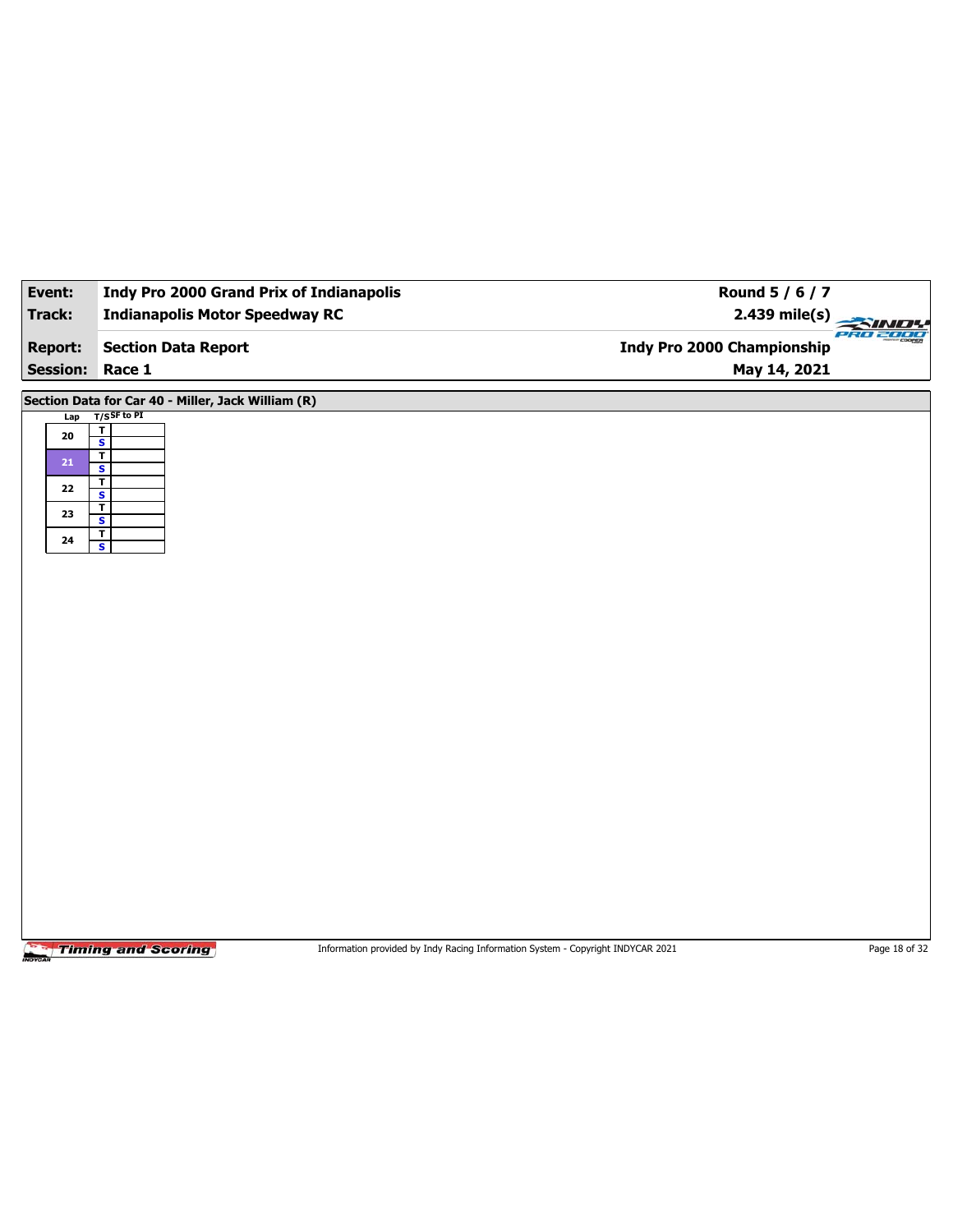| <b>Track:</b>   |                              | <b>Indianapolis Motor Speedway RC</b>   |                  |                   |                   |                   |                  |                  |                  |                   |                  |                   |                   |                                   | 2.439 mile(s)<br>eko 2000 |
|-----------------|------------------------------|-----------------------------------------|------------------|-------------------|-------------------|-------------------|------------------|------------------|------------------|-------------------|------------------|-------------------|-------------------|-----------------------------------|---------------------------|
| <b>Report:</b>  |                              | <b>Section Data Report</b>              |                  |                   |                   |                   |                  |                  |                  |                   |                  |                   |                   | <b>Indy Pro 2000 Championship</b> |                           |
| <b>Session:</b> |                              | Race 1                                  |                  |                   |                   |                   |                  |                  |                  |                   |                  |                   |                   | May 14, 2021                      |                           |
|                 |                              | Section Data for Car 42 - Petrov, Artem |                  |                   |                   |                   |                  |                  |                  |                   |                  |                   |                   |                                   |                           |
| Lap             |                              | $T/S$ SF to $I1$                        | <b>I1 to I2</b>  | <b>I2 to I3A</b>  | I3A to I3         | <b>I3 to I4</b>   | <b>I4 to I5A</b> | I5A to I5        | <b>I5 to 16</b>  | <b>I6 to I7</b>   | <b>I7 to I8</b>  | <b>I8 to 19</b>   | I9 to SF          | Lap                               | PO to SF                  |
|                 | т                            | 7.5591                                  | 10.8497          | 3.9473            | 9.0806            | 9.0850            | 8.5294           | 5.7847           | 8.3047           | 5.5999            | 7.6328           | 9.0303            | 4.4614            | 89.8649                           | 164.8002                  |
| 1               | $\overline{\mathbf{s}}$      | 121.046                                 | 83.894           | 98.974            | 92.054            | 135.238           | 69.945           | 80.384           | 88.915           | 125.530           | 71.909           | 94.832            | 132.653           | 97.707                            | 48.913                    |
| $\mathbf{2}$    | T.                           | 6.2172                                  | 10.1631          | 3.9099            | 8.5469            | 9.0153            | 6.5589           | 5.2604           | 7.5542           | 5.5160            | 7.4577           | 8.4637            | 4.4415            | 83.1048                           |                           |
|                 | s                            | 147.172                                 | 89.562           | 99.921            | 97.803            | 136.283           | 90.959           | 88.396           | 97.748           | 127.439           | 73.597           | 101.181           | 133.247           | 105.655                           |                           |
| 3               | T                            | 6.1847                                  | 9.7337           | 3.9334            | 8.4124            | 9.1551            | 6.4026           | 5.1196           | 7.4644           | 5.5143            | 7.3047           | 8.5251            | 4.5306            | 82.2806                           |                           |
|                 | s                            | 147.946                                 | 93.513           | 99.324            | 99.366            | 134.202           | 93.179           | 90.827           | 98.924           | 127.478           | 75.138           | 100.452           | 130.627           | 106.713                           |                           |
| 4               | т<br>s                       | 6.3565<br>143.947                       | 9.4373<br>96.450 | 3.8213<br>102.238 | 8.2874<br>100.865 | 9.1441<br>134.364 | 6.4599<br>92.353 | 5.1675<br>89.985 | 7.5820<br>97.390 | 5.5545<br>126.556 | 7.4956<br>73.225 | 8.4982<br>100.770 | 4.5330<br>130.558 | 82.3373<br>106.639                |                           |
|                 | T                            | 6.3527                                  | 9.6202           | 3.8492            | 8.3852            | 9.1676            | 6.5025           | 5.1354           | 7.5359           | 5.5195            | 7.3861           | 8.5160            | 4.5054            | 82.4757                           |                           |
| 5               | $\overline{\mathbf{s}}$      | 144.033                                 | 94.616           | 101.497           | 99.689            | 134.019           | 91.748           | 90.548           | 97.986           | 127.358           | 74.310           | 100.559           | 131.358           | 106,460                           |                           |
|                 | т                            | 6.3124                                  | 9.5361           | 3.8135            | 8.3452            | 9.1421            | 6.4655           | 5.1706           | 7.5878           | 5.5216            | 7.3869           | 8.4618            | 4.4889            | 82.2324                           |                           |
| 6               | s.                           | 144.953                                 | 95.451           | 102.447           | 100.166           | 134.393           | 92.273           | 89.932           | 97.315           | 127.310           | 74.302           | 101.203           | 131.840           | 106.775                           |                           |
|                 | T                            | 6.2750                                  | 9.6363           | 3.8312            | 8.4364            | 9.1406            | 6.4311           | 5.2563           | 7.5914           | 5.4917            | 7.4575           | 8.5706            | 4.4616            | 82.5797                           |                           |
| $\overline{ }$  | s                            | 145.817                                 | 94.458           | 101.974           | 99.084            | 134.415           | 92.767           | 88.465           | 97.269           | 128.003           | 73.599           | 99.919            | 132.647           | 106.326                           |                           |
| 8               | T                            | 6.2457                                  | 9.6828           | 3.8505            | 8.3671            | 9.1167            | 6.4657           | 5.1937           | 7.5534           | 5.4858            | 7.3459           | 8.5594            | 4.4448            | 82.3115                           |                           |
|                 | s                            | 146.501                                 | 94.005           | 101.463           | 99.904            | 134.768           | 92.270           | 89.532           | 97.759           | 128.141           | 74.717           | 100.049           | 133.148           | 106.673                           |                           |
| 9               | T                            | 6.2352                                  | 9.6522           | 3.8388            | 8.3598            | 9.0948            | 6.4610           | 5.2400           | 7.6450           | 5.5031            | 7.4037           | 8.5546            | 4.4332            | 82.4214                           |                           |
|                 | s                            | 146.747                                 | 94.303           | 101.772           | 99.992            | 135.092           | 92.337           | 88.740           | 96.587           | 127.738           | 74.134           | 100.106           | 133.497           | 106.531                           |                           |
| 10              | T<br>s                       | 6.2403<br>146.628                       | 9.8098<br>92.788 | 3.8426<br>101.671 | 8.4988<br>98.356  | 9.1549<br>134.205 | 7.0625<br>84.473 | 5.2586<br>88.427 | 7.6088<br>97.047 | 5.4161<br>129.790 | 7.8081<br>70.294 | 8.5285<br>100.412 | 4.4087<br>134.239 | 83.6377<br>104.981                |                           |
|                 | T                            | 6.3219                                  | 10.2007          | 4.0291            | 8.7783            | 9.0936            | 6.7439           | 5.2170           | 7.6434           | 5.5211            | 7.5512           | 8.4981            | 4.4572            | 84.0555                           |                           |
| 11              | s.                           | 144.735                                 | 89.232           | 96.965            | 95.224            | 135.110           | 88.464           | 89.132           | 96.607           | 127.321           | 72.686           | 100.771           | 132.778           | 104.460                           |                           |
|                 | т                            | 6.2583                                  | 9.7807           | 3.8278            | 8.4982            | 9.1283            | 6.4912           | 5.2116           | 7.5114           | 5.4621            | 7.3521           | 8.5455            | 4.4501            | 82.5173                           |                           |
| 12              | s                            | 146.206                                 | 93.064           | 102.064           | 98.363            | 134.596           | 91.908           | 89.224           | 98.305           | 128.697           | 74.654           | 100.212           | 132.990           | 106.407                           |                           |
| 13              | T                            | 6.2278                                  | 9.7309           | 3.8102            | 8.3798            | 9.0667            | 6.5658           | 5.2473           | 7.5693           | 5.5083            | 7.4369           | 8.4953            | 4.4445            | 82.4828                           |                           |
|                 | s                            | 146.922                                 | 93.540           | 102.536           | 99.753            | 135.511           | 90.863           | 88.617           | 97.553           | 127.617           | 73.803           | 100.804           | 133.157           | 106.451                           |                           |
| 14              | T                            | 6.2402                                  | 9.6204           | 3.8866            | 8.4690            | 9.1036            | 6.4934           | 5.2619           | 7.5851           | 5.5315            | 7.4392           | 8.5726            | 4.4845            | 82.6880                           |                           |
|                 | $\overline{\mathbf{s}}$      | 146.630                                 | 94.614           | 100.520           | 98.702            | 134.962           | 91.877           | 88.371           | 97.350           | 127.082           | 73.780           | 99.895            | 131.970           | 106.187                           |                           |
| 15              | т<br>$\overline{\mathbf{s}}$ | 6.2873                                  | 9.7246           | 3.8645            | 8.4593            | 9.1866            | 6.4604           | 5.2225           | 7.5841           | 5.5081            | 7.4327           | 8.5392            | 4.5025            | 82.7718                           |                           |
|                 | T                            | 145.531<br>6.3546                       | 93.600<br>9.6640 | 101.095<br>3.7841 | 98.815<br>8.3974  | 133.742<br>9.2042 | 92.346<br>6.4124 | 89.038<br>5.2404 | 97.363<br>7.6055 | 127.622<br>5.5396 | 73.844<br>7.3186 | 100.286<br>8.4723 | 131.442<br>4.4991 | 106.080<br>82.4922                |                           |
| 16              | s                            | 143.990                                 | 94.187           | 103.243           | 99.544            | 133.486           | 93.037           | 88.734           | 97.089           | 126.896           | 74.996           | 101.078           | 131.541           | 106.439                           |                           |
|                 | T                            | 6.3826                                  | 9.6678           | 3.8241            | 8.3863            | 9.1879            | 6.4818           | 5.1642           | 7.5871           | 5.5313            | 7.3068           | 8.4314            | 4.4991            | 82.4504                           |                           |
| 17              | s                            | 143.359                                 | 94.150           | 102.163           | 99.676            | 133.723           | 92.041           | 90.043           | 97.324           | 127.087           | 75.117           | 101.568           | 131.541           | 106.493                           |                           |
|                 | T                            | 6.3893                                  | 9.6447           | 3.7930            | 8.3756            | 9.2043            | 6.4815           | 5.2605           | 7.6180           | 5.5661            | 7.3500           | 8.4659            | 4.4827            | 82.6316                           |                           |
| 18              | s                            | 143.208                                 | 94.376           | 103.001           | 99.803            | 133.485           | 92.045           | 88.395           | 96.930           | 126.292           | 74.675           | 101.154           | 132.023           | 106.260                           |                           |
| 19              | Τ                            | 6.3746                                  | 9.8082           | 3.8278            | 8.3858            | 9.1966            | 6.4486           | 5.3173           | 8.7085           | 5.9068            | 7.6332           | 8.5878            | 4.6571            | 84.8523                           |                           |
|                 | $\overline{\mathbf{s}}$      | 143.538                                 | 92.803           | 102.064           | 99.681            | 133.597           | 92.515           | 87,450           | 84.792           | 119.008           | 71.905           | 99.719            | 127.079           | 103.479                           |                           |

**Event: Indy Pro 2000 Grand Prix of Indianapolis**

Information provided by Indy Racing Information System - Copyright INDYCAR 2021 Page 19 of 32

**Round 5 / 6 / 7**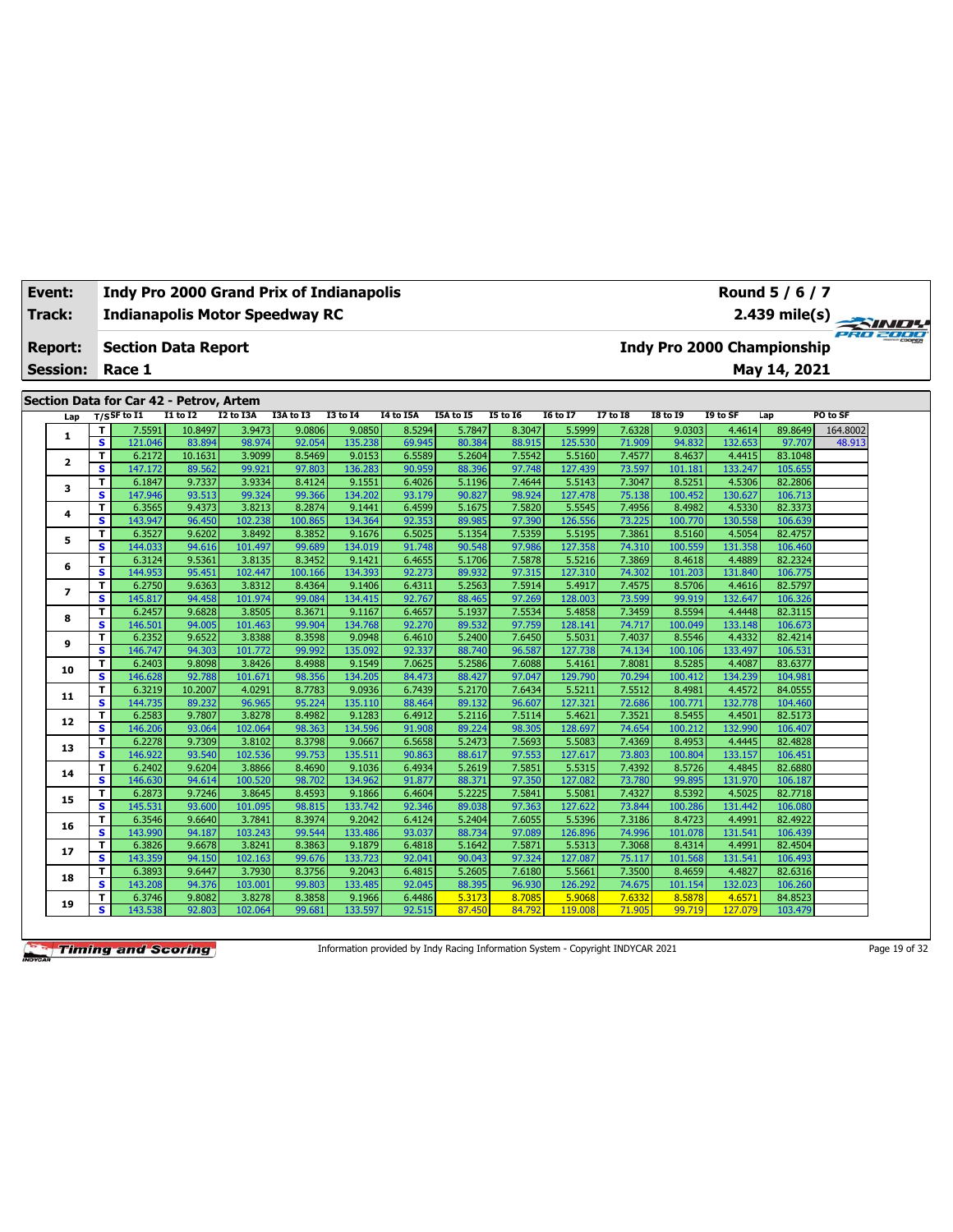| Event:          |                         |                                         |                   |                   | <b>Indy Pro 2000 Grand Prix of Indianapolis</b> |                   |                   |                                                                                 |                   |                   |                   |                                   |                   | Round 5 / 6 / 7    |          |               |
|-----------------|-------------------------|-----------------------------------------|-------------------|-------------------|-------------------------------------------------|-------------------|-------------------|---------------------------------------------------------------------------------|-------------------|-------------------|-------------------|-----------------------------------|-------------------|--------------------|----------|---------------|
| Track:          |                         |                                         |                   |                   | <b>Indianapolis Motor Speedway RC</b>           |                   |                   |                                                                                 |                   |                   |                   |                                   |                   | 2.439 mile(s)      |          |               |
| <b>Report:</b>  |                         | <b>Section Data Report</b>              |                   |                   |                                                 |                   |                   |                                                                                 |                   |                   |                   | <b>Indy Pro 2000 Championship</b> |                   |                    |          | 980 2000      |
|                 |                         |                                         |                   |                   |                                                 |                   |                   |                                                                                 |                   |                   |                   |                                   |                   |                    |          |               |
| <b>Session:</b> |                         | Race 1                                  |                   |                   |                                                 |                   |                   |                                                                                 |                   |                   |                   |                                   |                   | May 14, 2021       |          |               |
|                 |                         | Section Data for Car 42 - Petrov, Artem |                   |                   |                                                 |                   |                   |                                                                                 |                   |                   |                   |                                   |                   |                    |          |               |
| Lap             |                         | $T/S$ SF to I1                          | <b>I1 to I2</b>   | I2 to I3A         | I3A to I3                                       | <b>I3 to 14</b>   | <b>I4 to I5A</b>  | I5A to I5                                                                       | <b>I5 to 16</b>   | <b>I6 to I7</b>   | <b>I7 to I8</b>   | <b>I8 to 19</b>                   | I9 to SF          | Lap                | PO to SF |               |
| 20              | T                       | 6.6173                                  | 11.3842           | 6.2336            | 15.4068                                         | 27.1016           | 12.9803           | 11.3011                                                                         | 13.2505           | 15.1528           | 13.2721           | 17.7838                           | 12.2551           | 162.7392           |          |               |
|                 | $\overline{\mathbf{s}}$ | 138.274                                 | 79.955            | 62.674            | 54.256                                          | 45.334            | 45.961            | 41.146                                                                          | 55.727            | 46.391            | 41.355            | 48.154                            | 48.292            | 53.954             |          |               |
| 21              | T<br>s                  | 19.1769<br>47.714                       | 18.6724<br>48.747 | 6.5632<br>59.526  | 15.5166<br>53.872                               | 22.2426<br>55.238 | 14.6892<br>40.614 | 7.2882<br>63.802                                                                | 11.8035<br>62.558 | 12.7588<br>55.096 | 12.4322<br>44.149 | 8.5227<br>100.480                 | 4.4287<br>133.632 | 154.0950<br>56.980 |          |               |
|                 | T.                      | 6.2031                                  | 10.5206           | 3.8776            | 8.6479                                          | 9.0514            | 6.5707            | 5.2804                                                                          | 7.8093            | 5.4640            | 7.4011            | 8.8885                            | 4.5124            | 84.2270            |          |               |
| 22              | s                       | 147.507                                 | 86.519            | 100.754           | 96.660                                          | 135.740           | 90.796            | 88.062                                                                          | 94.555            | 128.652           | 74.160            | 96.345                            | 131.154           | 104.247            |          |               |
| 23              | T                       | 6.3000                                  | 10.0609           | 3.8732            | 8.4492                                          | 9.1250            | 6.4508            | 5.1446                                                                          | 7.5457            | 5.4611            | 7.4065            | 8.4374                            | 4.4736            | 82.7280            |          |               |
|                 | s                       | 145.238                                 | 90.472            | 100.868           | 98.934                                          | 134.645           | 92.483            | 90.386                                                                          | 97.858            | 128.720           | 74.106            | 101.496                           | 132.291           | 106.136            |          |               |
| 24              | T                       | 6.2756                                  | 9.6216            | 3.7903            | 8.4744                                          | 9.1297            | 6.4962            | 5.1451                                                                          | 7.5353            | 5.4459            | 7.3208            | 8.4912                            | 4.4664            | 82.1925            |          |               |
|                 | s<br>T                  | 145.803<br>6.2617                       | 94.602<br>9.7231  | 103.074<br>3.7944 | 98.639<br>8.3634                                | 134.576<br>9.1077 | 91.837<br>6.4178  | 90.377<br>5.1327                                                                | 97.993<br>7.5658  | 129.080<br>5.4291 | 74.973<br>7.3923  | 100.853<br>8.4432                 | 132.505<br>4.4875 | 106.827<br>82.1187 |          |               |
| 25              | s                       | 146.126                                 | 93.615            | 102.963           | 99.948                                          | 134.901           | 92.959            | 90.596                                                                          | 97.598            | 129.479           | 74.248            | 101.426                           | 131.881           | 106.923            |          |               |
|                 | T                       | 6.3507                                  | 11.8194           | 4.6009            | 9.7377                                          |                   |                   |                                                                                 |                   |                   |                   |                                   |                   |                    |          |               |
| 26              | s.                      | 144.079                                 | 77.011            | 84.914            | 85.843                                          |                   |                   |                                                                                 |                   |                   |                   |                                   |                   |                    |          |               |
|                 |                         |                                         |                   |                   |                                                 |                   |                   |                                                                                 |                   |                   |                   |                                   |                   |                    |          |               |
|                 |                         | <b>Timing and Scoring</b>               |                   |                   |                                                 |                   |                   | Information provided by Indy Racing Information System - Copyright INDYCAR 2021 |                   |                   |                   |                                   |                   |                    |          | Page 20 of 32 |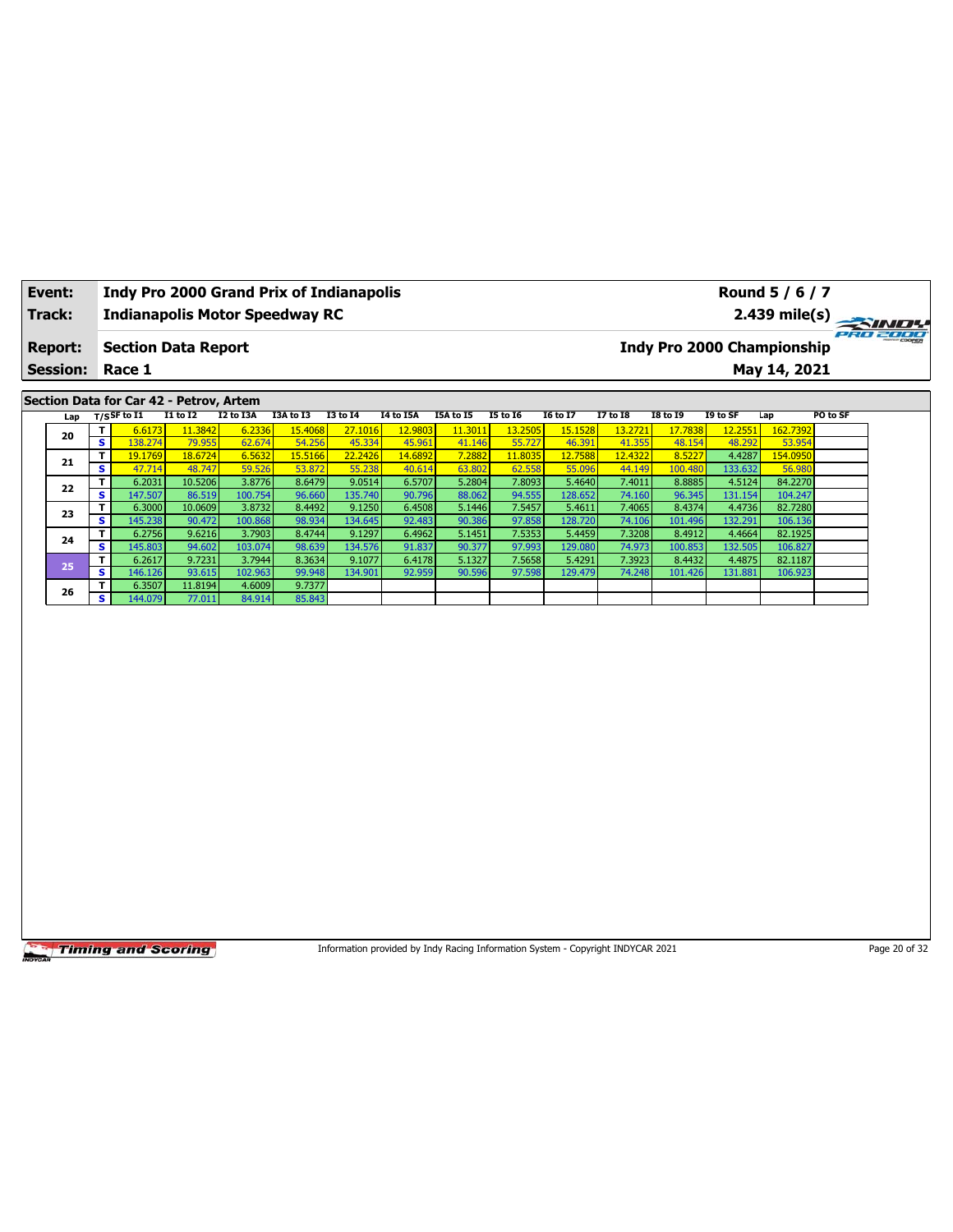| Track:          |              |                                               |                  |                  | <b>Indianapolis Motor Speedway RC</b> |                   |                  |                  |                  |                   |                  |                   |                            |                    |          | 2.439 mile(s)   |
|-----------------|--------------|-----------------------------------------------|------------------|------------------|---------------------------------------|-------------------|------------------|------------------|------------------|-------------------|------------------|-------------------|----------------------------|--------------------|----------|-----------------|
| <b>Report:</b>  |              | <b>Section Data Report</b>                    |                  |                  |                                       |                   |                  |                  |                  |                   |                  |                   | Indy Pro 2000 Championship |                    |          | <b>PRO 2000</b> |
| <b>Session:</b> |              | Race 1                                        |                  |                  |                                       |                   |                  |                  |                  |                   |                  |                   |                            | May 14, 2021       |          |                 |
|                 |              | Section Data for Car 5 - Brichacek, Wyatt (R) |                  |                  |                                       |                   |                  |                  |                  |                   |                  |                   |                            |                    |          |                 |
| Lap             |              | $T/S$ SF to I1                                | <b>I1 to I2</b>  | I2 to I3A        | I3A to I3                             | <b>I3 to 14</b>   | <b>I4 to I5A</b> | I5A to I5        | <b>I5 to 16</b>  | <b>I6 to I7</b>   | <b>I7 to I8</b>  | <b>I8 to 19</b>   | I9 to SF                   | Lap                | PI to PO | PO to SF        |
| 1               | T            | 7.5526                                        | 11.2788          | 3.9800           | 9.0936                                | 8.9556            | 8.9030           | 5.8586           | 7.9822           | 6.1067            | 16.1268          | 24.6425           | 13.7664                    | 108.4285           | 162.9980 | 163.6868        |
|                 | s            | 121.150                                       | 80.702           | 98.161           | 91.923                                | 137.192           | 67.010           | 79.370           | 92.507           | 115.112           | 34.034           | 34.751            | 42.990                     | 80.979             | 8.715    | 49.245          |
| 2               | T            |                                               |                  | 4.5577           | 8.5764                                | 9.2380            | 6.4880           | 5.2016           | 7.7287           | 5.6023            | 7.3386           | 8.4373            | 4.5377                     | 235.0208           |          | 92.7057         |
|                 | $\mathbf{s}$ |                                               |                  | 85.719           | 97.466                                | 132.998           | 91.953           | 89.396           | 95.541           | 125.476           | 74.791           | 101.497           | 130.423                    | 37.360             |          | 86.950          |
| 3               | T            | 6.4129                                        | 9.5786           | 3.8716           | 8.3308                                | 9.2037            | 6.4644           | 5.0726           | 7.5414           | 5.5339            | 7.3207           | 8.3992            | 4.5018                     | 82.2316            |          |                 |
|                 | s            | 142.681                                       | 95.027           | 100.910          | 100.340                               | 133.494           | 92.289           | 91.669           | 97.914           | 127.027           | 74.974           | 101.958           | 131.463                    | 106.776            |          |                 |
| 4               | T            | 6.3613                                        | 9.4750           | 4.0334           | 8.3498                                | 9.2019            | 6.3737           | 5.1522           | 7.5767           | 5.5604            | 7.3714           | 8.4089            | 4.4705                     | 82.3352            |          |                 |
|                 | s            | 143.839                                       | 96.066           | 96.862           | 100.111                               | 133.520           | 93.602           | 90.253           | 97.458           | 126.422           | 74.459           | 101.840           | 132.383                    | 106.642            |          |                 |
| 5               | T<br>s       | 6.3055<br>145.111                             | 9.7343<br>93.507 | 3.9321<br>99.357 | 8.6680<br>96.436                      | 9.1558<br>134.192 | 6.4400<br>92.638 | 5.2449<br>88.658 | 7.5654<br>97.603 | 5.5047<br>127.701 | 7.5186           | 8.3705<br>102.307 | 4.4358<br>133.419          | 82.8756            |          |                 |
|                 |              |                                               |                  | 3.8634           | 8.6568                                | 9.1145            |                  | 5.2194           | 7.6327           |                   | 73.001<br>7.4170 | 8.4037            | 4.4248                     | 105.947<br>82.5879 |          |                 |
| 6               | T<br>s       | 6.2348<br>146.757                             | 9.7341<br>93.509 | 101.124          | 96.561                                | 134.800           | 6.3759<br>93.570 | 89.091           | 96.743           | 5.5108<br>127.559 | 74.001           | 101.903           | 133.750                    | 106.316            |          |                 |
|                 | т            | 6.2834                                        | 10.2850          | 4.3327           | 9.1385                                | 9.8520            | 6.9271           | 5.5177           | 7.5810           | 5.5174            | 7.4170           | 8.4613            | 4.4948                     | 85.8079            |          |                 |
| $\overline{ }$  | s            | 145.622                                       | 88.500           | 90.171           | 91.471                                | 124.709           | 86.124           | 84.274           | 97.403           | 127.407           | 74.001           | 101.209           | 131.667                    | 102.326            |          |                 |
|                 | T            | 6.4018                                        | 9.6490           | 3.9281           | 8.4511                                | 9.2395            | 6.4042           | 5.1507           | 7.6587           | 5.5610            | 7.4312           | 8.3955            | 4.4791                     | 82.7499            |          |                 |
| 8               | $\mathbf{s}$ | 142.929                                       | 94.334           | 99.458           | 98.911                                | 132.976           | 93.156           | 90.279           | 96.414           | 126.408           | 73.859           | 102.003           | 132.129                    | 106.108            |          |                 |
|                 | T            | 6.3888                                        | 9.6562           | 3.8992           | 8.3780                                | 9.2386            | 6.4591           | 5.1260           | 7.6229           | 5.5562            | 7.4780           | 8.3838            | 4.4996                     | 82.6864            |          |                 |
| 9               | s            | 143.219                                       | 94.264           | 100.195          | 99.774                                | 132.989           | 92.364           | 90.714           | 96.867           | 126.517           | 73.397           | 102.145           | 131.527                    | 106.189            |          |                 |
|                 | T            | 6.4000                                        | 9.8057           | 3.8931           | 8.3818                                | 9.2224            | 6.4669           | 5.1650           | 7.5989           | 5.5589            | 7.4837           | 8.4890            | 4.5149                     | 82.9803            |          |                 |
| 10              | s            | 142.969                                       | 92.826           | 100.352          | 99.729                                | 133.223           | 92.253           | 90.029           | 97.173           | 126.456           | 73.341           | 100.879           | 131.081                    | 105.813            |          |                 |
|                 | T            | 6.3934                                        | 9.8684           | 3.8252           | 8.4348                                | 9.2353            | 6.4289           | 5.1999           | 7.6889           | 5.5721            | 7.4140           | 8.4826            | 4.4958                     | 83.0393            |          |                 |
| 11              | s            | 143.116                                       | 92.237           | 102.134          | 99.102                                | 133.037           | 92.798           | 89.425           | 96.036           | 126.156           | 74.031           | 100.955           | 131.638                    | 105.738            |          |                 |
|                 | T            | 6.3868                                        | 9.6769           | 3.9925           | 8.4733                                | 9.2052            | 6.5021           | 5.1972           | 7.6433           | 5.5844            | 7.3971           | 8.4454            | 4.5029                     | 83.0071            |          |                 |
| 12              | s            | 143.264                                       | 94.062           | 97.854           | 98.652                                | 133.472           | 91.754           | 89.47            | 96.609           | 125.878           | 74.200           | 101.400           | 131.430                    | 105.779            |          |                 |
|                 | T            | 6.3894                                        | 9.6718           | 3.8658           | 8.4261                                | 9.2563            | 6.4564           | 5.1485           | 7.6546           | 5.5538            | 7.4323           | 8.4494            | 4.5063                     | 82.8107            |          |                 |
| 13              | s            | 143.206                                       | 94.111           | 101.061          | 99.205                                | 132.735           | 92.403           | 90.318           | 96.466           | 126.572           | 73.848           | 101.352           | 131.331                    | 106.030            |          |                 |
|                 | т            | 6.3805                                        | 9.6692           | 3.8147           | 8.3740                                | 9.2103            | 6.3964           | 5.1209           | 7.5877           | 5.5725            | 7.5119           | 8.3998            | 4.5001                     | 82.5380            |          |                 |
| 14              | s            | 143,406                                       | 94.137           | 102.415          | 99.822                                | 133.398           | 93.270           | 90.804           | 97.317           | 126.147           | 73.066           | 101.950           | 131.512                    | 106.380            |          |                 |
|                 | T            | 6.3968                                        | 9.6447           | 3.8158           | 8.4512                                | 9.2113            | 6.5351           | 5.2058           | 7.6004           | 5.5407            | 7.4147           | 8.4264            | 4.5078                     | 82.7507            |          |                 |
| 15              | $\mathbf{s}$ | 143.040                                       | 94.376           | 102.385          | 98.910                                | 133.384           | 91.290           | 89.323           | 97.154           | 126.87            | 74.024           | 101.629           | 131.288                    | 106.107            |          |                 |
| 16              | T            | 6.4151                                        | 9.7817           | 3.8393           | 8.3787                                | 9.2177            | 6.4223           | 5.1947           | 7.6308           | 5.5159            | 7.4726           | 8.4978            | 4.5039                     | 82.8705            |          |                 |
|                 | s            | 142.632                                       | 93.054           | 101.759          | 99.766                                | 133.291           | 92.894           | 89.514           | 96.767           | 127.441           | 73.450           | 100.775           | 131.401                    | 105.953            |          |                 |
| 17              | т            | 6.4075                                        | 9.7048           | 3.7982           | 8.4200                                | 9.3567            | 6.7082           | 5.6081           | 7.6981           | 5.9404            | 7.7116           | 8.7296            | 5.3650                     | 85.4482            |          |                 |
|                 | s            | 142.801                                       | 93.79            | 102.860          | 99.277                                | 131.31:           | 88.935           | 82.916           | 95.921           | 118.335           | 71.174           | 98.099            | 110.31                     | 102.757            |          |                 |
| 18              | T            | 7.5465                                        | 10.9203          | 4.4074           | 11.1143                               | 27,8088           | 11.6625          | 11.7621          | 12,4318          | 15,2211           | 13.0582          | 19.1455           | 11.9167                    | 156.9952           |          |                 |
|                 |              | 0.34, 2.40                                    | 02.252           | 00C12            | 75.340                                | 44.107            | <b>CALACC</b>    | 20E24            | FO 303           | AC 107            | 12.022           | 44.720            | AOCO                       | FF 006             |          |                 |

**Event: Indy Pro 2000 Grand Prix of Indianapolis**

Information provided by Indy Racing Information System - Copyright INDYCAR 2021 Page 21 of 32

**S** 121.248 83.352 88.642 75.210 44.182 51.155 39.534 59.397 46.183 42.032 44.729 49.663 55.928 **<sup>19</sup> <sup>T</sup>** 18.8545 21.0084 5.3720 13.6668 23.3953 13.6245 7.6478 10.3868 12.1893 11.8128 8.4970 4.4947 150.9499 **S** 48.530 43.327 72.726 61.163 52.516 43.788 60.802 71.091 57.670 46.463 100.784 131.670 58.168

**Round 5 / 6 / 7**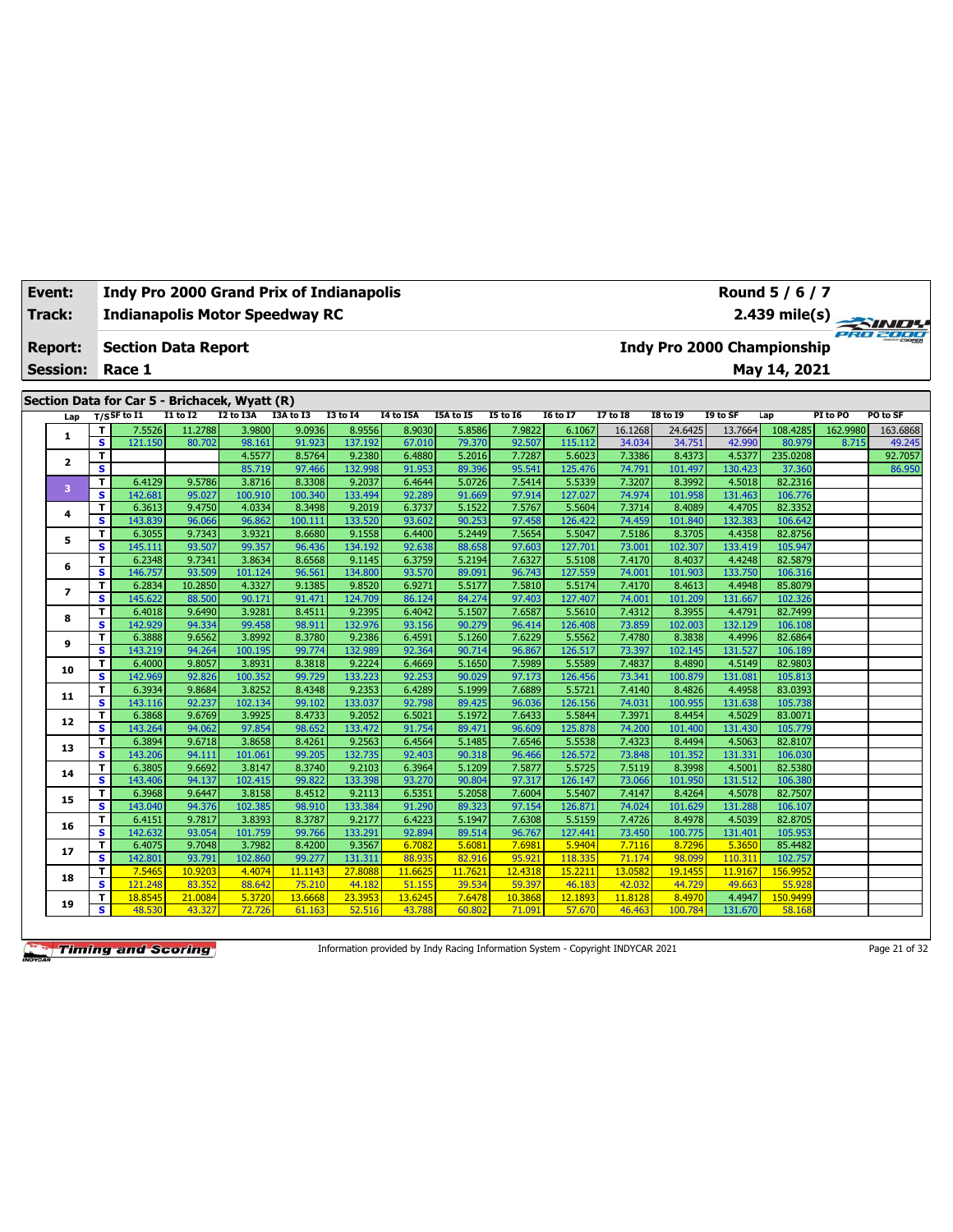| Event:          | <b>Indy Pro 2000 Grand Prix of Indianapolis</b> | Round 5 / 6 / 7                         |
|-----------------|-------------------------------------------------|-----------------------------------------|
| Track:          | <b>Indianapolis Motor Speedway RC</b>           | 2.439 mile(s)                           |
| <b>Report:</b>  | <b>Section Data Report</b>                      | PRO 2000*<br>Indy Pro 2000 Championship |
| <b>Session:</b> | Race 1                                          | May 14, 2021                            |

**Section Data for Car 5 - Brichacek, Wyatt (R)**

|                         |                                    | $\cdots$ , $\cdots$ , $\cdots$ |  |  |
|-------------------------|------------------------------------|--------------------------------|--|--|
|                         | Lap T/SSF to PI                    |                                |  |  |
|                         | $\overline{\mathbf{r}}$<br>87.7456 |                                |  |  |
| $\mathbf{1}$            | $\vert s \vert$<br>91.209          |                                |  |  |
|                         |                                    |                                |  |  |
| $\overline{2}$          | $\overline{r}$                     |                                |  |  |
|                         | $\mathbf{s}$                       |                                |  |  |
|                         | $\overline{1}$                     |                                |  |  |
| $\mathbf{3}$            | $\overline{\mathbf{s}}$            |                                |  |  |
|                         |                                    |                                |  |  |
| $\overline{4}$          | $\overline{\mathsf{r}}$            |                                |  |  |
|                         | $\mathbf{s}$                       |                                |  |  |
|                         | $\overline{1}$                     |                                |  |  |
| $5\phantom{.0}$         | $\overline{\mathbf{s}}$            |                                |  |  |
|                         |                                    |                                |  |  |
| 6                       | $\overline{\mathsf{r}}$            |                                |  |  |
|                         | $\overline{\mathbf{s}}$            |                                |  |  |
|                         | $\overline{1}$                     |                                |  |  |
| $\overline{\mathbf{z}}$ | $\overline{\mathbf{s}}$            |                                |  |  |
|                         |                                    |                                |  |  |
| $\bf{8}$                | $\mathbf{T}$                       |                                |  |  |
|                         | $\overline{\mathbf{s}}$            |                                |  |  |
|                         | $\overline{1}$                     |                                |  |  |
| 9                       | $\overline{\mathbf{s}}$            |                                |  |  |
|                         | $\overline{\mathsf{r}}$            |                                |  |  |
| 10                      |                                    |                                |  |  |
|                         | $\mathbf{s}$                       |                                |  |  |
|                         | $\overline{1}$                     |                                |  |  |
| 11                      | $\overline{\mathbf{s}}$            |                                |  |  |
|                         | $\mathbf{T}$                       |                                |  |  |
| 12                      | $\overline{\mathbf{s}}$            |                                |  |  |
|                         |                                    |                                |  |  |
| 13                      | $\overline{1}$                     |                                |  |  |
|                         | $\overline{\mathbf{s}}$            |                                |  |  |
|                         | $\overline{\mathbf{r}}$            |                                |  |  |
| 14                      | $\mathbf{s}$                       |                                |  |  |
|                         |                                    |                                |  |  |
| 15                      | $\overline{\mathbf{r}}$            |                                |  |  |
|                         | $\overline{\mathbf{s}}$            |                                |  |  |
|                         | $\mathbf{T}$                       |                                |  |  |
| 16                      | $\mathbf{s}$                       |                                |  |  |
|                         | $\overline{\mathbf{r}}$            |                                |  |  |
| 17                      |                                    |                                |  |  |
|                         | $\overline{\mathbf{s}}$            |                                |  |  |
|                         | $\overline{1}$                     |                                |  |  |
| 18                      | $\mathbf{s}$                       |                                |  |  |
|                         | $\mathbf T$                        |                                |  |  |
| 19                      |                                    |                                |  |  |
|                         | $\overline{\mathbf{s}}$            |                                |  |  |
|                         |                                    |                                |  |  |
|                         |                                    |                                |  |  |
|                         |                                    |                                |  |  |

**Timing and Scoring** 

Information provided by Indy Racing Information System - Copyright INDYCAR 2021 Page 22 of 32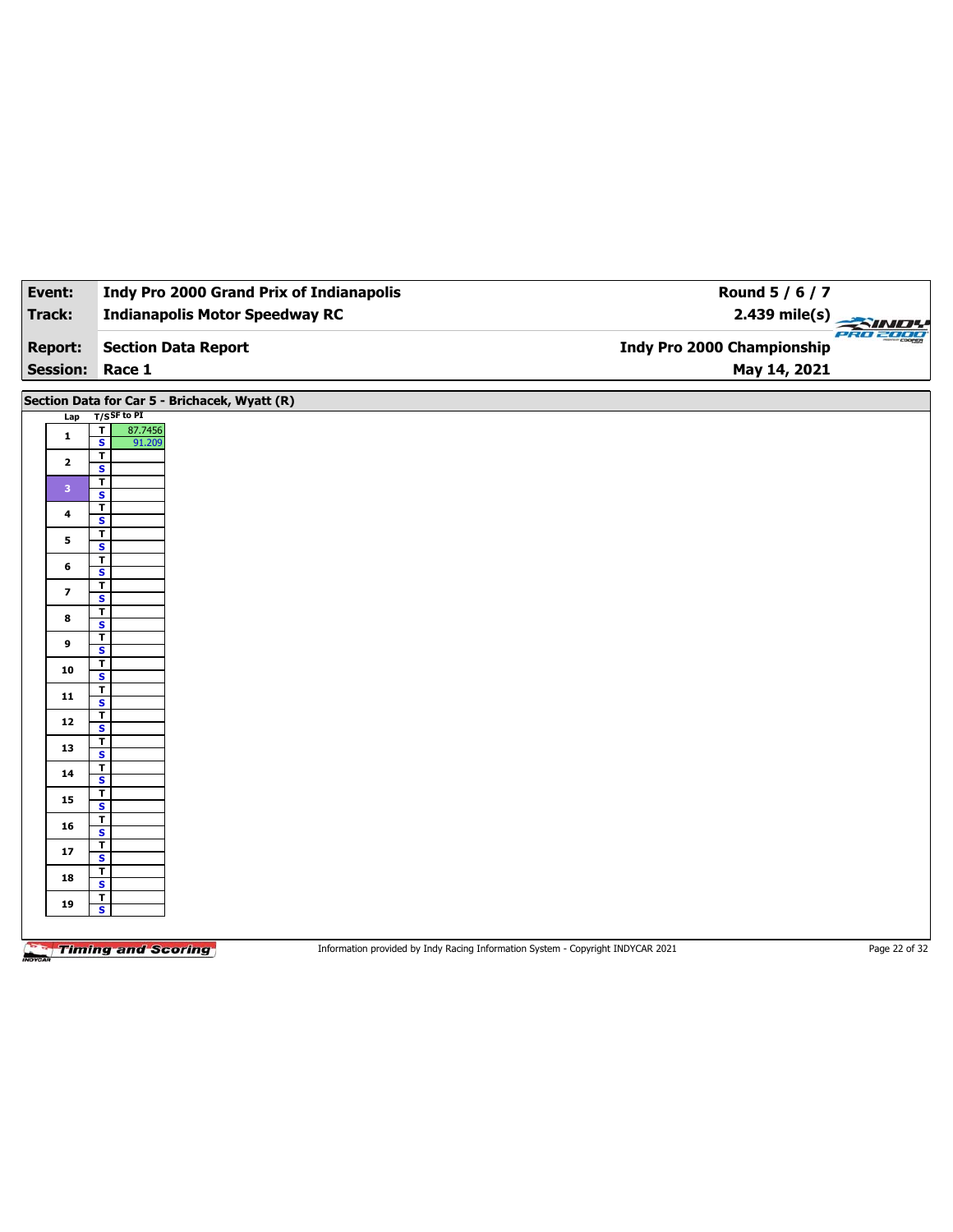| Event:<br>Track:       | <b>Indy Pro 2000 Grand Prix of Indianapolis</b><br><b>Indianapolis Motor Speedway RC</b> | Round 5 / 6 / 7<br>$2.439 \text{ mile(s)}$    |
|------------------------|------------------------------------------------------------------------------------------|-----------------------------------------------|
| <b>Report:</b>         | Section Data Report                                                                      | PRO 2000<br><b>Indy Pro 2000 Championship</b> |
| <b>Session: Race 1</b> |                                                                                          | May 14, 2021                                  |
|                        |                                                                                          |                                               |

## **Section Data for Car 5 - Brichacek, Wyatt (R)**

| Lap | T/S <sup>SF to I1</sup> | <b>I1 to I2</b> | I2 to I3A | I3A to I3 | <b>I3 to 14</b> | <b>I4 to I5A</b> | I5A to I5 | <b>I5 to I6</b> | <b>I6 to I7</b> | <b>I7 to I8</b> | <b>I8 to I9</b> | I9 to SF | Lap     | PI to PO | PO to SF |
|-----|-------------------------|-----------------|-----------|-----------|-----------------|------------------|-----------|-----------------|-----------------|-----------------|-----------------|----------|---------|----------|----------|
|     | 6.3349                  | 9.9745          | 3.9098    | 8.8129    | 9.1359          | 6.7733           | 5.4274    | 7.5765          | 5.4735          | 7.8201          | 8.4589          | 4.4332   | 84.1309 |          |          |
| 20  | 144.438<br>$\epsilon$   | 91.255          | 99.924    | 94.851    | 134.484         | 88.080           | 85.676    | 97.460          | 128.429         | 70.186          | 101.238         | 133.497  | 104.366 |          |          |
| 21  | 6.1840                  | 10.1056         | 3.9929    | 8.9787    | 9.3486          | 8.1546           | 6.1071    | 7.7739          | 5.5114          | 7.6184          | 8.4671          | 4.4793   | 86.7216 |          |          |
|     | s.<br>147.962           | 90.072          | 97.844    | 93.099    | 131.425         | 73.160           | 76.141    | 94.986          | 127.546         | 72.044          | 101.140         | 132.123  | 101.248 |          |          |
| 22  | 6.2863                  | 9.8493          | 3.9263    | 8.5938    | 9.1254          | 6.6050           | 5.2650    | 7.6132          | 5.5036          | 7.5543          | 8.4157          | 4.4728   | 83.2107 |          |          |
|     | s.<br>145.555           | 92.415          | 99.504    | 97.269    | 134.639         | 90.324           | 88.319    | 96.991          | 127.726         | 72.656          | 101.758         | 132.315  | 105.520 |          |          |
| 23  | 6.3155                  | 9.9958          | 3.8431    | 8.4343    | 9.1770          | 6.4537           | 5.2151    | 7.6585          | 5.5455          | 7.4860          | 8.5266          | 4.4937   | 83.1448 |          |          |
|     | 144.882<br>e            | 91.061          | 101.658   | 99.108    | 133.882         | 92.442           | 89.164    | 96.417          | 126.761         | 73.319          | 100.434         | 131.700  | 105.604 |          |          |
| 24  | 6.4014                  | 12.8337         | 5.6533    | 11.2687   |                 |                  |           |                 |                 |                 |                 |          |         |          |          |
|     | 142.937<br>$\epsilon$   | 70.925          | 69.107    | 74.180    |                 |                  |           |                 |                 |                 |                 |          |         |          |          |

**Timing and Scoring** 

Information provided by Indy Racing Information System - Copyright INDYCAR 2021 Page 23 of 32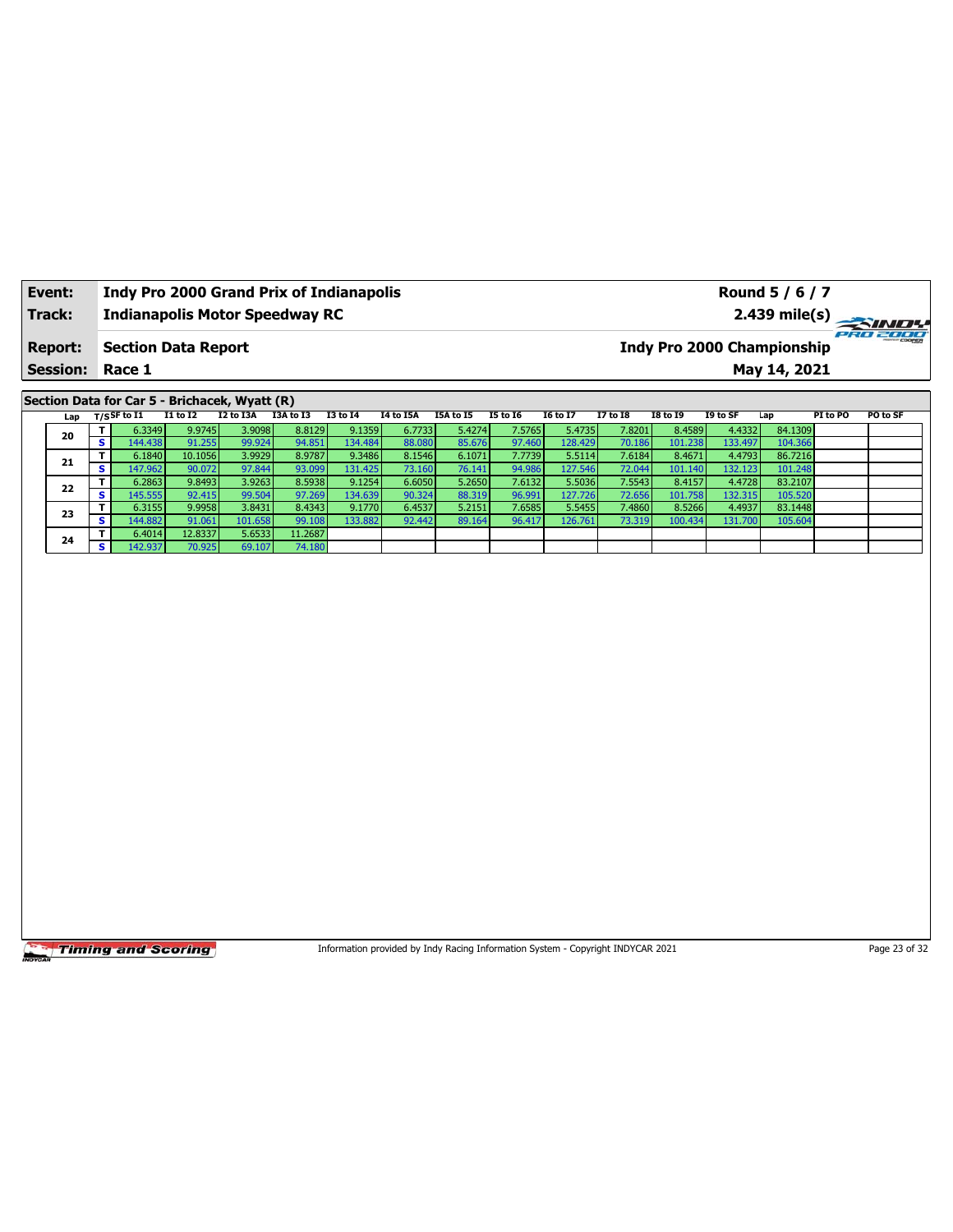| Event:          | <b>Indy Pro 2000 Grand Prix of Indianapolis</b>    | Round 5 / 6 / 7                        |
|-----------------|----------------------------------------------------|----------------------------------------|
| Track:          | <b>Indianapolis Motor Speedway RC</b>              | $2.439$ mile(s)                        |
| <b>Report:</b>  | <b>Section Data Report</b>                         | PRO 2000<br>Indy Pro 2000 Championship |
| <b>Session:</b> | Race 1                                             | May 14, 2021                           |
|                 | Section Data for Car 5 - Brichacek, Wyatt (R)      |                                        |
| Lap             | $T/S$ SF to PI                                     |                                        |
| ${\bf 20}$      | $\frac{1}{s}$                                      |                                        |
| ${\bf 21}$      | $\overline{\mathbf{r}}$<br>$\overline{\mathbf{s}}$ |                                        |
| 22              | $\overline{1}$<br>$\overline{\mathbf{s}}$          |                                        |
| 23              | $\overline{1}$                                     |                                        |
| ${\bf 24}$      | S<br>$\overline{1}$                                |                                        |
|                 | $\overline{\mathbf{s}}$                            |                                        |
|                 |                                                    |                                        |
|                 |                                                    |                                        |
|                 |                                                    |                                        |
|                 |                                                    |                                        |
|                 |                                                    |                                        |
|                 |                                                    |                                        |
|                 |                                                    |                                        |
|                 |                                                    |                                        |
|                 |                                                    |                                        |
|                 |                                                    |                                        |
|                 |                                                    |                                        |
|                 |                                                    |                                        |
|                 |                                                    |                                        |
|                 |                                                    |                                        |
|                 |                                                    |                                        |
|                 |                                                    |                                        |
|                 |                                                    |                                        |
|                 |                                                    |                                        |
|                 |                                                    |                                        |
|                 |                                                    |                                        |
|                 |                                                    |                                        |

Information provided by Indy Racing Information System - Copyright INDYCAR 2021 Page 24 of 32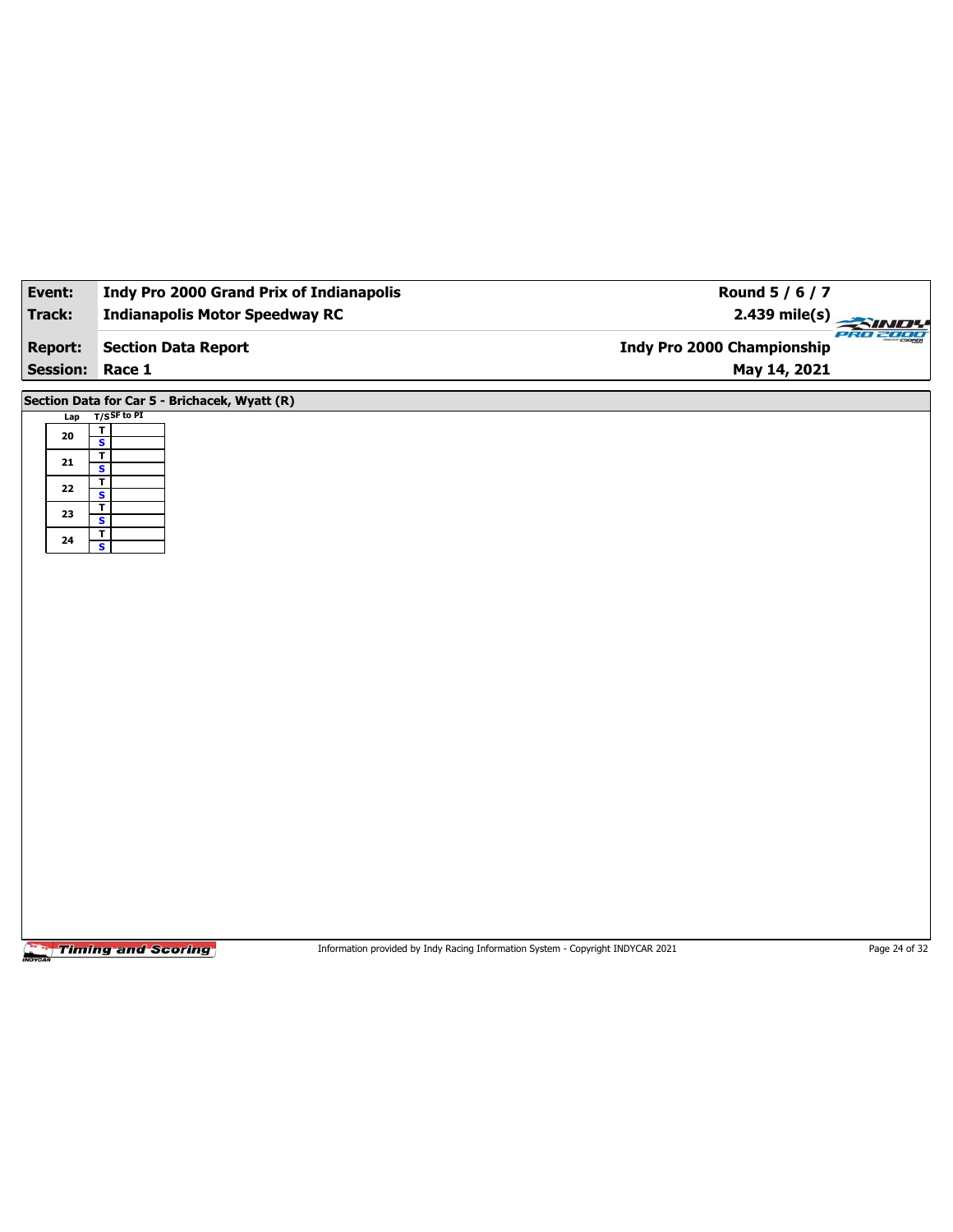| Event:                   |                         | <b>Indy Pro 2000 Grand Prix of Indianapolis</b> |                  |                   |                   |                   |                  |                  |                  |                   |                  |                   |                            | Round 5 / 6 / 7<br>2.439 mile(s) |          |          |
|--------------------------|-------------------------|-------------------------------------------------|------------------|-------------------|-------------------|-------------------|------------------|------------------|------------------|-------------------|------------------|-------------------|----------------------------|----------------------------------|----------|----------|
| Track:                   |                         | <b>Indianapolis Motor Speedway RC</b>           |                  |                   |                   |                   |                  |                  |                  |                   |                  |                   |                            |                                  |          | PRO 2000 |
| <b>Report:</b>           |                         | <b>Section Data Report</b>                      |                  |                   |                   |                   |                  |                  |                  |                   |                  |                   | Indy Pro 2000 Championship |                                  |          |          |
| <b>Session:</b>          |                         | Race 1                                          |                  |                   |                   |                   |                  |                  |                  |                   |                  |                   |                            | May 14, 2021                     |          |          |
|                          |                         |                                                 |                  |                   |                   |                   |                  |                  |                  |                   |                  |                   |                            |                                  |          |          |
|                          |                         | Section Data for Car 51 - Abel, Jacob           |                  |                   |                   |                   |                  |                  |                  |                   |                  |                   |                            |                                  |          |          |
| Lap                      |                         | $T/S$ SF to I1                                  | <b>I1 to I2</b>  | I2 to I3A         | I3A to I3         | <b>I3 to 14</b>   | I4 to I5A        | I5A to I5        | <b>I5 to 16</b>  | <b>I6 to I7</b>   | <b>I7 to I8</b>  | <b>I8 to 19</b>   | I9 to SF                   | Lap                              | PO to SF |          |
| $\mathbf{1}$             | T.                      | 7.4710                                          | 11.6189          | 3.8945            | 9.3127            | 9.5369            | 6.9482           | 5.4828           | 8.2643           | 5.6392            | 7.7701           | 8.6315            | 4.5366                     | 89.1067                          | 159.9125 |          |
|                          | $\overline{\mathbf{s}}$ | 122.474                                         | 78.340           | 100.316           | 89.760            | 128,830           | 85.863           | 84.811           | 89.349           | 124.655           | 70.638           | 99.214            | 130.454                    | 98.538                           | 50.408   |          |
| $\mathbf{z}$             | T.<br>s.                | 6.3996<br>142.978                               | 9.9317<br>91.649 | 3.9473<br>98.974  | 8.4246<br>99.222  | 9.1864<br>133.745 | 6.3982<br>93.244 | 5.1907<br>89.583 | 7.5708<br>97.534 | 5.5955<br>125.629 | 7.5461<br>72.735 | 8.4453<br>101.401 | 4.5223<br>130.867          | 83.1585<br>105.586               |          |          |
|                          | T.                      | 6.3773                                          | 9.8795           | 4.0827            | 8.5485            | 9.1088            | 6.4815           | 5.2128           | 7.6218           | 5.5556            | 7.4559           | 8.4223            | 4.5030                     | 83.2497                          |          |          |
| 3                        | $\overline{\mathbf{s}}$ | 143.478                                         | 92.133           | 95.692            | 97.784            | 134.885           | 92.045           | 89.203           | 96.881           | 126.531           | 73.615           | 101.678           | 131.428                    | 105.471                          |          |          |
|                          | T                       | 6.3078                                          | 9.6406           | 3.8614            | 8.3299            | 9.1482            | 6.4037           | 5.2264           | 7.5834           | 5.5610            | 7.4592           | 8.4472            | 4.5142                     | 82.4830                          |          |          |
| $\overline{4}$           | s                       | 145.058                                         | 94.416           | 101.176           | 100.350           | 134.304           | 93.163           | 88.971           | 97.372           | 126.408           | 73.582           | 101.378           | 131.101                    | 106.451                          |          |          |
|                          | т                       | 6.3143                                          |                  |                   | 8.8021            | 9.1392            | 6.7056           | 5.2908           | 7.6202           | 5.5553            | 7.4886           | 8.3945            | 4.4847                     | 85.8765                          |          |          |
| 5                        | s                       | 144.909                                         |                  |                   | 94.967            | 134.436           | 88.969           | 87.888           | 96.902           | 126.538           | 73.293           | 102.015           | 131.964                    | 102.245                          |          |          |
|                          | т                       | 6.2816                                          | 9.7125           | 3.9636            | 8.4459            | 9.1727            | 6.4243           | 5.2327           | 7.6256           | 5.5670            | 7.5238           | 8.4680            | 4.5080                     | 82.9257                          |          |          |
| 6                        | s                       | 145.664                                         | 93.717           | 98.567            | 98.972            | 133.945           | 92.865           | 88.864           | 96.833           | 126.272           | 72.950           | 101.129           | 131.282                    | 105.883                          |          |          |
|                          | T                       | 6.3399                                          | 10.1250          | 3.9502            | 8.3536            | 9.2112            | 6.4021           | 5.1736           | 7.5646           | 5.5493            | 7.4632           | 8.4602            | 4.4870                     | 83.0799                          |          |          |
| $\overline{\phantom{a}}$ | s                       | 144.324                                         | 89.899           | 98.902            | 100.066           | 133.385           | 93.187           | 89.879           | 97.614           | 126.674           | 73.543           | 101.223           | 131.896                    | 105.686                          |          |          |
| 8                        | T                       | 6.3266                                          | 9.8348           | 3.8658            | 8.3521            | 9.1853            | 6.3535           | 5.1480           | 7.6197           | 5.5599            | 7.5657           | 8.4334            | 4.4875                     | 82.7323                          |          |          |
|                          | $\overline{\mathbf{s}}$ | 144.627                                         | 92.552           | 101.061           | 100.084           | 133.761           | 93.900           | 90.326           | 96.908           | 126.433           | 72.546           | 101.544           | 131.881                    | 106.130                          |          |          |
| 9                        | T                       | 6.3733                                          | 10.1172          | 3.9033            | 8.4551            | 9.2167            | 6.4538           | 5.1692           | 7.5933           | 5.5893            | 7.5227           | 8.4392            | 4.4785                     | 83.3116                          |          |          |
|                          | $\overline{\mathbf{s}}$ | 143.568                                         | 89.968           | 100.090           | 98.864            | 133.305           | 92.440           | 89.956           | 97.245           | 125.768           | 72.961           | 101.475           | 132.147                    | 105.392                          |          |          |
| 10                       | T                       | 6.3875                                          | 10.2570          | 4.0388            | 8.7319            | 9.1985            | 6.5984           | 5.2273           | 7.6479           | 5.5811            | 7.5238           | 8.4301            | 4.4642                     | 84.0865                          |          |          |
|                          | s                       | 143.249                                         | 88.742           | 96.732            | 95.730            | 133.569           | 90.414           | 88.956           | 96.551           | 125.953           | 72.950           | 101.584           | 132.570                    | 104.421                          |          |          |
| 11                       | T.                      | 6.3028                                          | 9.6720           | 3.8471            | 8.4593            | 9.2277            | 6.4614           | 5.2262           | 7.6251           | 5.5660            | 7.5198           | 8.4333            | 4.4938                     | 82.8345                          |          |          |
|                          | s                       | 145.174                                         | 94.110           | 101.552           | 98.815            | 133.147           | 92.332           | 88.975           | 96.839           | 126.294           | 72.989           | 101.545           | 131.697                    | 105.999                          |          |          |
| 12                       | T.                      | 6.3525                                          | 9.7267           | 3.9274            | 8.4133            | 9.2151            | 6.4800           | 5.1746           | 7.6129           | 5.5867            | 7.4274           | 8.3914            | 4.4859                     | 82.7939                          |          |          |
|                          | s.                      | 144.038                                         | 93.580           | 99.476            | 99.356            | 133.329           | 92.066           | 89.862           | 96.994           | 125.826           | 73.897           | 102.053           | 131.929                    | 106.051                          |          |          |
| 13                       | T.                      | 6.3454                                          | 9.7150           | 3.8048            | 8.3633            | 9.2579            | 6.4586           | 5.1904           | 7.6263           | 5.6064            | 7.4751           | 8.4651            | 4.4984                     | 82.8067                          |          |          |
|                          | s.                      | 144.199                                         | 93.693           | 102.681           | 99.950            | 132.712           | 92.372           | 89.588           | 96.824           | 125.384           | 73.426           | 101.164           | 131.562                    | 106.035                          |          |          |
| 14                       | T.<br>s.                | 6.3762                                          | 9.7618           | 3.8116<br>102.498 | 8.3370<br>100.265 | 9.2051<br>133.473 | 6.5145           | 5.2035           | 7.6956<br>95.952 | 5.6089            | 7.5376           | 8.4459            | 4.5071<br>131.308          | 83.0048                          |          |          |
|                          | T.                      | 143.502<br>6.3763                               | 93.244<br>9.7563 | 3.8021            | 8.3583            | 9.2603            | 91.579<br>6.5060 | 89.363<br>5.1505 | 7.6091           | 125.328<br>5.5516 | 72.817<br>7.4731 | 101.394<br>8.4195 | 4.5101                     | 105.782<br>82.7732               |          |          |
| 15                       | s                       | 143.500                                         | 93.296           | 102.754           | 100.009           | 132.678           | 91.699           | 90.282           | 97.043           | 126.622           | 73.445           | 101.712           | 131.221                    | 106.078                          |          |          |
|                          | T.                      | 6.3701                                          | 9.6818           | 3.8650            | 8.3927            | 9.2359            | 6.5116           | 5.2023           | 7.6382           | 5.6065            | 7.4910           | 8.4129            | 4.5121                     | 82.9201                          |          |          |
| 16                       | s                       | 143.640                                         | 94.014           | 101.082           | 99.600            | 133.028           | 91.620           | 89.384           | 96.673           | 125.382           | 73.270           | 101.792           | 131.162                    | 105.890                          |          |          |
|                          | T.                      | 6.3977                                          | 9.6668           | 3.8199            | 8.3705            | 9.2438            | 6.4827           | 5.1671           | 7.5792           | 5.5649            | 7.5132           | 8.4416            | 4.5102                     | 82.7576                          |          |          |
| 17                       | s                       | 143.020                                         | 94.160           | 102.275           | 99.864            | 132.915           | 92.028           | 89.992           | 97.426           | 126.319           | 73.053           | 101.446           | 131.218                    | 106.098                          |          |          |
|                          | T.                      | 6.4144                                          | 9.8391           | 3.8755            | 8.4061            | 9.2424            | 6.4243           | 5.1998           | 7.6159           | 5.5633            | 7.3985           | 8.4519            | 4.5025                     | 82.9337                          |          |          |
| 18                       | s                       | 142.648                                         | 92.511           | 100.808           | 99.441            | 132.935           | 92.865           | 89.427           | 96.956           | 126.356           | 74.186           | 101.322           | 131.442                    | 105.873                          |          |          |
|                          | T.                      | 6.4152                                          | 9.7221           | 3.8112            | 8.4246            | 9.2687            | 6.6117           | 5.6163           | 7.9433           | 5.8462            | 7.9085           | 9.3458            | 5.1829                     | 86.0965                          |          |          |
| 19                       | s                       | 142.630                                         | 93.625           | 102.509           | 99.222            | 132.558           | 90.233           | 82.795           | 92.960           | 120.241           | 69.402           | 91.631            | 114.187                    | 101.983                          |          |          |

Information provided by Indy Racing Information System - Copyright INDYCAR 2021 Page 25 of 32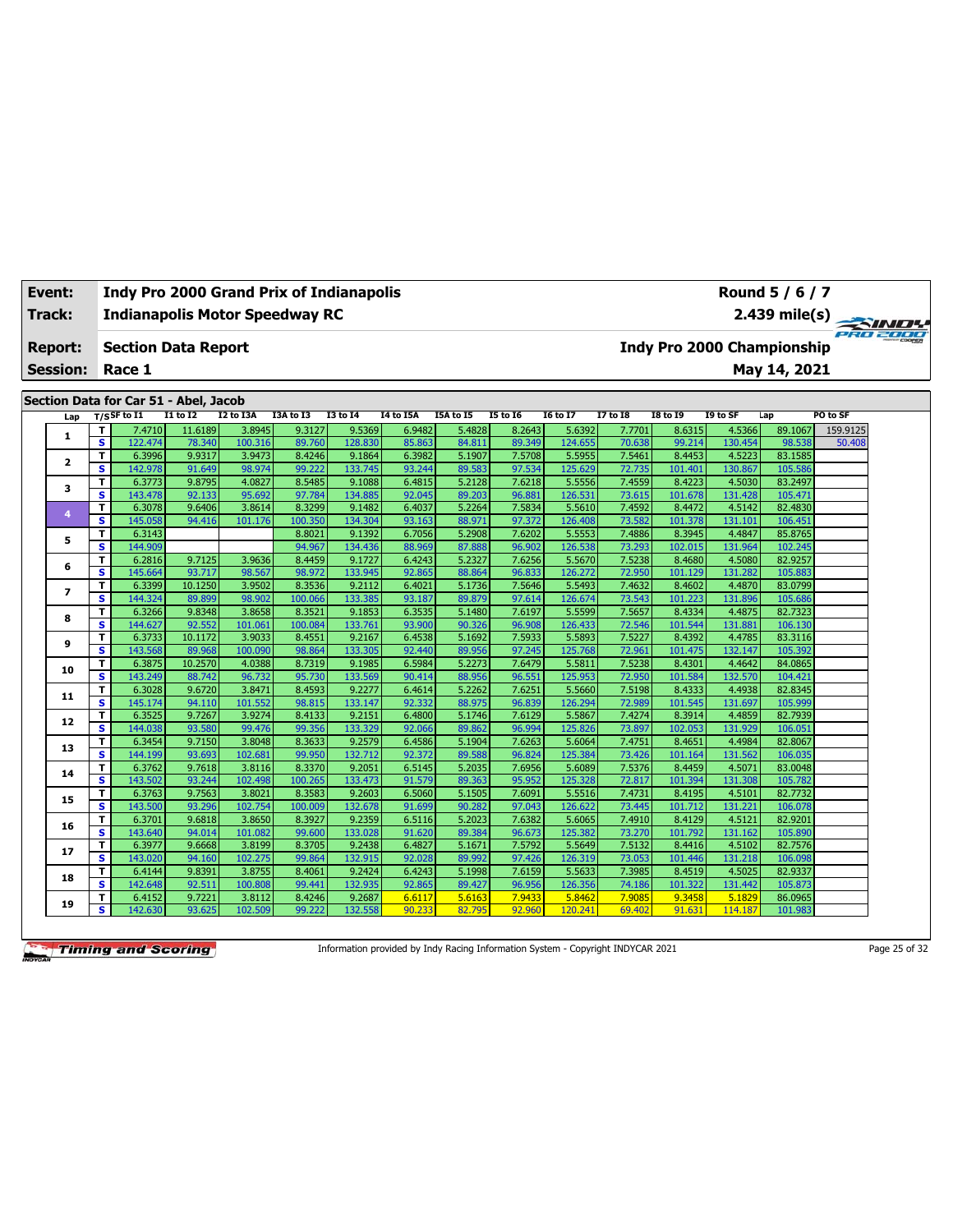| Event:                                                                                                                                                                                                                                                                                                                                                                                                                       |                         | <b>Indy Pro 2000 Grand Prix of Indianapolis</b> |         |         |         |         |         |        |         |         |                                                                                 |                                   |         | Round 5 / 6 / 7 |               |
|------------------------------------------------------------------------------------------------------------------------------------------------------------------------------------------------------------------------------------------------------------------------------------------------------------------------------------------------------------------------------------------------------------------------------|-------------------------|-------------------------------------------------|---------|---------|---------|---------|---------|--------|---------|---------|---------------------------------------------------------------------------------|-----------------------------------|---------|-----------------|---------------|
| <b>Track:</b>                                                                                                                                                                                                                                                                                                                                                                                                                |                         | <b>Indianapolis Motor Speedway RC</b>           |         |         |         |         |         |        |         |         |                                                                                 |                                   |         | 2.439 mile(s)   |               |
| <b>Report:</b>                                                                                                                                                                                                                                                                                                                                                                                                               |                         | <b>Section Data Report</b>                      |         |         |         |         |         |        |         |         |                                                                                 | <b>Indy Pro 2000 Championship</b> |         |                 | 2000          |
| <b>Session:</b>                                                                                                                                                                                                                                                                                                                                                                                                              |                         | Race 1                                          |         |         |         |         |         |        |         |         |                                                                                 |                                   |         | May 14, 2021    |               |
|                                                                                                                                                                                                                                                                                                                                                                                                                              |                         |                                                 |         |         |         |         |         |        |         |         |                                                                                 |                                   |         |                 |               |
| Section Data for Car 51 - Abel, Jacob<br>$T/S$ SF to I1<br><b>I1 to I2</b><br>I2 to I3A<br>I3A to I3<br><b>I3 to 14</b><br><b>I6 to I7</b><br><b>I7 to I8</b><br><b>18 to 19</b><br>I9 to SF<br>PO to SF<br>I4 to I5A<br>I5A to I5<br><b>I5 to 16</b><br>Lap<br>Lap<br>T<br>4.3744<br>12,4128<br>12.9442<br>157,1061<br>7.3078<br>11.3099<br>11.0126<br>27.4328<br>12.3488<br>11.5518<br>15.1493<br>19.3549<br>11.9068<br>20 |                         |                                                 |         |         |         |         |         |        |         |         |                                                                                 |                                   |         |                 |               |
| $\overline{\mathbf{s}}$<br>125.209<br>80.481<br>89.311<br>75.905<br>44.787<br>48.312<br>40.253<br>59.488<br>46.402<br>42.402<br>44.245<br>49.704<br>55.888                                                                                                                                                                                                                                                                   |                         |                                                 |         |         |         |         |         |        |         |         |                                                                                 |                                   |         |                 |               |
|                                                                                                                                                                                                                                                                                                                                                                                                                              |                         |                                                 |         |         |         |         |         |        |         |         |                                                                                 |                                   |         |                 |               |
| 21                                                                                                                                                                                                                                                                                                                                                                                                                           | T.                      | 19.2823                                         | 19.3539 | 5.4020  | 15.0386 | 22.9281 | 13.7552 | 7.4666 | 11.0618 | 12.2300 | 11.8841                                                                         | 8.4240                            | 4.4203  | 151.2469        |               |
|                                                                                                                                                                                                                                                                                                                                                                                                                              | S                       | 47.453                                          | 47.031  | 72.322  | 55.584  | 53.586  | 43.372  | 62.277 | 66.753  | 57.478  | 46.185                                                                          | 101.658                           | 133.886 | 58.053          |               |
| 7.7121<br>6.1793<br>10.1583<br>3.8419<br>8.8612<br>9.0632<br>6.6728<br>5.3755<br>5.5306<br>7.4803<br>8.8710<br>4.4218<br>84.1680<br>T<br>22                                                                                                                                                                                                                                                                                  |                         |                                                 |         |         |         |         |         |        |         |         |                                                                                 |                                   |         |                 |               |
| s<br>148.075<br>101.690<br>94.334<br>135.563<br>86.504<br>95.747<br>127.103<br>73.375<br>133.841<br>104.320<br>89.604<br>89.406<br>96.535<br>5.5211<br>6.1446<br>3.9169<br>8.6023<br>9.1156<br>5.2824<br>7.6072<br>4.4677<br>83.3076<br>T<br>10.1899<br>6.4989                                                                                                                                                               |                         |                                                 |         |         |         |         |         |        |         |         |                                                                                 |                                   |         |                 |               |
| 23<br>s<br>148.911<br>99.743<br>97.173<br>134.784<br>91.799<br>88.028<br>97.067<br>127.321<br>132.466<br>105.397                                                                                                                                                                                                                                                                                                             |                         |                                                 |         |         |         |         |         |        |         |         |                                                                                 |                                   |         |                 |               |
| 89.326<br>T.<br>3.8169<br>7.5798<br>7.5524<br>8.4206<br>4.4799<br>82.5340<br>6.2642<br>9.7314<br>8.3570<br>9.1345<br>6.4685<br>5.1831<br>5.5457                                                                                                                                                                                                                                                                              |                         |                                                 |         |         |         |         |         |        |         |         |                                                                                 |                                   |         |                 |               |
| 24                                                                                                                                                                                                                                                                                                                                                                                                                           | $\overline{\mathbf{s}}$ | 146.068                                         | 93.535  | 102.356 | 100.025 | 134.505 | 92.230  | 89.715 | 97.418  | 126.757 | 72.674                                                                          | 101.699                           | 132.105 | 106.385         |               |
|                                                                                                                                                                                                                                                                                                                                                                                                                              | T.                      | 6.2815                                          | 9.7307  | 3.8104  | 8.3953  | 9.1663  | 6.5485  | 5.1837 | 7.6219  | 5.5474  | 7.5849                                                                          | 8.3704                            | 4.4903  | 82.7313         |               |
| 25                                                                                                                                                                                                                                                                                                                                                                                                                           | s                       | 145.666                                         | 93.542  | 102.530 | 99.569  | 134.038 | 91.103  | 89.704 | 96.880  | 126.718 | 72.363                                                                          | 102.309                           | 131.799 | 106.132         |               |
| 26                                                                                                                                                                                                                                                                                                                                                                                                                           | T                       | 6.3339                                          | 11.0355 | 4.7251  | 9.4169  |         |         |        |         |         |                                                                                 |                                   |         |                 |               |
|                                                                                                                                                                                                                                                                                                                                                                                                                              | s.                      | 144.461                                         | 82.482  | 82.682  | 88.767  |         |         |        |         |         |                                                                                 |                                   |         |                 |               |
|                                                                                                                                                                                                                                                                                                                                                                                                                              |                         |                                                 |         |         |         |         |         |        |         |         |                                                                                 |                                   |         |                 |               |
|                                                                                                                                                                                                                                                                                                                                                                                                                              |                         | <b>Timing and Scoring</b>                       |         |         |         |         |         |        |         |         | Information provided by Indy Racing Information System - Copyright INDYCAR 2021 |                                   |         |                 | Page 26 of 32 |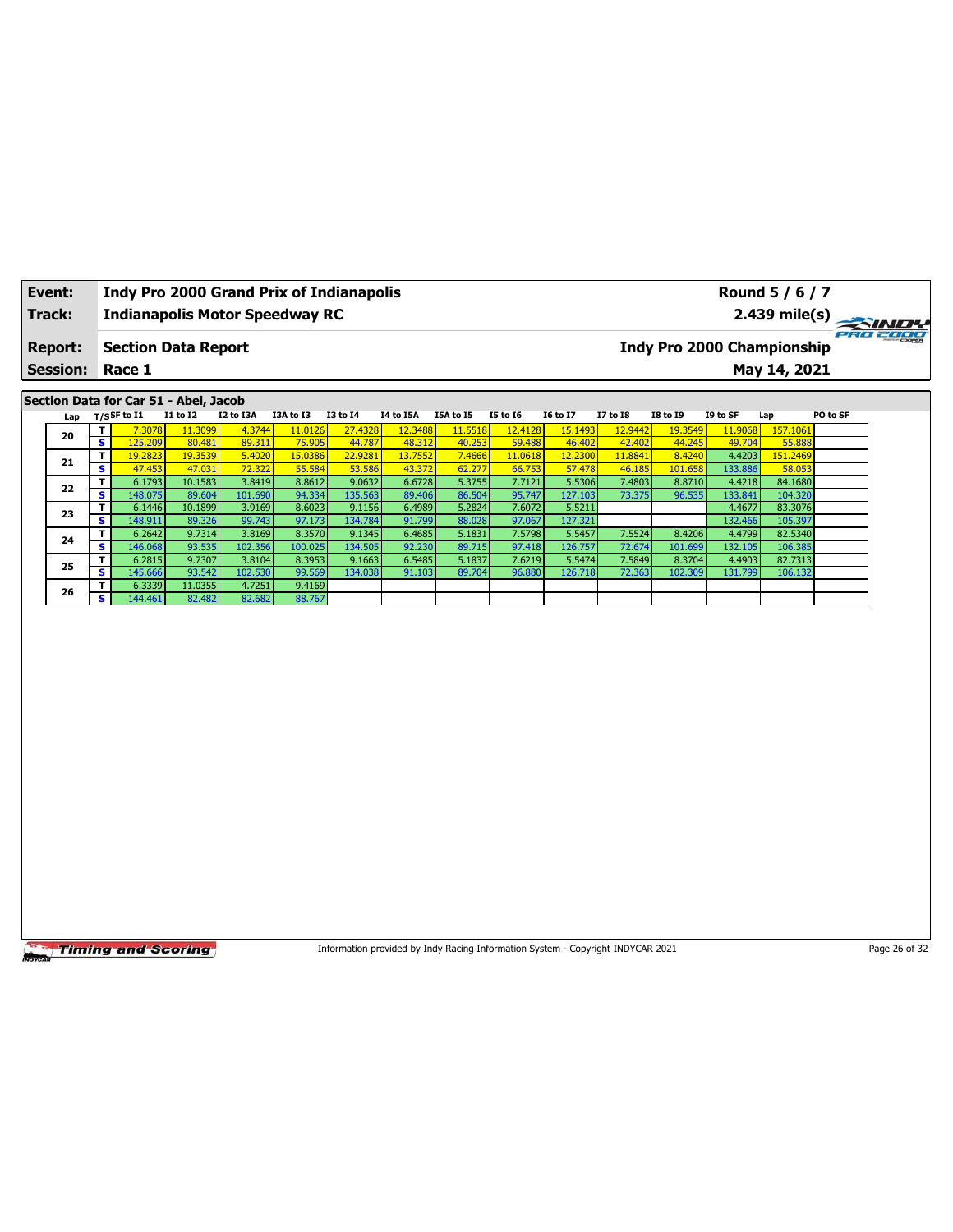| Event:          |                               |                                           |                  |                   | <b>Indy Pro 2000 Grand Prix of Indianapolis</b> |                   |                  |                  |                  |                   |                  |                   |                            | Round 5 / 6 / 7    |                      |  |
|-----------------|-------------------------------|-------------------------------------------|------------------|-------------------|-------------------------------------------------|-------------------|------------------|------------------|------------------|-------------------|------------------|-------------------|----------------------------|--------------------|----------------------|--|
| Track:          |                               |                                           |                  |                   | <b>Indianapolis Motor Speedway RC</b>           |                   |                  |                  |                  |                   |                  |                   |                            | $2.439$ mile(s)    | $\rightarrow$ $\sim$ |  |
| <b>Report:</b>  |                               | <b>Section Data Report</b>                |                  |                   |                                                 |                   |                  |                  |                  |                   |                  |                   | Indy Pro 2000 Championship |                    | ero zooo             |  |
| <b>Session:</b> |                               | Race 1                                    |                  |                   |                                                 |                   |                  |                  |                  |                   |                  |                   |                            | May 14, 2021       |                      |  |
|                 |                               |                                           |                  |                   |                                                 |                   |                  |                  |                  |                   |                  |                   |                            |                    |                      |  |
|                 |                               | Section Data for Car 55 - Gold, Reece (R) |                  |                   |                                                 |                   |                  |                  |                  |                   |                  |                   |                            |                    |                      |  |
| Lap             |                               | $T/S$ SF to I1                            | <b>I1 to I2</b>  | <b>I2 to I3A</b>  | I3A to I3                                       | <b>I3 to 14</b>   | <b>I4 to I5A</b> | I5A to I5        | <b>15 to 16</b>  | <b>16 to 17</b>   | 17 to 18         | <b>I8 to 19</b>   | I9 to SF                   | Lap                | PO to SF             |  |
| $\mathbf{1}$    | T.                            | 7.7382                                    | 10.7945          | 3.9386            | 8.8235                                          | 9.1758            | 6.6282           | 5.6988           | 7.7943           | 5.4890            | 7.4725           | 8.2877            | 4.4535                     | 86.2946            | 170.7112             |  |
|                 | s<br>T                        | 118.245<br>6.2650                         | 84.323<br>9.7364 | 99.193<br>3.8120  | 94.737<br>8.4964                                | 133.900<br>9.0787 | 90.008<br>6.5165 | 81.596<br>5.2157 | 94.737<br>7.4413 | 128.066<br>5.4294 | 73.451<br>7.3830 | 103.329<br>8.3522 | 132.888<br>4.4567          | 101.749<br>82.1833 | 47.219               |  |
| $\mathbf{z}$    | s                             | 146.049                                   | 93.487           | 102.487           | 98.384                                          | 135.332           | 91.551           | 89.154           | 99.231           | 129.472           | 74.342           | 102.532           | 132.793                    | 106.839            |                      |  |
|                 | T.                            | 6.2499                                    | 9.5460           | 3.7595            | 8.3655                                          | 9.0483            | 6.4170           | 5.2066           | 7.5005           | 5.4435            | 7.3450           | 8.3759            | 4.4616                     | 81.7193            |                      |  |
| 3               | s                             | 146.402                                   | 95.352           | 103.919           | 99.923                                          | 135.786           | 92.970           | 89.310           | 98.448           | 129.137           | 74.726           | 102.241           | 132.647                    | 107.446            |                      |  |
|                 | T                             | 6.2584                                    | 9.5189           | 3.7991            | 8.3507                                          | 8.9810            | 6.8133           | 5.3656           | 7.6043           | 5.4869            | 7.4274           | 8.3939            | 4.4689                     | 82.4684            |                      |  |
| 4               | $\overline{\mathbf{s}}$       | 146.204                                   | 95.623           | 102.835           | 100.100                                         | 136.804           | 87.563           | 86.663           | 97.104           | 128.115           | 73.897           | 102.022           | 132.430                    | 106.470            |                      |  |
| 5               | T                             | 6.2501                                    | 9.8359           | 3.8240            | 8.4226                                          | 9.1145            | 6.3044           | 5.2288           | 7.4950           | 5.4841            | 7.4269           | 8.3585            | 4.4647                     | 82.2095            |                      |  |
|                 | $\overline{\mathbf{s}}$       | 146.398                                   | 92.541           | 102.166           | 99.246                                          | 134.800           | 94.631           | 88.931           | 98.520           | 128.180           | 73.902           | 102.454           | 132.555                    | 106.805            |                      |  |
| 6               | T.                            | 6.2509                                    | 9.7249           | 3.8160            | 8.3956                                          | 9.1029            | 6.4396           | 5.1890           | 7.5470           | 5.4742            | 7.3354           | 8.3607            | 4.4503                     | 82.0865            |                      |  |
|                 | $\overline{\mathbf{s}}$       | 146.379                                   | 93.598           | 102.380           | 99.565                                          | 134.972           | 92.644           | 89.613           | 97.841           | 128.412           | 74.824           | 102.427           | 132.984                    | 106.965            |                      |  |
| 7               | т                             | 6.2531                                    | 9.7374           | 3.8011            | 8.5334                                          | 9.0713            | 6.4840           | 5.2223           | 7.5388           | 5.4532            | 7.4273           | 8.3831            | 4.4326                     | 82.3376            |                      |  |
|                 | $\overline{\mathbf{s}}$       | 146.327                                   | 93.477           | 102.781           | 97.957                                          | 135.442           | 92.010           | 89.041           | 97.948           | 128.907           | 73.898           | 102.154           | 133.515                    | 106.639            |                      |  |
| 8               | т                             | 6.2401                                    | 9.6581           | 3.8010            | 8.4318                                          | 9.0669            | 6.3622           | 5.2334           | 7.5595           | 5.4563            | 7.3901           | 8.3707            | 4.4209                     | 81.9910            |                      |  |
|                 | S                             | 146.632                                   | 94.245           | 102.784           | 99.138                                          | 135.508           | 93.771           | 88.852           | 97.680<br>7.6536 | 128.834           | 74.270<br>7.5463 | 102.305           | 133.868                    | 107.090            |                      |  |
| 9               | T<br>$\overline{\mathbf{s}}$  | 6.2242<br>147.007                         | 9.6880<br>93.954 | 3.7933<br>102.993 | 8.3902<br>99.629                                | 9.0326<br>136.022 | 6.4039<br>93.161 | 5.2860<br>87.968 | 96.479           | 5.4606<br>128.732 | 72.733           | 8.3310<br>102.792 | 4.4169<br>133.989          | 82.2266<br>106.783 |                      |  |
|                 | T                             | 6.2388                                    | 9.7354           | 3.8281            | 8.5200                                          | 9.1383            | 6.3567           | 5.1451           | 7.5800           | 5.5182            | 7.4344           | 8.3462            | 4.4294                     | 82.2706            |                      |  |
| 10              | s                             | 146.663                                   | 93.497           | 102.056           | 98.111                                          | 134.449           | 93.852           | 90.377           | 97.415           | 127.388           | 73.828           | 102.605           | 133.611                    | 106.726            |                      |  |
|                 | T                             | 6.2626                                    | 9.6584           | 3.8156            | 8.3927                                          | 9.1055            | 6.4817           | 5.1998           | 7.5490           | 5.4796            | 7.3646           | 8.3850            | 4.4336                     | 82.1281            |                      |  |
| 11              | s                             | 146.105                                   | 94.242           | 102.391           | 99.600                                          | 134.933           | 92.042           | 89.427           | 97.815           | 128.286           | 74.527           | 102.130           | 133.485                    | 106.911            |                      |  |
|                 | T                             | 6.2496                                    | 9.6705           | 3.7708            | 8.3781                                          | 9.0518            | 6.4679           | 5.2401           | 7.5422           | 5.4795            | 7.3440           | 8.3756            | 4.4248                     | 81.9949            |                      |  |
| 12              | s                             | 146.409                                   | 94.124           | 103.607           | 99.773                                          | 135.734           | 92.239           | 88.739           | 97.904           | 128.288           | 74.736           | 102.245           | 133.750                    | 107.085            |                      |  |
| 13              | T                             | 6.2281                                    | 9.9769           | 3.7689            | 8.3341                                          | 9.0889            | 6.3865           | 5.2696           | 7.5794           | 5.4856            | 7.3903           | 8.3401            | 4.4215                     | 82.2699            |                      |  |
|                 | s                             | 146.915                                   | 91.233           | 103.659           | 100.300                                         | 135.180           | 93.414           | 88.242           | 97.423           | 128.145           | 74.268           | 102.680           | 133.850                    | 106.727            |                      |  |
| 14              | T                             | 6.2127                                    | 9.6801           | 3.8158            | 8.4190                                          | 9.0524            | 6.3628           | 5.2780           | 7.5339           | 5.4687            | 7.4593           | 8.3967            | 4.4199                     | 82.0993            |                      |  |
|                 | s                             | 147.279                                   | 94.031           | 102.385           | 99.288                                          | 135.725           | 93.762           | 88.102           | 98.012           | 128.541           | 73.581           | 101.988           | 133.899                    | 106.949            |                      |  |
| 15              | T.                            | 6.2033                                    | 10.3906          | 3.8174            | 8.4311                                          | 9.1469            | 6.5241           | 5.1397           | 7.5572           | 5.5078            | 7.4359           | 8.3956            | 4.4554                     | 83.0050            |                      |  |
|                 | s                             | 147.502                                   | 87.601           | 102.342           | 99.146                                          | 134.323           | 91.444           | 90.472           | 97.709           | 127.629           | 73.813           | 102.001           | 132.832                    | 105.782            |                      |  |
| 16              | T.<br>$\overline{\mathbf{s}}$ | 6.2798<br>145.705                         | 9.7281<br>93.567 | 3.7857<br>103.199 | 8.3903<br>99.628                                | 9.1485<br>134.299 | 6.5371<br>91.262 | 5.1732<br>89.886 | 7.5500<br>97.803 | 5.4850<br>128.159 | 7.3755<br>74.417 | 8.3306<br>102.797 | 4.4351<br>133.440          | 82.2189<br>106.793 |                      |  |
|                 | T.                            | 6.2663                                    | 9.7327           | 3.7866            | 8.3236                                          | 9.1024            | 6.3824           | 5.1908           | 7.5190           | 5.4574            | 7.4842           | 8.3530            | 4.4372                     | 82.0356            |                      |  |
| 17              | s.                            | 146.019                                   | 93.523           | 103.175           | 100.426                                         | 134.979           | 93.474           | 89.582           | 98.206           | 128,808           | 73.336           | 102.522           | 133.376                    | 107.032            |                      |  |
|                 | T.                            | 6.2713                                    | 9.6544           | 3.7853            | 8.4203                                          | 9.1013            | 6.4310           | 5.1776           | 7.5622           | 5.4684            | 7.4185           | 8.3316            | 4.4018                     | 82.0237            |                      |  |
| 18              | s.                            | 145.903                                   | 94.281           | 103.210           | 99.273                                          | 134.996           | 92.768           | 89.810           | 97.645           | 128.548           | 73.986           | 102.785           | 134.449                    | 107.047            |                      |  |
|                 | T.                            | 6.1861                                    | 10.1044          | 3.8722            | 8.4457                                          | 9.0703            | 6.5045           | 5.2038           | 7.5970           | 5.9428            | 8.1104           | 9.7583            | 5.359                      | 86.1550            |                      |  |
| 19              | s                             | 147.912                                   | 90.082           | 100.894           | 98.975                                          | 135.457           | 91.720           | 89.358           | 97.197           | 118.287           | 67.674           | 87.757            | 110.424                    | 101.914            |                      |  |

Information provided by Indy Racing Information System - Copyright INDYCAR 2021 Page 27 of 32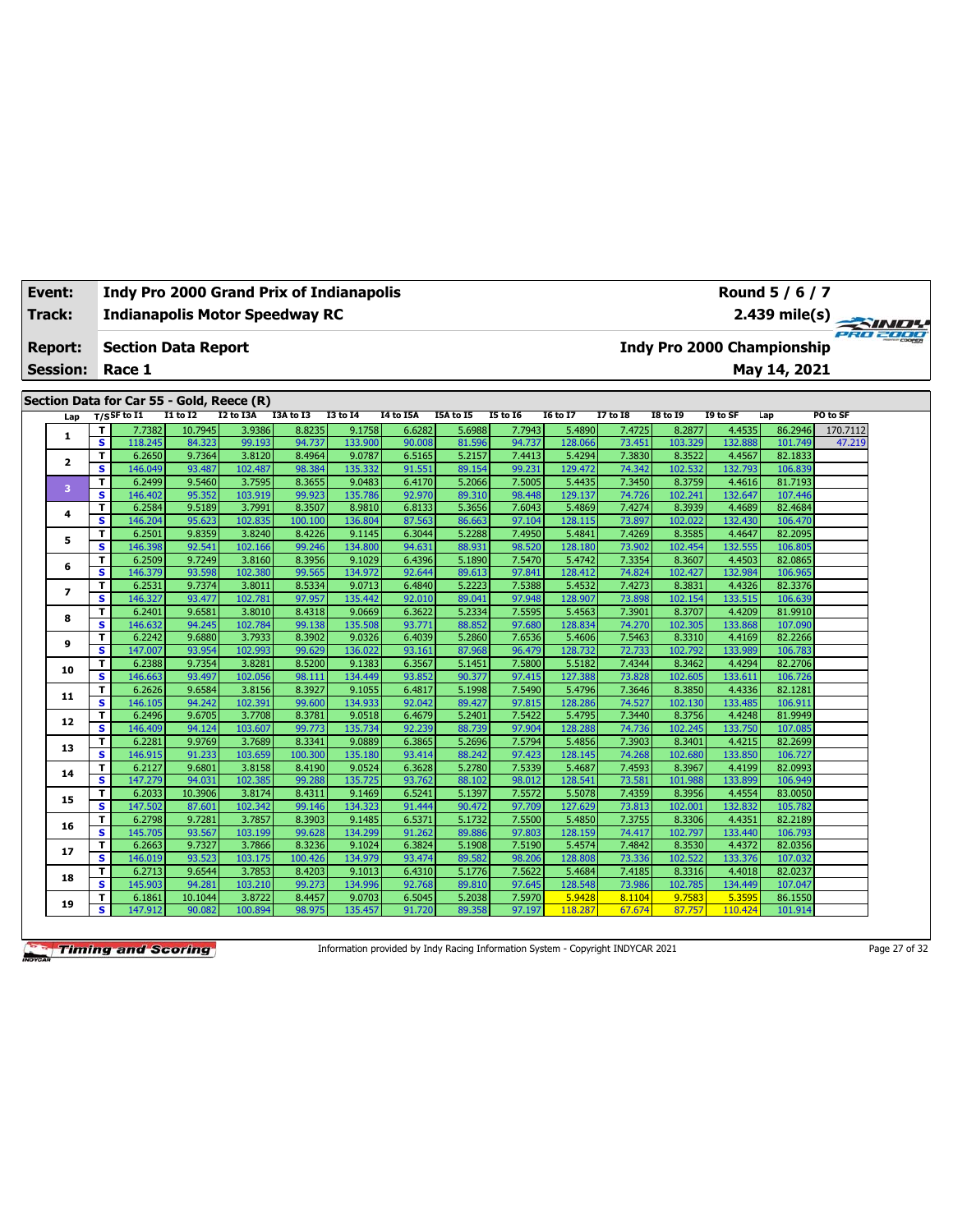| <b>Session:</b><br>Race 1<br>May 14, 2021<br>Section Data for Car 55 - Gold, Reece (R)<br>$T/S$ SF to I1<br>I2 to I3A<br><b>I1 to I2</b><br>I3A to I3<br><b>I3 to 14</b><br><b>I4 to I5A</b><br><b>I7 to I8</b><br>PO to SF<br>I5A to I5<br><b>15 to 16</b><br><b>16 to 17</b><br><b>I8 to 19</b><br>I9 to SF<br>Lap<br>T<br>16.5442<br>15.8553<br>14.6422<br>13.9569<br>15.3247<br>13.2474<br>170.8513<br>8.6771<br>7.1972<br>25.5492<br>10.1300<br>17.3602<br>12.3669<br>$\overline{\mathbf{s}}$<br>105.450<br>54.282<br>55.018<br>52.721<br>48.089<br>40.745<br>45.903<br>52.906<br>45.871<br>41.432<br>49.329<br>47.855<br>51.392<br>T<br>13.3080<br>155.9239<br>19.3215<br>18.6314<br>7.1370<br>15.6976<br>22.4035<br>13.2816<br>7.7036<br>12.6876<br>12.9033<br>8.4190<br>4.4298<br>S<br>54.740<br>47.357<br>48.854<br>53.251<br>54.841<br>44.919<br>55.486<br>55.405<br>42.537<br>133.599<br>56.312<br>60.361<br>101.718<br>$\mathbf{T}$<br>3.9024<br>5.3765<br>7.7176<br>6.2272<br>10.0606<br>8.7373<br>8.9714<br>6.9249<br>5.4518<br>7.5777<br>8.5980<br>4.4574<br>84.0028<br><b>S</b><br>146.936<br>136.950<br>95.679<br>128.940<br>72.431<br>104.525<br>90.474<br>100.113<br>95.671<br>86.152<br>86.487<br>99.600<br>132.772<br>7.5015<br>7.4256<br>82.0570<br>T<br>6.2678<br>9.7694<br>3.8049<br>8.3551<br>9.0521<br>6.4793<br>5.1697<br>5.4199<br>8.3729<br>4.4388<br>s<br>145.984<br>102.679<br>135.729<br>92.076<br>98.435<br>129.699<br>73.915<br>133.328<br>107.004<br>93.171<br>100.048<br>89.947<br>102.278<br>T<br>6.2192<br>9.6925<br>3.7744<br>8.3901<br>9.0278<br>6.4542<br>5.1723<br>7.5501<br>7.5326<br>8.3595<br>4.4148<br>82.0050<br>5.4175<br>$\overline{\mathbf{s}}$<br>103.508<br>97.801<br>129.756<br>134.053<br>107.072<br>147.125<br>93.910<br>99.630<br>136.095<br>92.435<br>89.902<br>72.865<br>102.442<br>7.5799<br>7.6655<br>82.1361<br>T<br>6.1613<br>9.7364<br>3.7859<br>8.4213<br>9.0133<br>6.5415<br>5.1448<br>5.3907<br>8.2807<br>4.4148<br>s<br>106.901<br>148.508<br>93.487<br>103.194<br>99.261<br>136.314<br>91.201<br>90.383<br>97.417<br>130.401<br>71.602<br>103.417<br>134.053<br>11.7283<br>T<br>6.4201<br>12.2213<br>4.6715<br>10.2080<br>$\overline{\mathbf{s}}$<br>142.521<br>74.479<br>83.631<br>81.888<br>104.758 |                                               | <b>Report:</b> | <b>Section Data Report</b> |  |  |  |  | <b>Indy Pro 2000 Championship</b> |  |  |
|---------------------------------------------------------------------------------------------------------------------------------------------------------------------------------------------------------------------------------------------------------------------------------------------------------------------------------------------------------------------------------------------------------------------------------------------------------------------------------------------------------------------------------------------------------------------------------------------------------------------------------------------------------------------------------------------------------------------------------------------------------------------------------------------------------------------------------------------------------------------------------------------------------------------------------------------------------------------------------------------------------------------------------------------------------------------------------------------------------------------------------------------------------------------------------------------------------------------------------------------------------------------------------------------------------------------------------------------------------------------------------------------------------------------------------------------------------------------------------------------------------------------------------------------------------------------------------------------------------------------------------------------------------------------------------------------------------------------------------------------------------------------------------------------------------------------------------------------------------------------------------------------------------------------------------------------------------------------------------------------------------------------------------------------------------------------------------------------------------------------------------------------------------------------------------------------------------------------------------------------------------------------------|-----------------------------------------------|----------------|----------------------------|--|--|--|--|-----------------------------------|--|--|
|                                                                                                                                                                                                                                                                                                                                                                                                                                                                                                                                                                                                                                                                                                                                                                                                                                                                                                                                                                                                                                                                                                                                                                                                                                                                                                                                                                                                                                                                                                                                                                                                                                                                                                                                                                                                                                                                                                                                                                                                                                                                                                                                                                                                                                                                           |                                               |                |                            |  |  |  |  |                                   |  |  |
|                                                                                                                                                                                                                                                                                                                                                                                                                                                                                                                                                                                                                                                                                                                                                                                                                                                                                                                                                                                                                                                                                                                                                                                                                                                                                                                                                                                                                                                                                                                                                                                                                                                                                                                                                                                                                                                                                                                                                                                                                                                                                                                                                                                                                                                                           | Lap<br>20<br>21<br>22<br>23<br>24<br>25<br>26 |                |                            |  |  |  |  |                                   |  |  |
|                                                                                                                                                                                                                                                                                                                                                                                                                                                                                                                                                                                                                                                                                                                                                                                                                                                                                                                                                                                                                                                                                                                                                                                                                                                                                                                                                                                                                                                                                                                                                                                                                                                                                                                                                                                                                                                                                                                                                                                                                                                                                                                                                                                                                                                                           |                                               |                |                            |  |  |  |  |                                   |  |  |
|                                                                                                                                                                                                                                                                                                                                                                                                                                                                                                                                                                                                                                                                                                                                                                                                                                                                                                                                                                                                                                                                                                                                                                                                                                                                                                                                                                                                                                                                                                                                                                                                                                                                                                                                                                                                                                                                                                                                                                                                                                                                                                                                                                                                                                                                           |                                               |                |                            |  |  |  |  |                                   |  |  |
|                                                                                                                                                                                                                                                                                                                                                                                                                                                                                                                                                                                                                                                                                                                                                                                                                                                                                                                                                                                                                                                                                                                                                                                                                                                                                                                                                                                                                                                                                                                                                                                                                                                                                                                                                                                                                                                                                                                                                                                                                                                                                                                                                                                                                                                                           |                                               |                |                            |  |  |  |  |                                   |  |  |
|                                                                                                                                                                                                                                                                                                                                                                                                                                                                                                                                                                                                                                                                                                                                                                                                                                                                                                                                                                                                                                                                                                                                                                                                                                                                                                                                                                                                                                                                                                                                                                                                                                                                                                                                                                                                                                                                                                                                                                                                                                                                                                                                                                                                                                                                           |                                               |                |                            |  |  |  |  |                                   |  |  |
|                                                                                                                                                                                                                                                                                                                                                                                                                                                                                                                                                                                                                                                                                                                                                                                                                                                                                                                                                                                                                                                                                                                                                                                                                                                                                                                                                                                                                                                                                                                                                                                                                                                                                                                                                                                                                                                                                                                                                                                                                                                                                                                                                                                                                                                                           |                                               |                |                            |  |  |  |  |                                   |  |  |
|                                                                                                                                                                                                                                                                                                                                                                                                                                                                                                                                                                                                                                                                                                                                                                                                                                                                                                                                                                                                                                                                                                                                                                                                                                                                                                                                                                                                                                                                                                                                                                                                                                                                                                                                                                                                                                                                                                                                                                                                                                                                                                                                                                                                                                                                           |                                               |                |                            |  |  |  |  |                                   |  |  |
|                                                                                                                                                                                                                                                                                                                                                                                                                                                                                                                                                                                                                                                                                                                                                                                                                                                                                                                                                                                                                                                                                                                                                                                                                                                                                                                                                                                                                                                                                                                                                                                                                                                                                                                                                                                                                                                                                                                                                                                                                                                                                                                                                                                                                                                                           |                                               |                |                            |  |  |  |  |                                   |  |  |
|                                                                                                                                                                                                                                                                                                                                                                                                                                                                                                                                                                                                                                                                                                                                                                                                                                                                                                                                                                                                                                                                                                                                                                                                                                                                                                                                                                                                                                                                                                                                                                                                                                                                                                                                                                                                                                                                                                                                                                                                                                                                                                                                                                                                                                                                           |                                               |                |                            |  |  |  |  |                                   |  |  |
|                                                                                                                                                                                                                                                                                                                                                                                                                                                                                                                                                                                                                                                                                                                                                                                                                                                                                                                                                                                                                                                                                                                                                                                                                                                                                                                                                                                                                                                                                                                                                                                                                                                                                                                                                                                                                                                                                                                                                                                                                                                                                                                                                                                                                                                                           |                                               |                |                            |  |  |  |  |                                   |  |  |
|                                                                                                                                                                                                                                                                                                                                                                                                                                                                                                                                                                                                                                                                                                                                                                                                                                                                                                                                                                                                                                                                                                                                                                                                                                                                                                                                                                                                                                                                                                                                                                                                                                                                                                                                                                                                                                                                                                                                                                                                                                                                                                                                                                                                                                                                           |                                               |                |                            |  |  |  |  |                                   |  |  |
|                                                                                                                                                                                                                                                                                                                                                                                                                                                                                                                                                                                                                                                                                                                                                                                                                                                                                                                                                                                                                                                                                                                                                                                                                                                                                                                                                                                                                                                                                                                                                                                                                                                                                                                                                                                                                                                                                                                                                                                                                                                                                                                                                                                                                                                                           |                                               |                |                            |  |  |  |  |                                   |  |  |
|                                                                                                                                                                                                                                                                                                                                                                                                                                                                                                                                                                                                                                                                                                                                                                                                                                                                                                                                                                                                                                                                                                                                                                                                                                                                                                                                                                                                                                                                                                                                                                                                                                                                                                                                                                                                                                                                                                                                                                                                                                                                                                                                                                                                                                                                           |                                               |                |                            |  |  |  |  |                                   |  |  |
|                                                                                                                                                                                                                                                                                                                                                                                                                                                                                                                                                                                                                                                                                                                                                                                                                                                                                                                                                                                                                                                                                                                                                                                                                                                                                                                                                                                                                                                                                                                                                                                                                                                                                                                                                                                                                                                                                                                                                                                                                                                                                                                                                                                                                                                                           |                                               |                |                            |  |  |  |  |                                   |  |  |
|                                                                                                                                                                                                                                                                                                                                                                                                                                                                                                                                                                                                                                                                                                                                                                                                                                                                                                                                                                                                                                                                                                                                                                                                                                                                                                                                                                                                                                                                                                                                                                                                                                                                                                                                                                                                                                                                                                                                                                                                                                                                                                                                                                                                                                                                           |                                               |                |                            |  |  |  |  |                                   |  |  |
|                                                                                                                                                                                                                                                                                                                                                                                                                                                                                                                                                                                                                                                                                                                                                                                                                                                                                                                                                                                                                                                                                                                                                                                                                                                                                                                                                                                                                                                                                                                                                                                                                                                                                                                                                                                                                                                                                                                                                                                                                                                                                                                                                                                                                                                                           |                                               |                |                            |  |  |  |  |                                   |  |  |
|                                                                                                                                                                                                                                                                                                                                                                                                                                                                                                                                                                                                                                                                                                                                                                                                                                                                                                                                                                                                                                                                                                                                                                                                                                                                                                                                                                                                                                                                                                                                                                                                                                                                                                                                                                                                                                                                                                                                                                                                                                                                                                                                                                                                                                                                           |                                               |                |                            |  |  |  |  |                                   |  |  |
|                                                                                                                                                                                                                                                                                                                                                                                                                                                                                                                                                                                                                                                                                                                                                                                                                                                                                                                                                                                                                                                                                                                                                                                                                                                                                                                                                                                                                                                                                                                                                                                                                                                                                                                                                                                                                                                                                                                                                                                                                                                                                                                                                                                                                                                                           |                                               |                |                            |  |  |  |  |                                   |  |  |
|                                                                                                                                                                                                                                                                                                                                                                                                                                                                                                                                                                                                                                                                                                                                                                                                                                                                                                                                                                                                                                                                                                                                                                                                                                                                                                                                                                                                                                                                                                                                                                                                                                                                                                                                                                                                                                                                                                                                                                                                                                                                                                                                                                                                                                                                           |                                               |                |                            |  |  |  |  |                                   |  |  |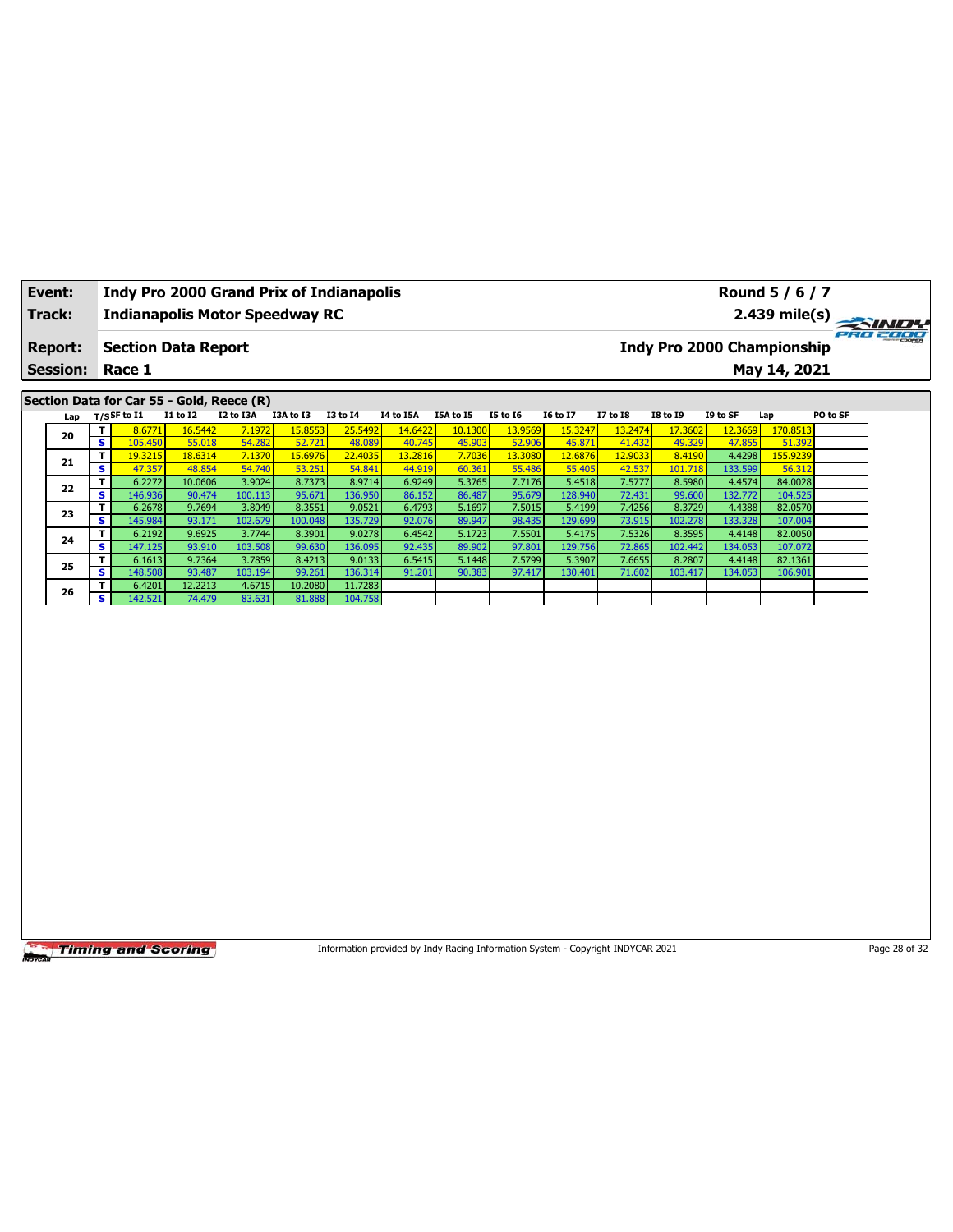| Track:          |        |                                            |                  |                   | <b>Indianapolis Motor Speedway RC</b> |                   |                  |                  |                  |                   |                  |                   |                   |                                   | $2.439 \text{ mile(s)}$ |
|-----------------|--------|--------------------------------------------|------------------|-------------------|---------------------------------------|-------------------|------------------|------------------|------------------|-------------------|------------------|-------------------|-------------------|-----------------------------------|-------------------------|
| <b>Report:</b>  |        | <b>Section Data Report</b>                 |                  |                   |                                       |                   |                  |                  |                  |                   |                  |                   |                   | <b>Indy Pro 2000 Championship</b> |                         |
| <b>Session:</b> |        | Race 1                                     |                  |                   |                                       |                   |                  |                  |                  |                   |                  |                   |                   | May 14, 2021                      |                         |
|                 |        | Section Data for Car 77 - Ahmed, Enaam (R) |                  |                   |                                       |                   |                  |                  |                  |                   |                  |                   |                   |                                   |                         |
| Lap             |        | $T/S$ SF to I1                             | I1 to I2         | I2 to I3A         | I3A to I3                             | <b>I3 to 14</b>   | <b>I4 to I5A</b> | <b>I5A</b> to 15 | <b>I5 to 16</b>  | <b>I6 to I7</b>   | <b>I7 to I8</b>  | <b>I8 to 19</b>   | I9 to SF          | Lap                               | PO to SF                |
|                 | T      | 7.5835                                     | 10.8799          | 3.8439            | 9.1014                                | 9.1733            | 6.7451           | 5.3894           | 7.6895           | 5.5593            | 7.6434           | 8.3968            | 4.4999            | 86.5054                           | 166.0958                |
| 1               | s      | 120.657                                    | 83.661           | 101.637           | 91.844                                | 133.936           | 88.448           | 86.280           | 96.028           | 126.447           | 71.809           | 101.987           | 131.518           | 101.501                           | 48.531                  |
| $\overline{2}$  | T      | 6.3605                                     | 10.0025          | 3.9046            | 8.3373                                | 9.1387            | 6.5049           | 5.2362           | 7.5772           | 5.5061            | 7.5575           | 8.3497            | 4.4964            | 82.9716                           |                         |
|                 | s      | 143.857                                    | 91.000           | 100.057           | 100.261                               | 134.443           | 91.714           | 88.805           | 97.451           | 127.668           | 72.625           | 102.562           | 131.620           | 105.824                           |                         |
| 3               | T      | 6.3507                                     | 9.9501           | 3.8448            | 8.3671                                | 9.1024            | 6.5957           | 5.2117           | 7.5344           | 5.5303            | 7.5955           | 8.3715            | 4.4816            | 82.9358                           |                         |
|                 | s      | 144.079                                    | 91.479           | 101.613           | 99.904                                | 134.979           | 90.451           | 89.222           | 98.005           | 127.110           | 72.262           | 102.295           | 132.055           | 105.870                           |                         |
| 4               | T      | 6.2911                                     | 9.6804           | 3.7924            | 8.3307                                | 9.0933            | 6.4565           | 5.2165           | 7.5641           | 5.5038            | 7.5113           | 8.4973            | 4.4943            | 82.4317                           |                         |
|                 | s      | 145.444                                    | 94.028           | 103.017           | 100.341                               | 135.114           | 92.402           | 89.140           | 97.620           | 127.722           | 73.072           | 100.781           | 131.682           | 106.517                           |                         |
| 5               | T      | 6.3443                                     | 10.1873          | 3.9249            | 8.4507                                | 9.0850            | 6.5283           | 5.1933           | 7.5382           | 5.4707            | 7.5058           | 8.4205            | 4.4920            | 83.1410                           |                         |
|                 | s      | 144.224                                    | 89.349           | 99.539            | 98.916                                | 135.238           | 91.385           | 89.538           | 97.956           | 128.494           | 73.125           | 101.700           | 131.749           | 105.609                           |                         |
| 6               | T      | 6.3077                                     | 9.6731           | 3.7551            | 8.3375                                | 9.1397            | 6.3647           | 5.2388           | 7.5327           | 5.4763            | 7.4013           | 8.4287            | 4.4785            | 82.1341                           |                         |
|                 | s      | 145.061                                    | 94.099           | 104.040           | 100.259                               | 134.429           | 93.734           | 88.761           | 98.027           | 128.363           | 74.158           | 101.601           | 132.147           | 106.903                           |                         |
| 7               | T      | 6.3023                                     | 9.5779           | 3.7734            | 8.4583                                | 9.1859            | 6.4545           | 5.2129           | 7.5463           | 5.4719            | 7.4066           | 8.4632            | 4.4806            | 82.3338                           |                         |
|                 | s      | 145.185                                    | 95.034           | 103.536           | 98.827                                | 133.752           | 92.430           | 89.202           | 97.850           | 128.466           | 74.105           | 101.187           | 132.085           | 106.644                           |                         |
| 8               | T<br>s | 6.3336<br>144.468                          | 9.6610<br>94.217 | 3.7719<br>103.577 | 8.3883<br>99.652                      | 9.1537<br>134.223 | 6.3549<br>93.879 | 5.2745<br>88.160 | 7.5454<br>97.862 | 5.4826<br>128.216 | 7.4927<br>73.253 | 8.4264<br>101.629 | 4.4563<br>132.805 | 82.3413<br>106.634                |                         |
|                 | T      | 6.3056                                     | 9.6057           | 3.7456            | 8.3225                                | 9.1317            | 6.3547           | 5.2362           | 7.5050           | 5.4888            | 7.3768           | 8.4207            | 4.4371            | 81.9304                           |                         |
| 9               | s      | 145.109                                    | 94.759           | 104.304           | 100.440                               | 134.546           | 93.882           | 88.805           | 98.389           | 128.07:           | 74.404           | 101.697           | 133.380           | 107.169                           |                         |
|                 | T      | 6.3156                                     | 9.6906           | 3.7916            | 8.4181                                | 9.1543            | 6.4129           | 5.2258           | 7.5400           | 5.4784            | 7.4761           | 8.3511            | 4.4453            | 82.2998                           |                         |
| 10              | s      | 144.879                                    | 93.929           | 103.039           | 99.299                                | 134.214           | 93.030           | 88.982           | 97.932           | 128.314           | 73.416           | 102.545           | 133.133           | 106.688                           |                         |
|                 | T      | 6.2967                                     | 9.7106           | 3.7485            | 8.5550                                | 9.1731            | 6.3657           | 5.2904           | 7.6027           | 5.4674            | 7.4425           | 8.4518            | 4.4567            | 82.5611                           |                         |
| 11              | s      | 145.314                                    | 93.735           | 104.224           | 97.710                                | 133.939           | 93.720           | 87.895           | 97.125           | 128.572           | 73.747           | 101.323           | 132.793           | 106.350                           |                         |
|                 | T      | 6.2991                                     | 9.6683           | 3.7673            | 8.3434                                | 9.1147            | 6.3530           | 5.2646           | 7.5623           | 5.4920            | 7.3961           | 8.4692            | 4.4406            | 82.1706                           |                         |
| 12              | s      | 145.259                                    | 94.146           | 103.703           | 100.188                               | 134.797           | 93.907           | 88.326           | 97.643           | 127.996           | 74.210           | 101.115           | 133.274           | 106.856                           |                         |
|                 | т      | 6.2831                                     | 9.8246           | 3.8393            | 8.3969                                | 9.1327            | 6.3973           | 5.2960           | 7.6247           | 5.5136            | 7.4304           | 8.4015            | 4.4439            | 82.5840                           |                         |
| 13              | s      | 145.629                                    | 92.648           | 101.759           | 99.550                                | 134.532           | 93.257           | 87.802           | 96.844           | 127.495           | 73.867           | 101.930           | 133.175           | 106.321                           |                         |
|                 | T      | 6.2915                                     | 9.6567           | 3.8245            | 8.3868                                | 9.1293            | 6.3687           | 5.2388           | 7.5379           | 5.4734            | 7.4001           | 8.4311            | 4.4461            | 82.1849                           |                         |
| 14              | s      | 145.434                                    | 94.259           | 102.152           | 99.670                                | 134.582           | 93.675           | 88.761           | 97.960           | 128.431           | 74.170           | 101.572           | 133.110           | 106.837                           |                         |
| 15              | т      | 6.2720                                     | 9.6517           | 3.7834            | 8.3466                                | 9.1114            | 6.4416           | 5.2506           | 7.5826           | 5.4568            | 7.3723           | 8.5004            | 4.4319            | 82.2013                           |                         |
|                 | s      | 145.886                                    | 94.307           | 103.262           | 100.150                               | 134.846           | 92.615           | 88.561           | 97.382           | 128.822           | 74.449           | 100.744           | 133.536           | 106.816                           |                         |
| 16              | T      | 6.2274                                     | 9.7237           | 3.7825            | 8.4251                                | 9.0972            | 6.4416           | 5.2747           | 7.6252           | 5.5044            | 7.4457           | 8.3936            | 4.4212            | 82.3623                           |                         |
|                 | s      | 146.931                                    | 93.609           | 103.287           | 99.217                                | 135.057           | 92.615           | 88.157           | 96.838           | 127.708           | 73.716           | 102.026           | 133.859           | 106.607                           |                         |
| 17              | T      | 6.2301                                     | 9.6880           | 3.7575            | 8.6041                                | 9.1188            | 6.4956           | 5.2534           | 7.5920           | 5.4722            | 7.4835           | 8.3896            | 4.4446            | 82.5294                           |                         |
|                 | s      | 146.868                                    | 93.954           | 103.974           | 97.152                                | 134.737           | 91.845           | 88.514           | 97.261           | 128.459           | 73.343           | 102.074           | 133.154           | 106.391                           |                         |
| 18              | T      | 6.2994                                     | 9.6984           | 3.7777            | 8.4358                                | 9.1239            | 6.4343           | 5.2964           | 7.5664           | 5.4483            | 7.4358           | 23.2230           |                   |                                   |                         |
|                 | s      | 145.252                                    | 93.853           | 103.418           | 99.091                                | 134.661           | 92.720           | 87.795           | 97.591           | 129.023           | 73.814           | 36.876            |                   |                                   |                         |

**Event: Indy Pro 2000 Grand Prix of Indianapolis**

Information provided by Indy Racing Information System - Copyright INDYCAR 2021 Page 29 of 32

**Round 5 / 6 / 7**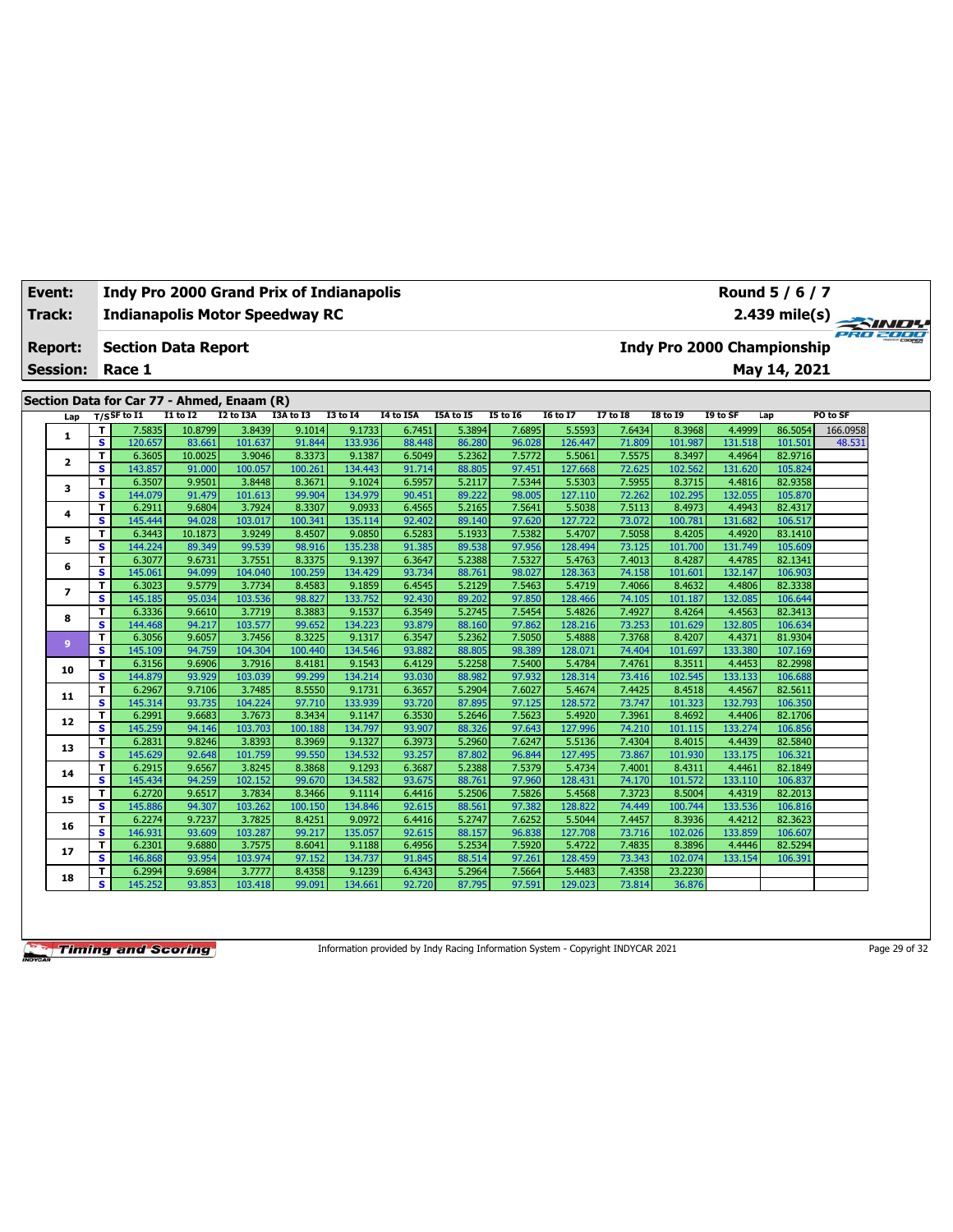| Track:          |              | <b>Indianapolis Motor Speedway RC</b>                      |                   |                  |                  |                 |                  |                  |                 |                 |          |                   |                            | $2.439$ mile(s) |          |  |
|-----------------|--------------|------------------------------------------------------------|-------------------|------------------|------------------|-----------------|------------------|------------------|-----------------|-----------------|----------|-------------------|----------------------------|-----------------|----------|--|
| <b>Report:</b>  |              | <b>Section Data Report</b>                                 |                   |                  |                  |                 |                  |                  |                 |                 |          |                   | Indy Pro 2000 Championship |                 |          |  |
| <b>Session:</b> |              | Race 1                                                     |                   |                  |                  |                 |                  |                  |                 |                 |          |                   |                            | May 14, 2021    |          |  |
|                 |              |                                                            |                   |                  |                  |                 |                  |                  |                 |                 |          |                   |                            |                 |          |  |
|                 |              | Section Data for Car 91 - Eves, Braden<br>$T/S$ SF to $I1$ | <b>I1 to I2</b>   | <b>I2 to I3A</b> | I3A to I3        | <b>I3 to 14</b> | <b>I4 to I5A</b> | I5A to I5        | <b>I5 to 16</b> | <b>16 to 17</b> | 17 to 18 | <b>I8 to 19</b>   | I9 to SF                   | Lap             | PO to SF |  |
| Lap             |              |                                                            |                   |                  |                  | 9.1970          |                  |                  | 7.5615          | 5.5150          | 7.3424   |                   | 4.5235                     | 84.8218         | 169.7672 |  |
| $\mathbf{1}$    | T<br>s       | 7.6032<br>120.344                                          | 10.5136<br>86.576 | 3.9455<br>99.020 | 8.4509<br>98.914 | 133.591         | 6.5542<br>91.024 | 5.2122<br>89.214 | 97.654          | 127.462         | 74.753   | 8.4028<br>101.914 | 130.832                    | 103.516         | 47.481   |  |
|                 | T            | 6.3977                                                     | 9.7151            | 3.7903           | 8.2816           | 9.1460          | 6.3407           | 5.1626           | 7.4809          | 5.4770          | 7.2982   | 8.4077            | 4.5250                     | 82.0228         |          |  |
| $\mathbf{2}$    | $\mathbf{s}$ | 143.020                                                    | 93.692            | 103.074          | 100.936          | 134.336         | 94.089           | 90.071           | 98.706          | 128.347         | 75.205   | 101.855           | 130.789                    | 107.048         |          |  |
|                 | T            | 6.3756                                                     | 9.6322            | 3.7717           | 8.2559           | 9.1374          | 6.4112           | 5.1372           | 7.5561          | 5.5010          | 7.3311   | 8.3978            | 4.5265                     | 82.0337         |          |  |
| з               | $\mathbf{s}$ | 143.516                                                    | 94.498            | 103.582          | 101.250          | 134.462         | 93.054           | 90.516           | 97.724          | 127.787         | 74.868   | 101.975           | 130.745                    | 107.034         |          |  |
|                 | T            | 6.3827                                                     | 9.6476            | 3.7602           | 8.3587           | 9.1416          | 6.3485           | 5.1399           | 7.5443          | 5.4898          | 7.2866   | 8.4163            | 4.5265                     | 82.0427         |          |  |
| 4               | $\mathbf{s}$ | 143.356                                                    | 94.348            | 103.899          | 100.005          | 134.401         | 93.974           | 90.469           | 97.876          | 128.047         | 75.325   | 101.751           | 130.745                    | 107.022         |          |  |
|                 | T            | 6.3770                                                     | 9.6368            | 3.7507           | 8.3050           | 9.1481          | 6.3463           | 5.1603           | 7.5450          | 5.5021          | 7.3299   | 8.4348            | 4.5165                     | 82.0525         |          |  |
| 5               | $\mathbf{s}$ | 143.484                                                    | 94.453            | 104.162          | 100.651          | 134.305         | 94.006           | 90.111           | 97.867          | 127.761         | 74.880   | 101.527           | 131.035                    | 107.010         |          |  |
|                 | T            | 6.3818                                                     | 9.5656            | 3.7505           | 8.3356           | 9.1697          | 6.3468           | 5.1783           | 7.5619          | 5.5107          | 7.2893   | 8.4502            | 4.5084                     | 82.0488         |          |  |
| 6               | s            | 143.376                                                    | 95.156            | 104.168          | 100.282          | 133.989         | 93.999           | 89.798           | 97.649          | 127.562         | 75.297   | 101.342           | 131.270                    | 107.014         |          |  |
|                 | T            | 6.3889                                                     | 9.6370            | 3.7595           | 8.3631           | 9.1556          | 6.3543           | 5.2419           | 7.5680          | 5.5223          | 7.3556   | 8.4105            | 4.5041                     | 82.2608         |          |  |
| $\overline{ }$  | s            | 143.217                                                    | 94.451            | 103.919          | 99.952           | 134.195         | 93.888           | 88.708           | 97.570          | 127.294         | 74.618   | 101.821           | 131.395                    | 106.739         |          |  |
|                 | T            | 6.3968                                                     | 9.6211            | 3.7691           | 8.3526           | 9.1675          | 6.3230           | 5.1565           | 7.6338          | 5.5131          | 7.3465   | 8.4658            | 4.5051                     | 82.2509         |          |  |
| 8               | s            | 143.040                                                    | 94.607            | 103.654          | 100.078          | 134.021         | 94.353           | 90.177           | 96.729          | 127.506         | 74.711   | 101.156           | 131.366                    | 106.751         |          |  |
|                 | T            | 6.3925                                                     | 9.6723            | 3.7766           | 8.3654           | 9.1596          | 6.3675           | 5.1835           | 7.5755          | 5.5044          | 7.2857   | 8.4214            | 4.4883                     | 82.1927         |          |  |
| 9               | $\mathbf{s}$ | 143.136                                                    | 94.107            | 103.448          | 99.925           | 134.136         | 93.693           | 89.708           | 97.473          | 127.708         | 75.334   | 101.689           | 131.858                    | 106.827         |          |  |
|                 | T            | 6.3964                                                     | 9.6206            | 3.7518           | 8.3844           | 9.1788          | 6.3458           | 5.1580           | 7.5867          | 5.5381          | 7.3073   | 8.4171            | 4.4860                     | 82.1710         |          |  |
| 10              | $\mathbf{s}$ | 143.049                                                    | 94.612            | 104.132          | 99.698           | 133.856         | 94.014           | 90.151           | 97.329          | 126.931         | 75.112   | 101.741           | 131.926                    | 106.855         |          |  |
|                 | T            | 6.4036                                                     | 9.5614            | 3.7468           | 8.3738           | 9.1910          | 6.3646           | 5.1281           | 7.6107          | 5.5036          | 7.3213   | 8.4978            | 4.4978                     | 82.2005         |          |  |
| 11              | $\mathbf{s}$ | 142.888                                                    | 95.198            | 104.271          | 99.824           | 133.678         | 93.736           | 90.677           | 97.022          | 127.726         | 74.968   | 100.775           | 131.579                    | 106.817         |          |  |
|                 | T            | 6.3872                                                     | 9.5685            | 3.7708           | 8.3943           | 9.1762          | 6.3544           | 5.1588           | 7.6077          | 5.5085          | 7.3113   | 8.4188            | 4.4909                     | 82.1474         |          |  |
| 12              | $\mathbf{s}$ | 143.255                                                    | 95.127            | 103.607          | 99.581           | 133.894         | 93.886           | 90.137           | 97.061          | 127.613         | 75.071   | 101.720           | 131.782                    | 106.886         |          |  |
|                 | $\mathbf{T}$ | 6.3751                                                     | 9.6395            | 3.7937           | 8.3659           | 9.1677          | 6.4409           | 5.1090           | 7.5514          | 5.5185          | 7.3689   | 8.3851            | 4.4886                     | 82.2043         |          |  |
| 13              | s.           | 143.527                                                    | 94.427            | 102.982          | 99.919           | 134.018         | 92.625           | 91.016           | 97.784          | 127.381         | 74.484   | 102.129           | 131.849                    | 106.812         |          |  |
|                 | T            | 6.3672                                                     | 9.6809            | 3.7793           | 8.3819           | 9.1889          | 6.3586           | 5.1991           | 7.5968          | 5.4982          | 7.2982   | 8.4710            | 4.4968                     | 82.3169         |          |  |
| 14              | s            | 143.705                                                    | 94.023            | 103.374          | 99.728           | 133.709         | 93.824           | 89.439           | 97.200          | 127.852         | 75.205   | 101.094           | 131.609                    | 106.666         |          |  |
|                 | T            | 6.3671                                                     | 9.7193            | 3.7649           | 8.3716           | 9.1920          | 6.4053           | 5.1595           | 7.5582          | 5.5161          | 7.2982   | 8.4538            | 4.4948                     | 82.3008         |          |  |
| 15              | s            | 143.707                                                    | 93.652            | 103.770          | 99.851           | 133.664         | 93.140           | 90.125           | 97.696          | 127.437         | 75.205   | 101.299           | 131.667                    | 106.687         |          |  |
|                 | T            | 6.3654                                                     | 9.5936            | 3.7668           | 8.3878           | 9.1870          | 6.3646           | 5.2065           | 7.5905          | 5.4859          | 7.3507   | 8.4386            | 4.4984                     | 82.2358         |          |  |
| 16              | $\mathbf{s}$ | 143.746                                                    | 94.879            | 103.717          | 99.658           | 133.736         | 93.736           | 89.311           | 97.281          | 128.138         | 74.668   | 101.482           | 131.562                    | 106.771         |          |  |
|                 | T            | 6.3643                                                     | 9.7473            | 3.7732           | 8.3955           | 9.1789          | 6.3854           | 5.1725           | 7.6092          | 5.5286          | 7.3545   | 8.4278            | 4.5033                     | 82.4405         |          |  |
| 17              | $\mathbf{s}$ | 143.771                                                    | 93.383            | 103.541          | 99.566           | 133.854         | 93.430           | 89.899           | 97.042          | 127.149         | 74.630   | 101.612           | 131.419                    | 106.506         |          |  |
|                 | T            | 6.3736                                                     | 9.6028            | 3.7482           | 8.3492           | 9.1852          | 6.3786           | 5.1533           | 7.5704          | 5.5186          | 7.3519   | 8.3563            | 4.4883                     | 82.0764         |          |  |
| 18              | $\mathbf{s}$ | 143.561                                                    | 94.788            | 104.232          | 100.118          | 133.763         | 93.530           | 90.233           | 97.539          | 127.379         | 74.656   | 102.481           | 131.858                    | 106.978         |          |  |
| 19              | $\mathbf{T}$ | 6.3709                                                     | 9.6794            | 3.7770           | 8.3749           | 9.1907          | 6.3625           | 5.1929           | 7.6101          | 5.7500          | 8.5791   | 9.7979            | 5.9037                     | 86.5891         |          |  |
|                 | s            | 143.622                                                    | 94.038            | 103.437          | 99.811           | 133.683         | 93.767           | 89.545           | 97.030          | 122.253         | 63.977   | 87.403            | 100.245                    | 101.403         |          |  |

**Event: Indy Pro 2000 Grand Prix of Indianapolis**

Information provided by Indy Racing Information System - Copyright INDYCAR 2021 Page 30 of 32

**Round 5 / 6 / 7**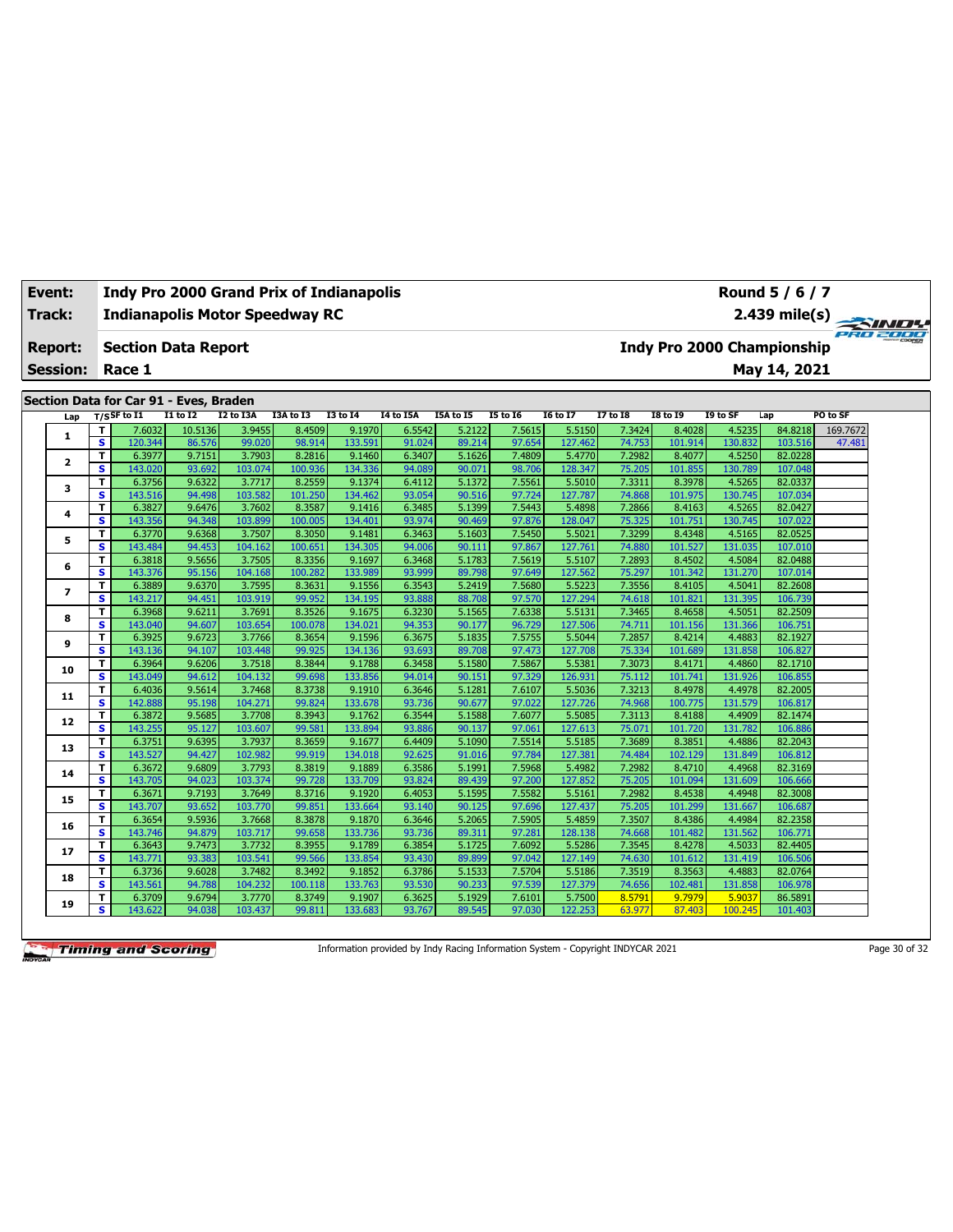| Event:          |                         |                                        |                            |                     | <b>Indy Pro 2000 Grand Prix of Indianapolis</b> |                            |                             |                                                                                 |                            |                            |                            |                            |                     | Round 5 / 6 / 7                   |               |
|-----------------|-------------------------|----------------------------------------|----------------------------|---------------------|-------------------------------------------------|----------------------------|-----------------------------|---------------------------------------------------------------------------------|----------------------------|----------------------------|----------------------------|----------------------------|---------------------|-----------------------------------|---------------|
| Track:          |                         |                                        |                            |                     | <b>Indianapolis Motor Speedway RC</b>           |                            |                             |                                                                                 |                            |                            |                            |                            |                     | 2.439 mile(s)                     |               |
| <b>Report:</b>  |                         | <b>Section Data Report</b>             |                            |                     |                                                 |                            |                             |                                                                                 |                            |                            |                            |                            |                     | <b>Indy Pro 2000 Championship</b> | 920 2000      |
| <b>Session:</b> |                         | Race 1                                 |                            |                     |                                                 |                            |                             |                                                                                 |                            |                            |                            |                            |                     | May 14, 2021                      |               |
|                 |                         |                                        |                            |                     |                                                 |                            |                             |                                                                                 |                            |                            |                            |                            |                     |                                   |               |
|                 |                         | Section Data for Car 91 - Eves, Braden |                            |                     |                                                 |                            |                             |                                                                                 |                            |                            |                            |                            |                     |                                   |               |
| Lap             | T                       | $T/S$ SF to I1<br>8.6950               | <b>I1 to I2</b><br>16.3626 | I2 to I3A<br>7.5050 | I3A to I3<br>15.7445                            | <b>I3 to 14</b><br>25.4407 | <b>I4 to I5A</b><br>14.3506 | I5A to I5<br>8.8694                                                             | <b>I5 to 16</b><br>15.4654 | <b>I6 to I7</b><br>15.0431 | <b>I7 to I8</b><br>13.4585 | <b>I8 to 19</b><br>17.3339 | I9 to SF<br>12.2919 | Lap<br>170.5606                   | PO to SF      |
| 20              | $\overline{\mathbf{s}}$ | 105.233                                | 55.629                     | 52.056              | 53.092                                          | 48.294                     | 41.573                      | 52.427                                                                          | 47.746                     | 46.729                     | 40.782                     | 49.404                     | 48.147              | 51.480                            |               |
|                 | T                       | 18.9695                                | 19.0190                    | 7.2837              | 15.9308                                         | 22.2558                    | 13.3032                     | 7.1702                                                                          | 14.0419                    | 12.6999                    | 13.1620                    | 8.4563                     | 4.5122              | 156.8045                          |               |
| 21              | s                       | 48.235                                 | 47.859                     | 53.638              | 52.471                                          | 55.205                     | 44.846                      | 64.852                                                                          | 52.586                     | 55.35:                     | 41.701                     | 101.269                    | 131.160             | 55.996                            |               |
| 22              | T.                      | 6.3693                                 | 10.0611                    | 3.9598              | 8.7064                                          | 9.2638                     | 6.6805                      | 5.4053                                                                          | 7.6226                     | 5.5083                     | 7.4891                     | 8.4467                     | 4.4577              | 83.9706                           |               |
|                 | $\overline{\mathbf{s}}$ | 143.658                                | 90.470                     | 98.662              | 96.011                                          | 132.628                    | 89.303                      | 86.027                                                                          | 96.871                     | 127.617                    | 73.28                      | 101.384                    | 132.763             | 104.565                           |               |
| 23              | T                       | 6.2346                                 | 9.7562                     | 3.7586              | 8.3902                                          | 9.0777                     | 6.3821                      | 5.1723                                                                          | 7.5079                     | 5.4220                     | 7.3309                     | 8.4241                     | 4.4317              | 81.8883                           |               |
|                 | s<br>T                  | 146.762<br>6.1818                      | 93.297<br>9.7854           | 103.943<br>3.8367   | 99.629                                          | 135.347<br>9.0381          | 93.479<br>6.5013            | 89.902<br>5.1956                                                                | 98.351<br>7.6063           | 129.649<br>5.4513          | 74.870<br>7.4278           | 101.656<br>8.3437          | 133.542<br>4.4509   | 107.224<br>82.3015                |               |
| 24              | s                       | 148.015                                | 93.019                     | 101.828             | 8.4826<br>98.544                                | 135.940                    | 91.765                      | 89.499                                                                          | 97.079                     | 128.952                    | 73.893                     | 102.636                    | 132.966             | 106.686                           |               |
|                 | T                       | 6.2026                                 | 9.6790                     | 3.7713              | 8.4187                                          | 9.0461                     | 6.4721                      | 5.2017                                                                          | 7.5687                     | 5.4171                     | 7.1401                     | 8.8248                     | 4.4203              | 82.1625                           |               |
| 25              | s                       | 147.519                                | 94.041                     | 103.593             | 99.292                                          | 135.819                    | 92.179                      | 89.394                                                                          | 97.561                     | 129.766                    | 76.871                     | 97.041                     | 133.886             | 106.866                           |               |
| 26              | T                       | 6.5269                                 | 11.7839                    | 4.7739              | 10.2995                                         | 11.7767                    |                             |                                                                                 |                            |                            |                            |                            |                     |                                   |               |
|                 | S.                      | 140.189                                | 77.243                     | 81.837              | 81.160                                          | 104.328                    |                             |                                                                                 |                            |                            |                            |                            |                     |                                   |               |
|                 |                         |                                        |                            |                     |                                                 |                            |                             |                                                                                 |                            |                            |                            |                            |                     |                                   |               |
|                 |                         | <b>Timing and Scoring</b>              |                            |                     |                                                 |                            |                             | Information provided by Indy Racing Information System - Copyright INDYCAR 2021 |                            |                            |                            |                            |                     |                                   | Page 31 of 32 |